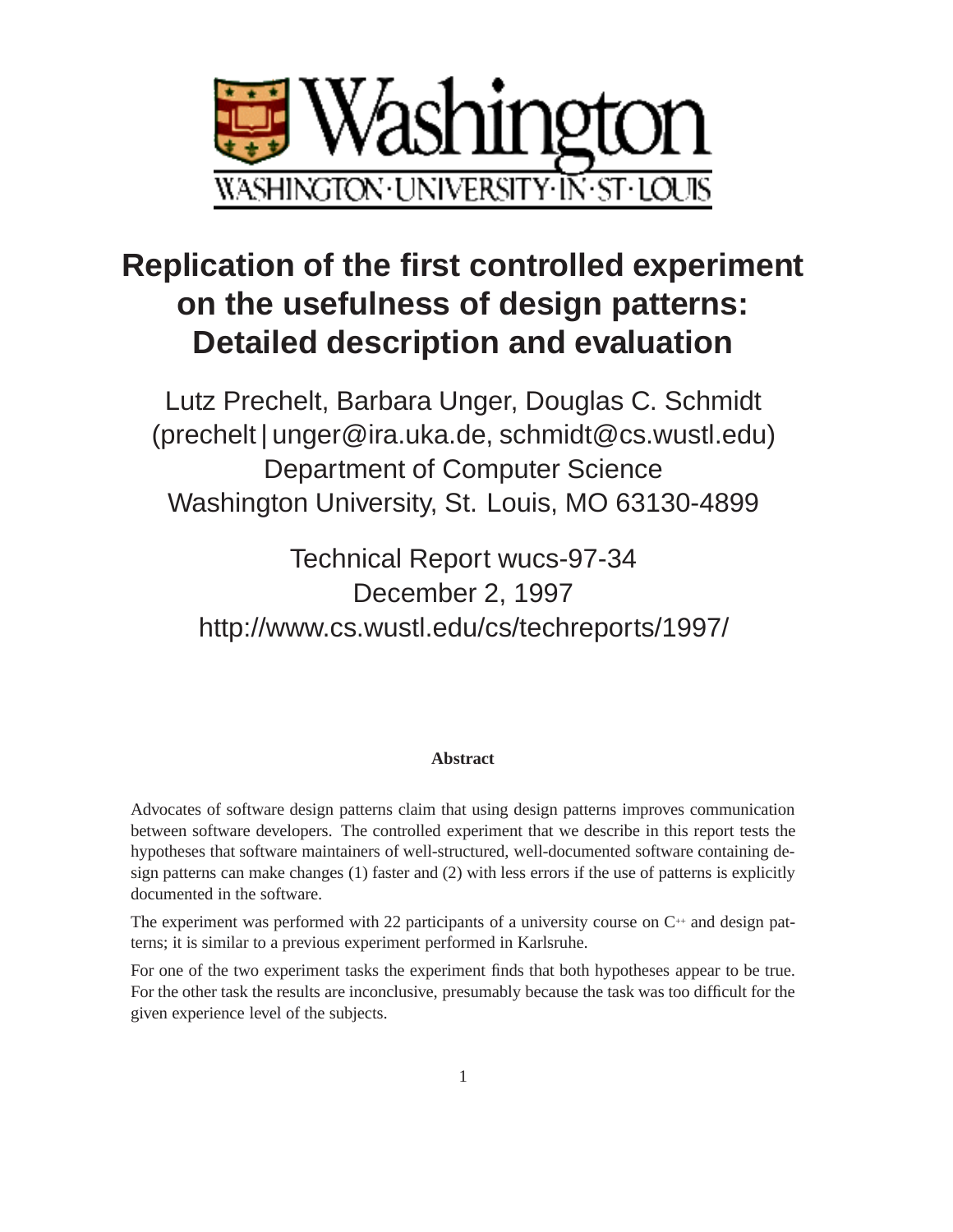# **Contents**

| $\mathbf{1}$   |     | <b>Introduction</b>                      | $\overline{\mathbf{4}}$ |  |  |  |  |  |  |  |  |  |
|----------------|-----|------------------------------------------|-------------------------|--|--|--|--|--|--|--|--|--|
|                | 1.1 |                                          | $\overline{4}$          |  |  |  |  |  |  |  |  |  |
|                | 1.2 |                                          | 5                       |  |  |  |  |  |  |  |  |  |
|                | 1.3 |                                          | 6                       |  |  |  |  |  |  |  |  |  |
|                | 1.4 |                                          | 6                       |  |  |  |  |  |  |  |  |  |
|                | 1.5 |                                          | $\overline{7}$          |  |  |  |  |  |  |  |  |  |
| $\overline{2}$ |     | 8<br>Description of the experiment       |                         |  |  |  |  |  |  |  |  |  |
|                | 2.1 |                                          | 8                       |  |  |  |  |  |  |  |  |  |
|                | 2.2 |                                          | 9                       |  |  |  |  |  |  |  |  |  |
|                | 2.3 |                                          | 9                       |  |  |  |  |  |  |  |  |  |
|                | 2.4 |                                          | 11                      |  |  |  |  |  |  |  |  |  |
|                | 2.5 |                                          | 11                      |  |  |  |  |  |  |  |  |  |
|                |     | 2.5.1                                    | 11                      |  |  |  |  |  |  |  |  |  |
|                |     | 2.5.2                                    | 12                      |  |  |  |  |  |  |  |  |  |
|                |     | 2.5.3                                    | 12                      |  |  |  |  |  |  |  |  |  |
|                | 2.6 | <b>Tasks</b>                             | 17                      |  |  |  |  |  |  |  |  |  |
|                |     | 2.6.1                                    | 17                      |  |  |  |  |  |  |  |  |  |
|                |     | 2.6.2                                    | 17                      |  |  |  |  |  |  |  |  |  |
|                |     | 2.6.3                                    | 17                      |  |  |  |  |  |  |  |  |  |
|                |     | 2.6.4                                    | 18                      |  |  |  |  |  |  |  |  |  |
|                | 2.7 |                                          | 18                      |  |  |  |  |  |  |  |  |  |
|                | 2.8 |                                          | 19                      |  |  |  |  |  |  |  |  |  |
| 3              |     | <b>Experiment results and discussion</b> | 20                      |  |  |  |  |  |  |  |  |  |
|                | 3.1 |                                          | 20                      |  |  |  |  |  |  |  |  |  |
|                |     | 3.1.1                                    | 20                      |  |  |  |  |  |  |  |  |  |
|                |     | 3.1.2                                    | 21                      |  |  |  |  |  |  |  |  |  |
|                | 3.2 |                                          | 22                      |  |  |  |  |  |  |  |  |  |
|                |     | 3.2.1                                    | 22                      |  |  |  |  |  |  |  |  |  |
|                |     | 3.2.2                                    | 23                      |  |  |  |  |  |  |  |  |  |
|                |     | 3.2.3                                    | 27                      |  |  |  |  |  |  |  |  |  |
|                |     | 3.2.4                                    | 29                      |  |  |  |  |  |  |  |  |  |
|                | 3.3 |                                          | 30                      |  |  |  |  |  |  |  |  |  |
|                |     | 3.3.1                                    | 30                      |  |  |  |  |  |  |  |  |  |
|                |     | 3.3.2                                    | 30                      |  |  |  |  |  |  |  |  |  |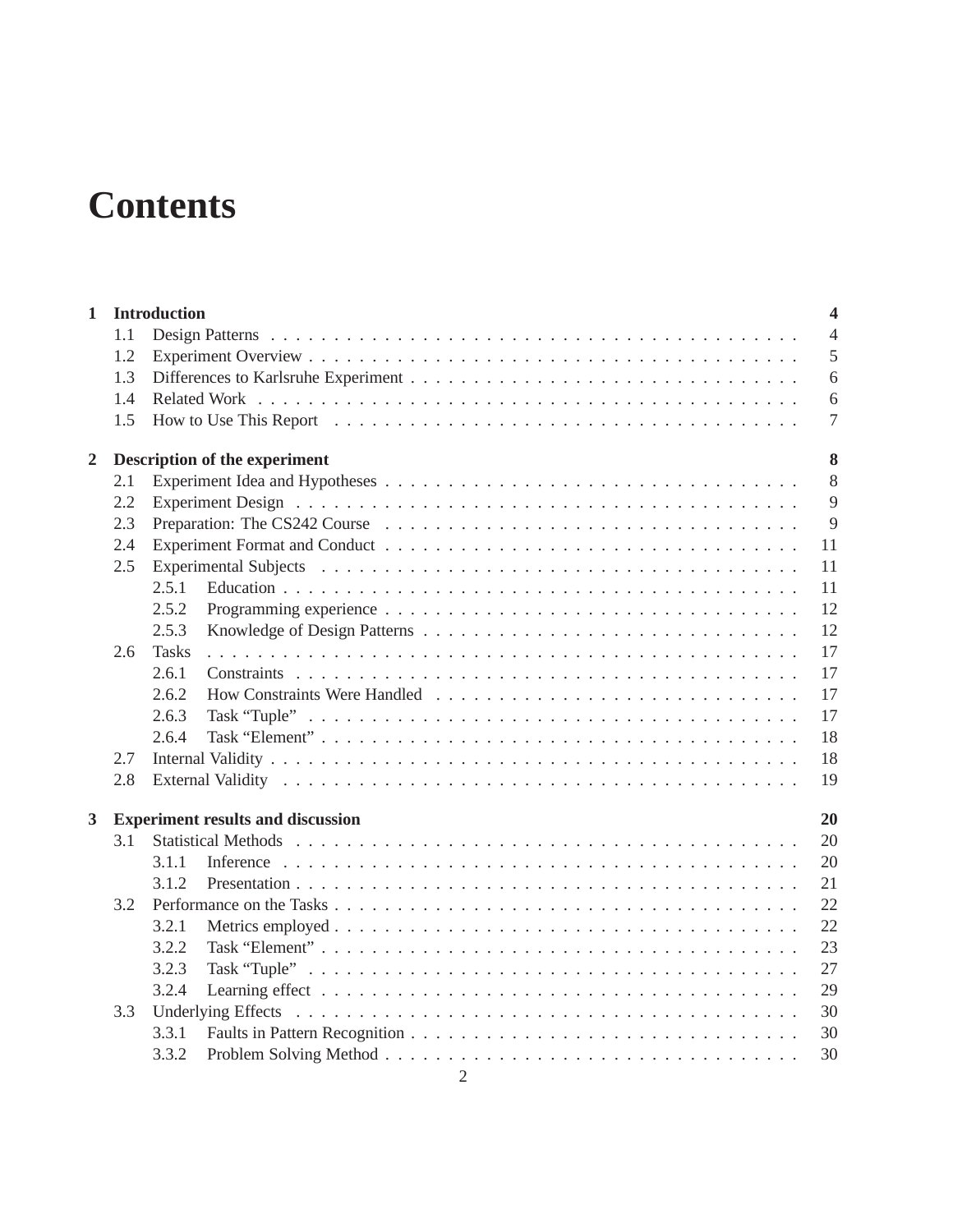|                     | 3.4             | 3.4.1<br>3.4.2<br>3.4.3    |                                    | 33<br>33<br>36 |  |  |  |  |
|---------------------|-----------------|----------------------------|------------------------------------|----------------|--|--|--|--|
|                     |                 | <b>Conclusion</b>          |                                    | 37             |  |  |  |  |
|                     | <b>Appendix</b> |                            |                                    | 39             |  |  |  |  |
| $\mathbf{A}$        |                 | <b>Tasks and solutions</b> |                                    | 39<br>39<br>41 |  |  |  |  |
| B                   | B.1             |                            | <b>Experiment program listings</b> | 54<br>54<br>64 |  |  |  |  |
| <b>Bibliography</b> |                 |                            |                                    |                |  |  |  |  |

*This is a one line proof . . . if we start sufficiently far to the left* Anonymous math lecturer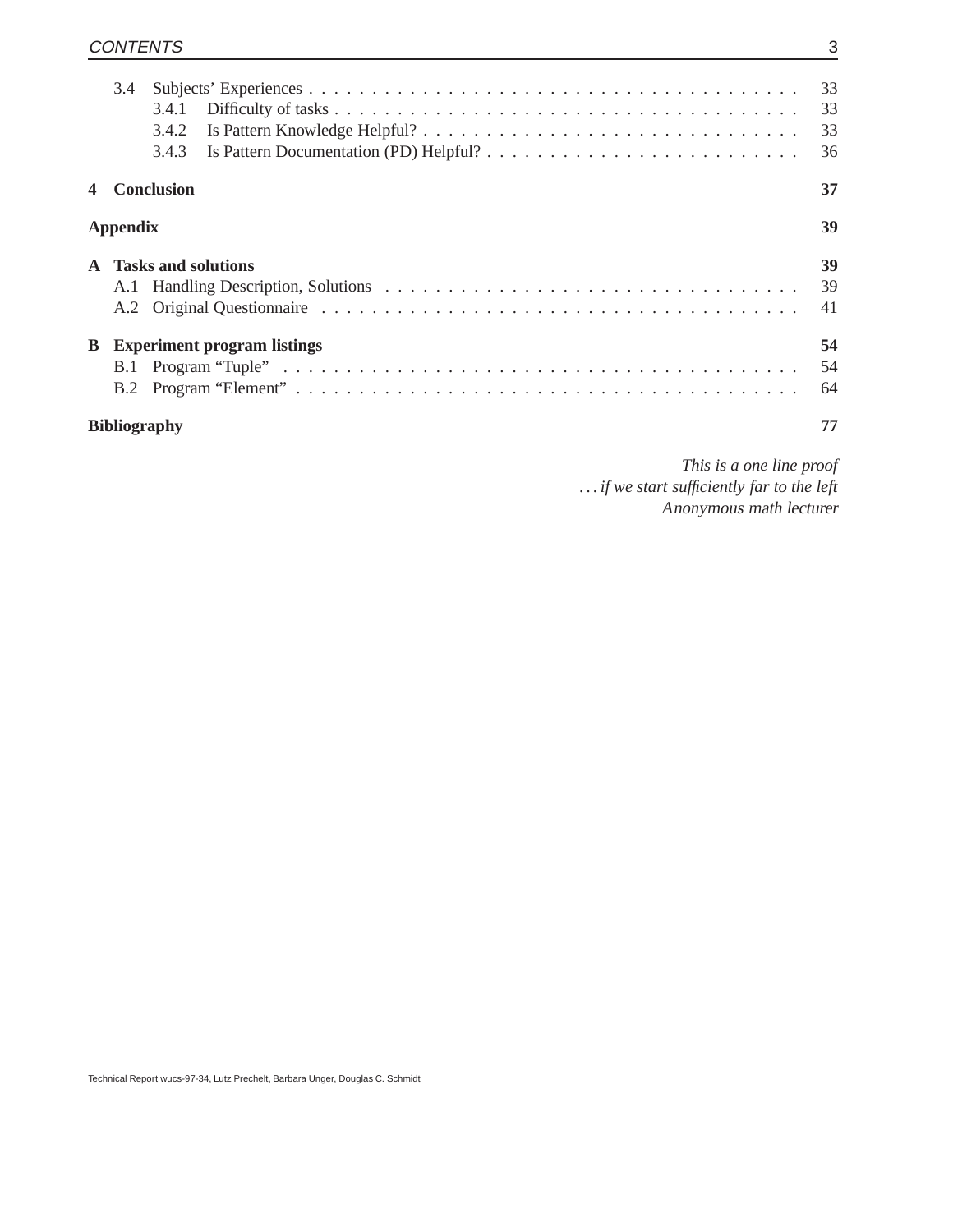## **Chapter 1**

# **Introduction**

The present report is the definitive and detailed description and evaluation of a controlled experiment on the influence of design pattern documentation on the maintainability of object-oriented programs.

In the first chapter we will first discuss the general topic of the experiment (design patterns), then give a broad overview of the purpose and setup of the experiment. We then describe the differences to the previous Karlsruhe pattern experiment and explain how to read this report.

Chapter 2 describes the preparation, setup, and execution of the experiment, relying heavily on the original experiment materials as printed in the appendices. It also discusses threats to the internal and external validity of the experiment.

Chapter 3 presents and interprets in detail the results obtained in the experiment and Chapter 4 presents conclusions and relates the results to our previous ones. The appendices contain the handouts used in the experiment: questionnaire and program source code.

### **1.1 Design Patterns**

Several years ago, a group of researchers and practitioners from the object-oriented design and programming community began to collect descriptions of proven solutions to recurring problems in object-oriented design. Such *design patterns* package expert knowledge into a form that can be reused frequently and easily. Rapidly, these collections have become a promising development for making design a more sound activity in software engineering. A documentation format was developed and today a design pattern is a packaged description of a common software design problem, its context, appropriate terminology, one or several solutions, and their advantages, constraints, and other properties.

According to practitioners [1, 6], there are several advantages of design patterns:

- Less experienced designers can produce better designs with patterns.
- Design patterns encourage recording and reusing best practices even for experienced designers.
- Design patterns can improve communication, both between designers and from designers to maintainers, by defining a common design terminology.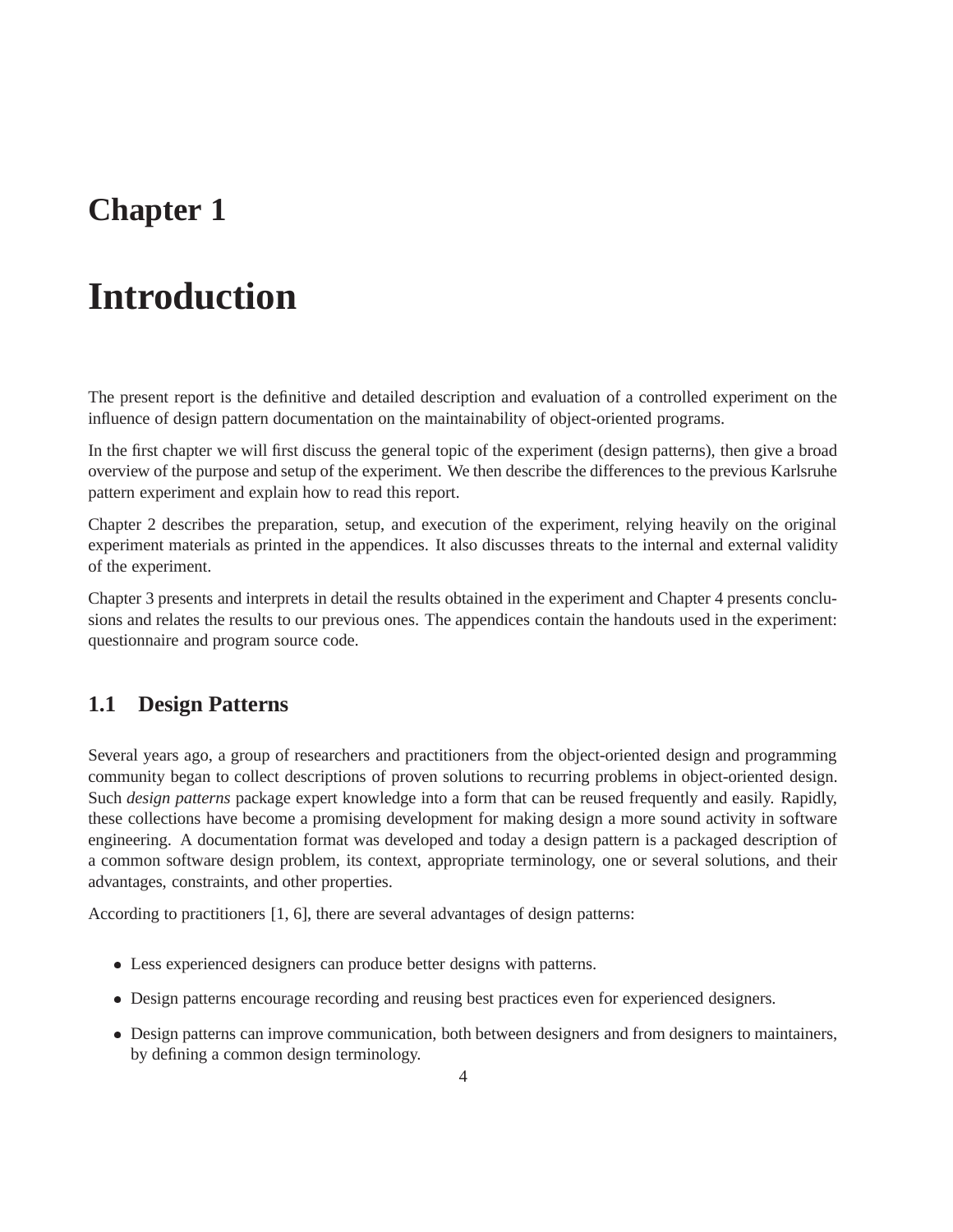The first large, orderly collection of design patterns was presented in 1995 as a book by Gamma, Helms, Johnson, and Vlissides [6], often called the "Gang of Four (GoF)." The GoF book enjoyed great success and caused significant interest in design patterns.

Currently the number of design patterns reported in the literature is rapidly increasing and there are several conferences on the topic [10]. Some newly documented design patterns are appealing, though many are variations of previously documented patterns. The idea of design patterns is also extended in other directions: Groups of patterns are presented as so-called "pattern languages," pattern taxonomies are suggested, patterns on higher levels of abstraction (architectural patterns) or lower levels of abstraction (idioms) are collected, formalizations are sought, tools are built for discovering new patterns or for recovering known patterns from existing software etc. [2].

As often occurs in software engineering, the activities related to patterns are built on subjective beliefs, rather than empirically validated knowledge, that the developments are useful. Currently, these beliefs are grounded in intuitive judgement or anecdotal evidence reported by practitioners from the pattern community [1].

We believe that systematic tests of the purported advantages of patterns should be conducted to understand the mechanisms: *e.g.*, whether, why, when, and to what extent these advantages exist. Such tests will also help avoid expensive developments in useless or less fruitful directions. The tests may come in the form of case studies, larger field studies, or controlled experiments; a combination of all three will be required before we really understand design patterns. In this report we present a replication (with some variations) of the first controlled experiment for testing some aspect of the usefulness of patterns.

### **1.2 Experiment Overview**

One of the advantages that design patterns are assumed to have is improved communication: They provide a powerful and well-defined terminology that speeds up communication and minimizes misunderstandings of software design and architecture.

As mentioned above, such communication can occur during design time, implementation time, or program maintenance. Our experiment considers the latter situation: Do design patterns help the maintainer to understand the design so that s/he can make the desired changes faster, more correctly, or with less negative impact on the structure of the software?

More precisely, our experiment investigates the following: Assume the maintainer knows what design patterns are and how they are used. Furthermore, assume that the program in question was explicitly designed using patterns known by the maintainers. Now the question is:

Given a thorough program documentation, does it help the maintainer if the design patterns in the program are documented *explicitly*, as opposed to a documentation that merely describes the resulting structure as it is?

We investigated this question in the following manner: Subjects in the experiment received the same program (C++ source code) and the same change requests for that program; they had to outline how the changes should best be done. The program was documented in detail but the subjects in subgroup A received no explicit information about design patterns in the program, whereas subgroup B received the equivalent program with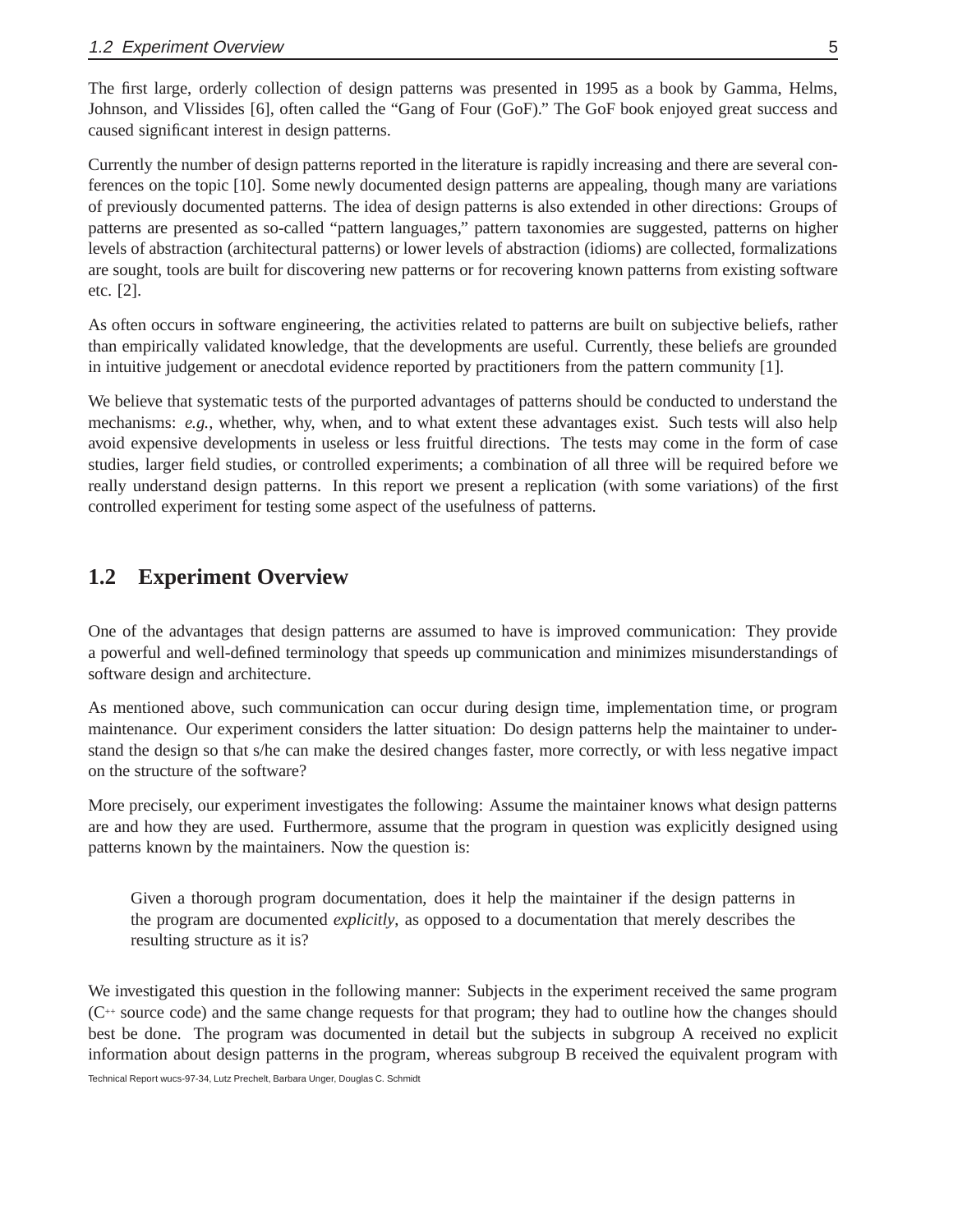the design patterns explicitly marked and named in a small amount of additional documentation embedded in the source code. We investigated whether and how the performance<sup>1</sup> of group A was different from group B.

The experiment was performed with 22 student subjects in a single session ranging from 2 to 4 hours. The tasks were based on two programs of 8 to 10 printed pages length; solutions had to be implemented on each subject's Unix workstation.

## **1.3 Differences to Karlsruhe Experiment**

The experiment described in the present report is based on another experiment that was conducted at the University of Karlsruhe in January 1997 [8, 9]. These are the most important differences of the present experiment compared to the former one (readers not familiar with the Karlsruhe experiment may want to skip this section):

- 1. The solutions were produced directly in the computer and could be compiled. The Karlsruhe experiment was conducted on paper only.
- 2. Some of the subtasks were left out due to time constraints.
- 3. The programs were written in  $C^+$  instead of Java. Except for the changes noted below, however, the programs were functionally and architecturally equivalent to the Java programs of the Karlsruhe experiment.
- 4. The *Tuple* program was not a GUI program, as most participants had no sufficient prior knowledge of any single GUI library (see Figure 2.5 on page 12).
- 5. In the Karlsruhe experiment, there was always a class present in the given program that was structurally rather close to the new class the subjects had to introduce. This class could be used as a model to simplify the task: By mimicking the model class, the task could be solved without real program understanding. For the *Tuple* task, these model classes were left out of the programs in the new experiment.
- 6. The course at whose end the experiment was performed had more design pattern content compared to the Karlsruhe course. Therefore the participants knew more different design patterns than the Karlsruhe participants.
- 7. Here we had only 22 participants instead of 74 and all subjects were undergraduate students.

The present report matches [8] as closely as possible with respect to its structure and style of presentation.

## **1.4 Related Work**

Except for the Karlsruhe experiment mentioned above, no scientific investigation of the assumptions underlying design patterns has yet been published as far as we know. The only other reports available are experience reports and anecdotal evidence from researchers and practioners in the design pattern community [1].

<sup>&</sup>lt;sup>1</sup> measured by the correctness of the solution and the time taken for constructing it.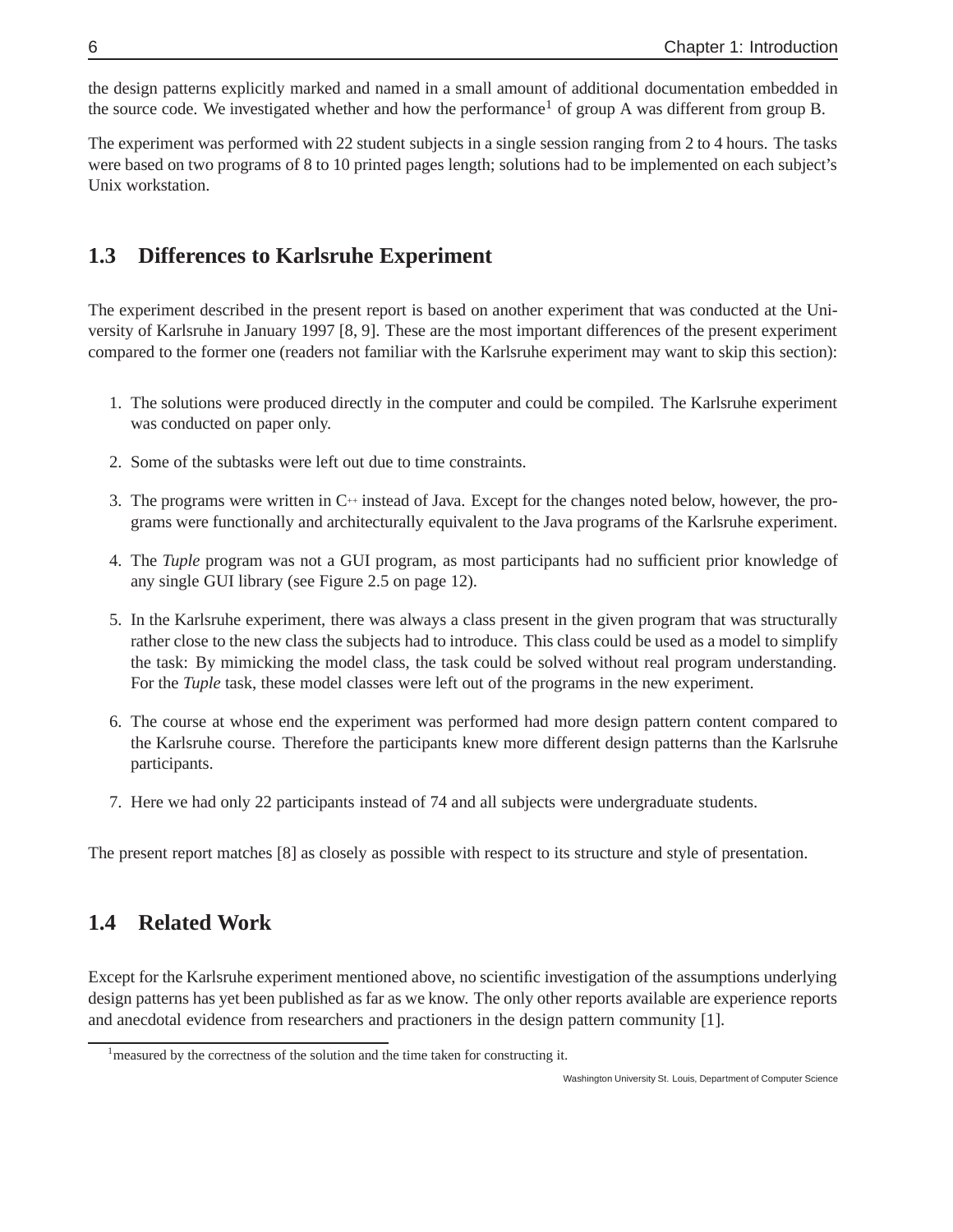## **1.5 How to Use This Report**

This report is meant to provide a most detailed documentation of the experiment and its results. That means that it should not be read sequentially from front to back, but instead **the appendix needs to be consulted when reading the text**: The main text does not try to describe the tasks or questionnaires in much detail but instead relies on the original experiment materials (questionnaires, task sheets, program sources) that are printed in the appendix.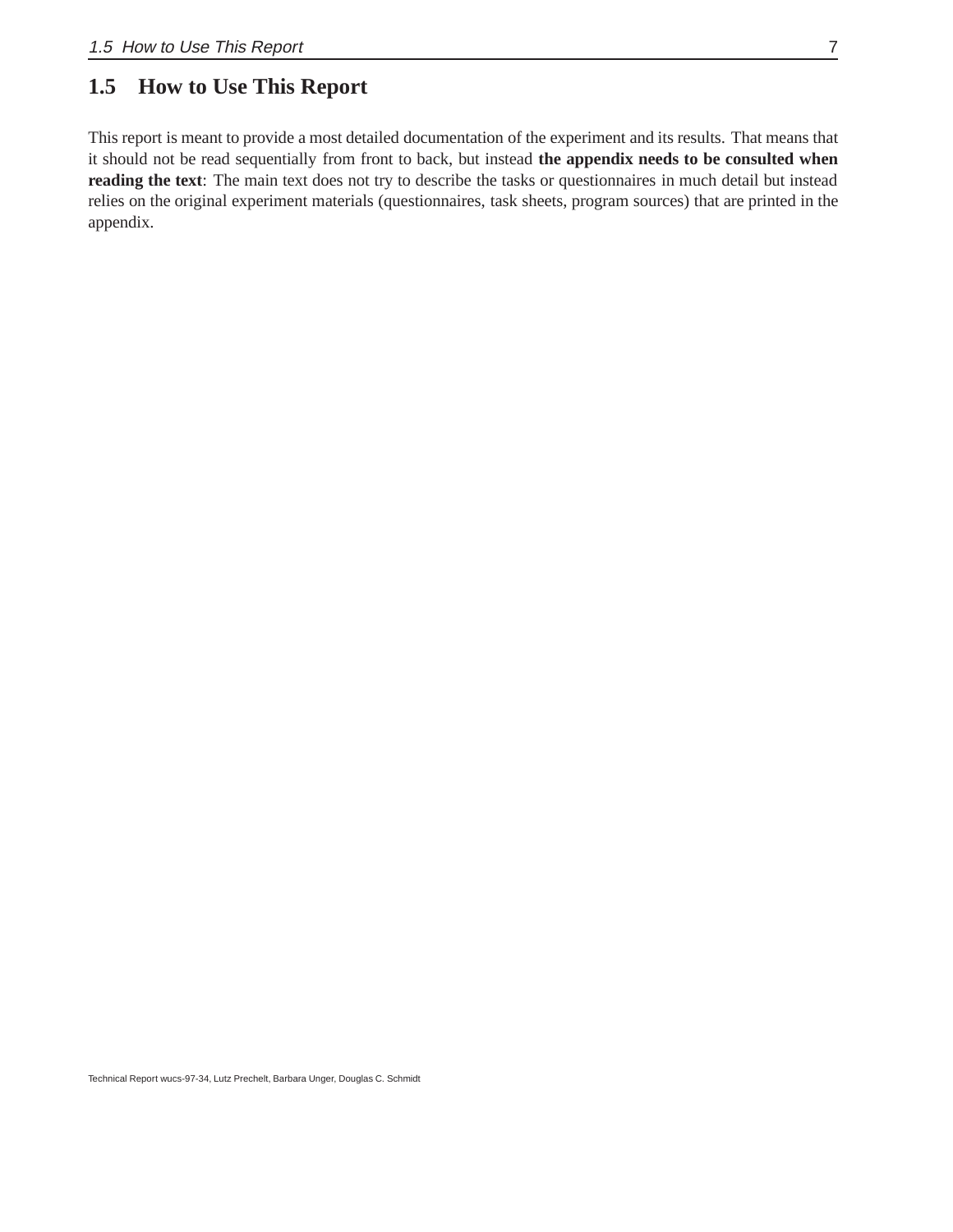## **Chapter 2**

## **Description of the experiment**

### **2.1 Experiment Idea and Hypotheses**

Improved communication is one of the purported advantages of design patterns. Such communication occurs within or between different groups of people (designers, implementors, maintainers) and in different modes (either interactively in real time or one-way via documents). Our experiment attempts to investigate the situation of implementor-to-maintainer communication via the source code document. This is an important question, because maintenance is known to be a large cost factor in software engineering. In particular, the decay of software structure (architectural erosion [7]) during maintenance arises from the lack of design understanding.

In our experiment we investigate the following question:

Assume a program was built using design patterns, was thoroughly documented, and now needs to be maintained. Is it useful to have a small amount of additional documentation that explicitly describes the design patterns used in the program? In particular, can software maintenance then be performed quicker, safer, or better?

The basic idea of the experiment is the following: Produce a program using design patterns and come up with a number of change requests for that program. Document the program thoroughly, but without explicit description of the design patterns used in the program. Give this program to one group of experimental subjects and let them do the changes. Give the same program to another (equivalent) group of subjects, but insert a small amount of additional documentation (called the *pattern documentation*, PD) into the program source code that describes the use of design patterns using standard design pattern terminology. Make the amount of PD so small and the rest of the documentation so complete that the PD does not provide information about program structure that is not present otherwise; PD should only add another view.

The expected outcome is that on average the group without PD in the program will take longer to finish or produce solutions with worse structure or will have more errors in their solutions. More specifically, we investigate the following two hypotheses:

Consider the following type of maintenance task, which we call *pattern-relevant task*: Given a program that uses design patterns and that is well commented we call a maintenance task *pattern-relevant* if (1) it touches (is influenced by) one or several uses of design patterns in the program and (2) performing the task requires understanding at least a substantial part of the software structure embedded in these design patterns. A task is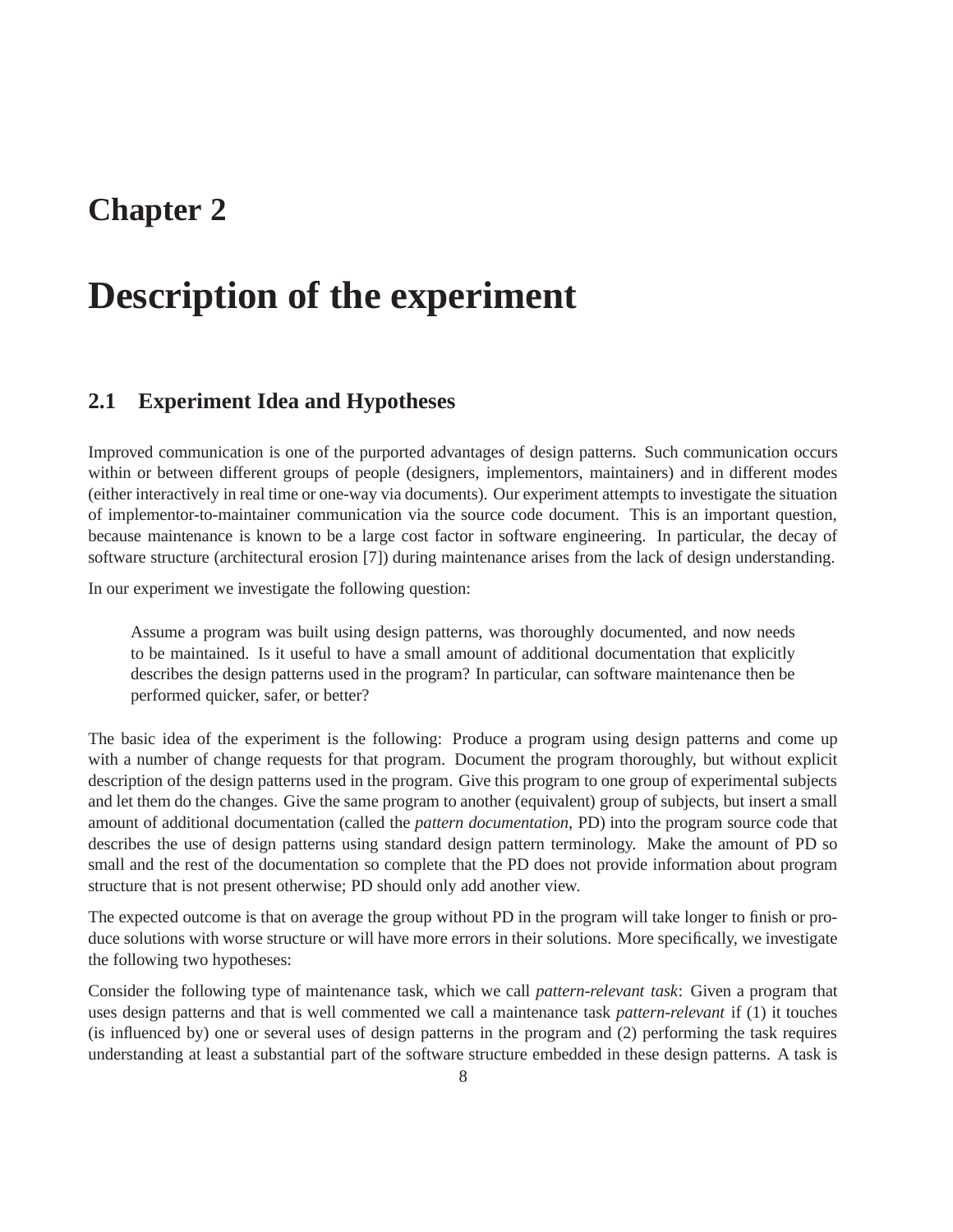only *partially pattern-relevant* if understanding is one option for solving the task but there are also other ways of solving it.

**Hypothesis H1**: Pattern-relevant maintenance tasks will on average be completed quicker if PD is given in a program than if PD is not given in the otherwise same program.

**Hypothesis H2**: Likewise, fewer errors will be committed on average in pattern-relevant maintenance tasks if PD is given in a program than if no PD is given.

Another interesting hypothesis is that correct (i.e, functional) solutions of the tasks will, on average, better maintain the intended design structure of the program, i.e., avoid structural decay. This hypothesis is somewhat difficult to test objectively, since it is often a matter of taste and expectations what the best design would be. Therefore we did not formally test this hypothesis in the experiment.

## **2.2 Experiment Design**

To balance differences of ability between the groups and to get more data, the actual experiment used two different programs (*Element* and *Tuple*, see Appendix B on page 54) and each subject worked on both (one with PD and one without). We measured the time taken by each individual subject and judged the solutions that they delivered.

The independent variable in this experiment is the presence or absence of design pattern documentation (PD) in the comments of the source programs. One of the programs given to each subject had its design patterns documented in addition to the normal comments (22 non-empty lines of PD added to the 498 line program *Element*, 10 non-empty lines added to the 448 line program *Tuple*), the other had no such additional documentation.

The dependent variables are the time required to complete all tasks given for each program, the degree of correctness of the solutions for each task, the types of errors found in a solution, and subjective information from a postmortem questionnaire.

We also administered two short questionnaires immediately before the actual experiment: One for gathering statistical information about our subjects and another for testing their knowledge of design patterns.

We balanced across the subjects the order of the two programs, the order of having and not having PD, and the combination of both, i.e., we used a counterbalanced experiment design [3]; see Table 2.1.

Furthermore, we also balanced the four resulting groups for expected subject ability, measured by the percentage of points each subject received in the lab course, using stratified random sampling: We grouped the subjects into blocks of similar percentages and evenly distributed the subjects from each block into the four experimental groups in a random fashion. The experiment was conducted semi-blindly, i.e., the subjects did not know in advance whether a program would contain PD or not, but there was no placebo. All the subjects knew was that the experiment was about design patterns and all the subjects had studied the GoF patterns during the semester.

## **2.3 Preparation: The CS242 Course**

In order to have enough subjects with sufficient ability and comparable background, we gave a course at Washington University, St. Louis to "breed" our subjects. This CS242 course provided intensive focus on practical aspects of designing, implementing, and debugging object-oriented software. Topics covered included reuse of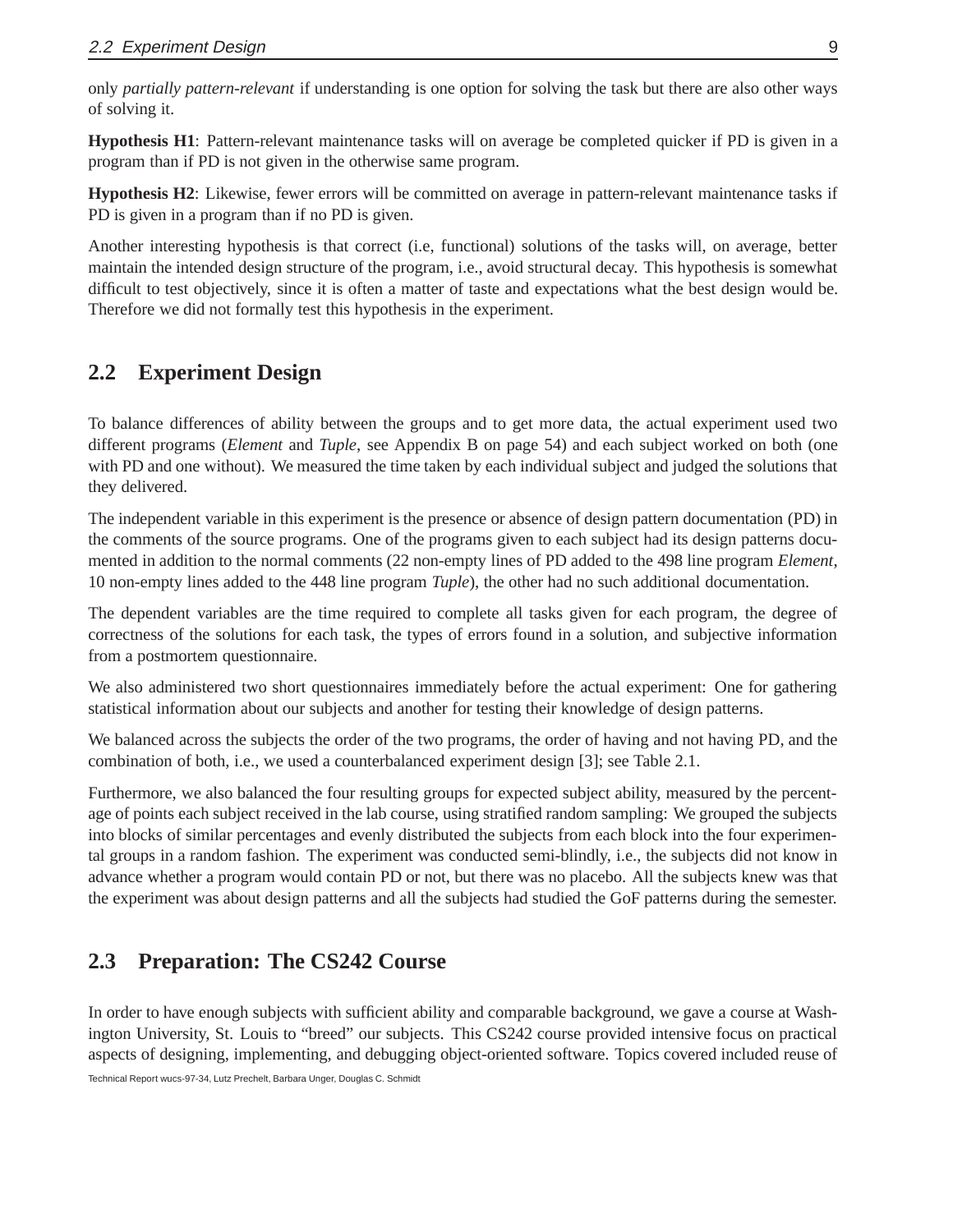|                                | first with PD | first $w/o$ PD |
|--------------------------------|---------------|----------------|
|                                | then w/o PD   | then with PD   |
| first Element, then Tuple      | $E^+T^-$      | $E^-T^+$       |
| initial no. of subjects        | 6             |                |
| number of data points, Tuple   |               | 3              |
| number of data points, Element |               |                |
| first Tuple, then Element      | $T^+E^-$      | $T^-E^+$       |
| initial no. of subjects        | 6             | 5              |
| number of data points, Tuple   |               | 3              |
| number of data points, Element |               |                |

Table 2.1: The four experiment groups and their size. The number of data points is one for each subject, except for those subjects that did not complete the respective task, but dropped out of the experiment instead.  $(E^+T^-$  stands for "first perform Element with PD, then perform Tuple without PD" etc.)

design patterns and software architectures, as well as developing, documenting, and testing representative applications using object-oriented frameworks and C++. Design and implementation based on design patterns and frameworks were central themes to enable the construction of reusable, extensible, efficient, and maintainable software.

CS242 is a popular class at Washington University. The Spring '97 offering attracted 23 highly motivated students. The course lasted 15 weeks, with two 90-minute lectures per week and one programming assignment due every two weeks. The exercises were submitted electronically and were graded by the instructor in one-onone sessions with the students.

There were five programming assignments in the course, each of which introduced various design patterns to the students. Assignment 1 involved developing dynamic array and stack abstract data types. This exercise focused on the Wrapper and Adapter patterns. Assignment 2 was a program that checked for balanced delimiters. This exercise introduced the Template Method and Bridge patterns. Assignment 3 was a system sort utility using optimized quicksort. This assignment focused on the Singleton, Bridge, Facade, and Strategy patterns. Assignment 4 was a validation program for the system sort program of assignment 3. This assignment also focused on the Strategy and Factory Method patterns. The final assignment was on operator precedence parsing and binary trees. This program illustrated the Visitor, Strategy, Factory Method, Interpreter, and Builder patterns.

Thus, our participants practiced 11 design patterns: Wrapper, Adapter, Template Method, Bridge, Singleton, Facade, Strategy, Factory Method, Visitor, Interpreter, and Builder. Each of these was shortly introduced in the lecture and further motivated and explained in the assignment descriptions. The latter made quite precise prescriptions where and how to apply the design patterns, so actual practice with them was ensured. In addition, all course participants attended a series of lectures during the same semester where they presented and learned about all 23 design patterns in the GoF book in a conceptual fashion without hands-on experience.

Unfortunately, only one of the patterns relevant for the experiment (namely the Template Method) was actually exercised in an assignment by the students. This is because the course and the experiment were designed independently.

On the other hand, this means the experiment will test effects of PD for patterns with which the programmer is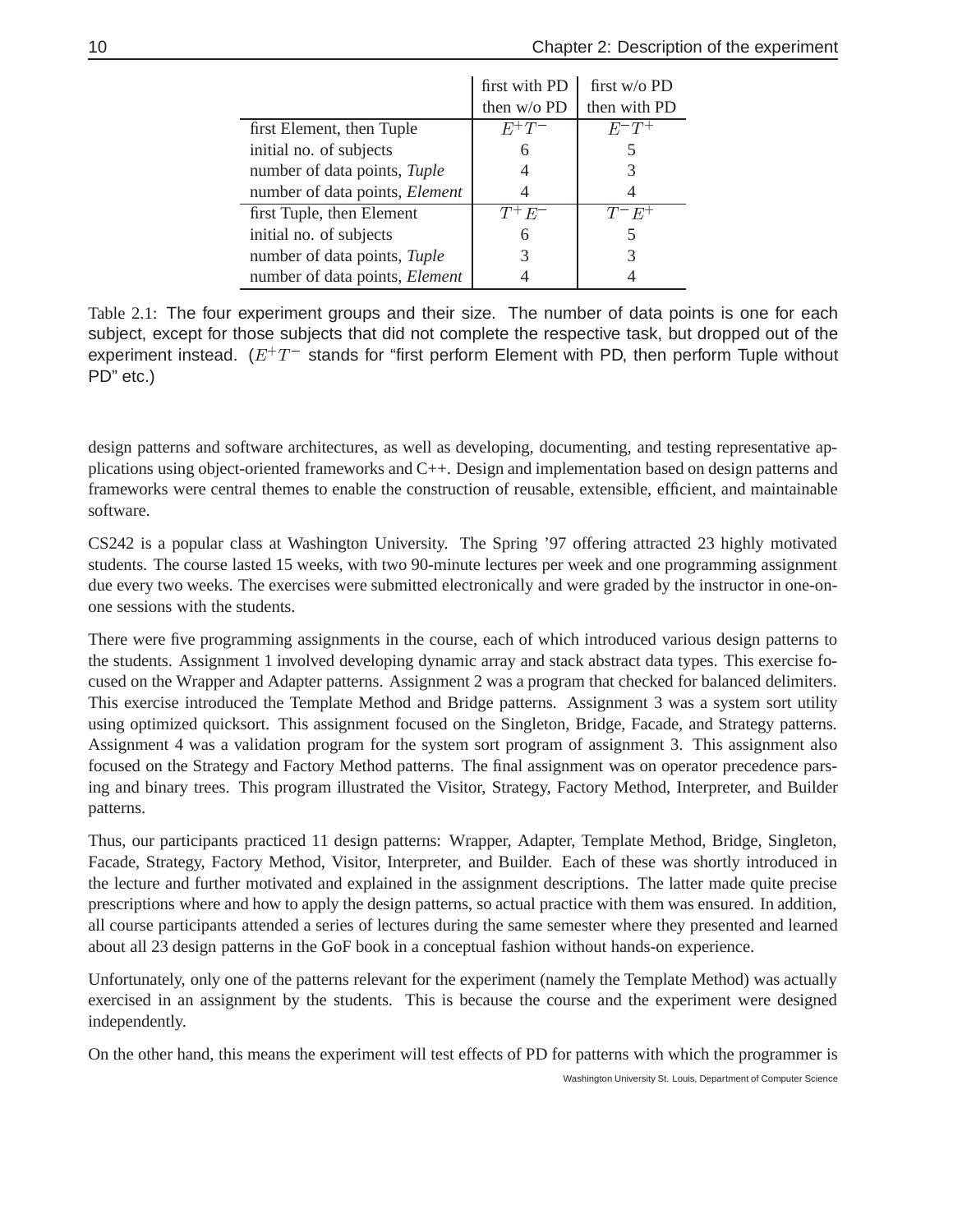familiar only in a theoretical fashion — a situation that will not be uncommon in practice.

### **2.4 Experiment Format and Conduct**

Participating in the experiment and showing reasonable performance was required to receive course credit for the preparation course. All participants needed that credit.

We carried out the experiment in May 1997 on a Tuesday afternoon, 15:30 to 19:00 hours. The experiment was conducted as a laboratory exam in two workstation pool rooms. The questionnaires and task descriptions were administered on paper. The source programs were available as files. The solutions were constructed on the computer with the help of a compiler; they had to be delivered in files.

The documents were handed out in five parts as described in Appendix A on page 39. The exam was announced as taking two hours, but each subject could work in his or her personal pace and was given as much time as s/he wanted. The materials for each task were handed out and collected separately, one after the other. This way we could collect reliable time information about each task for each subject individually. For all further details see the actual documents as used in the experiment; they should be self-explanatory and are printed in the appendices starting on page 39.

#### **2.5 Experimental Subjects**

#### **2.5.1 Education**

22 subjects participated in our experiment. All of them were Computer Science students (21 male, 1 female) On average, they were in their 6th term at the university; see Figure 2.1.



Figure 2.1: Distribution of term numbers of experimental subjects.



Figure 2.2: Distribution of years of programming experience of subjects.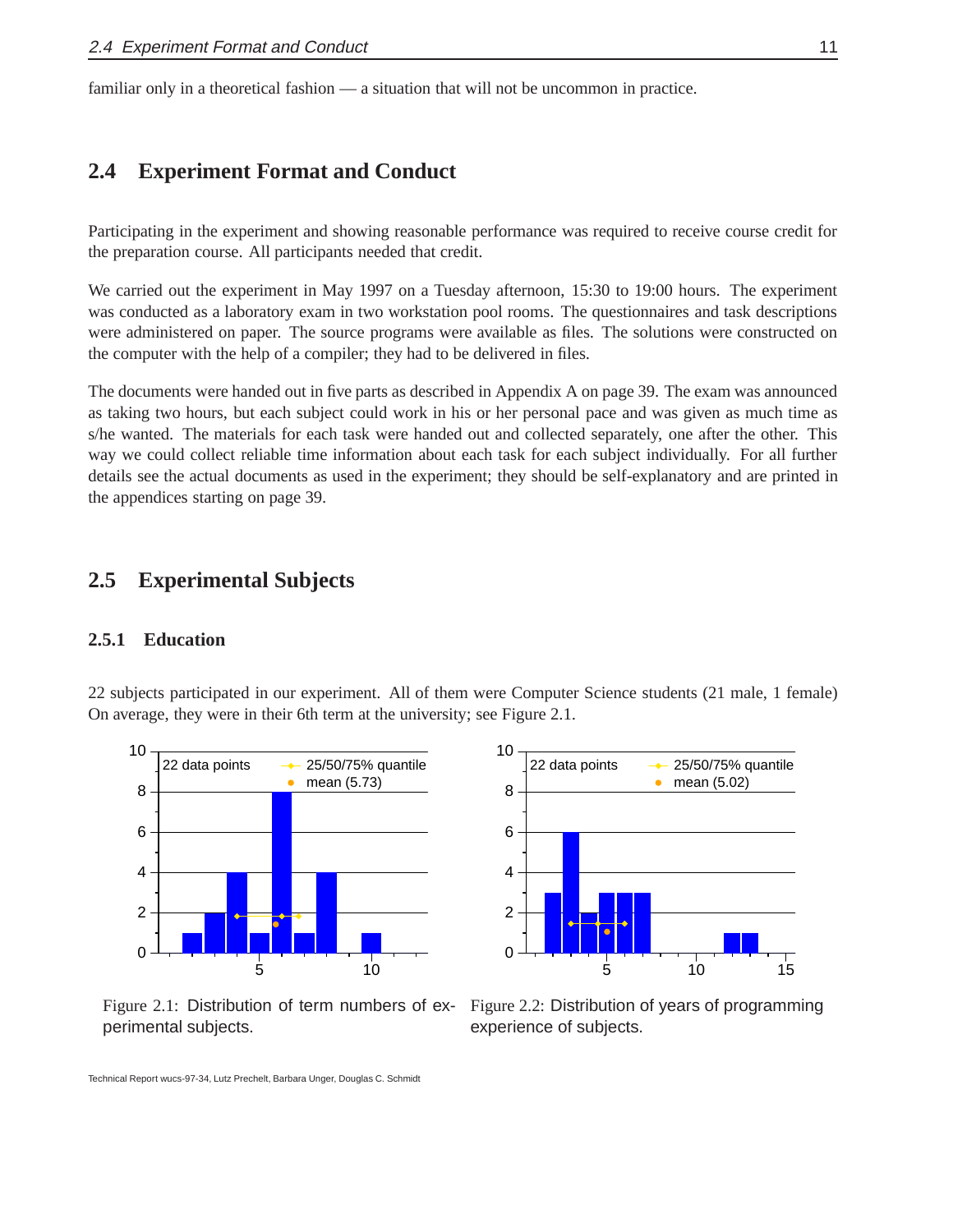#### **2.5.2 Programming experience**

These students had an average of 5 years of programming experience (Figure 2.2 above), 91% of them had written more or much more than 3000 Lines of Code (LOC) in their lifes (Figure 2.3). 73% had significant practical experience with object-oriented programming (Figure 2.4) and 50% had significant practical experience in programming graphical user interfaces (Figure 2.5). Our subjects had practice with an average of 4



Figure 2.4: Distribution of previous experience in object-oriented programming.

Figure 2.3: Distribution of previous programming knowledge and experience: 0=no knowledge, 1=only theoretical knowledge, 2=less than 300 LOC written, 3=less than 3000, 4=less than 30000, 5=more than 30000. The same encoding is used in the other two programming experience histograms.



Figure 2.5: Distribution of previous experience programming graphical user interfaces (GUI).

different programming languages (Figure 2.6 below). The largest program ever written by our subjects had an average size of 2557 LOC (median: 2000 LOC) and 2.7 person months (median: 1 person month); see Figures 2.7 and 2.8 below. 18% of the subjects had also previously participated in a team software project and contributed an average maximum of 7700 LOC (median: 2800 LOC) and 5.6 person months (median: 5 person months) to the total project size of on average 50133 LOC (median: 50000 LOC) and 62 person months (median: 27 person months); see Figures 2.9 to 2.12 on page 14.

#### **2.5.3 Knowledge of Design Patterns**

Before the actual experiment started, we tried to learn about our subjects' knowledge of design patterns in two ways. First we asked "estimate subjectively how well you understand the following design patterns." Answers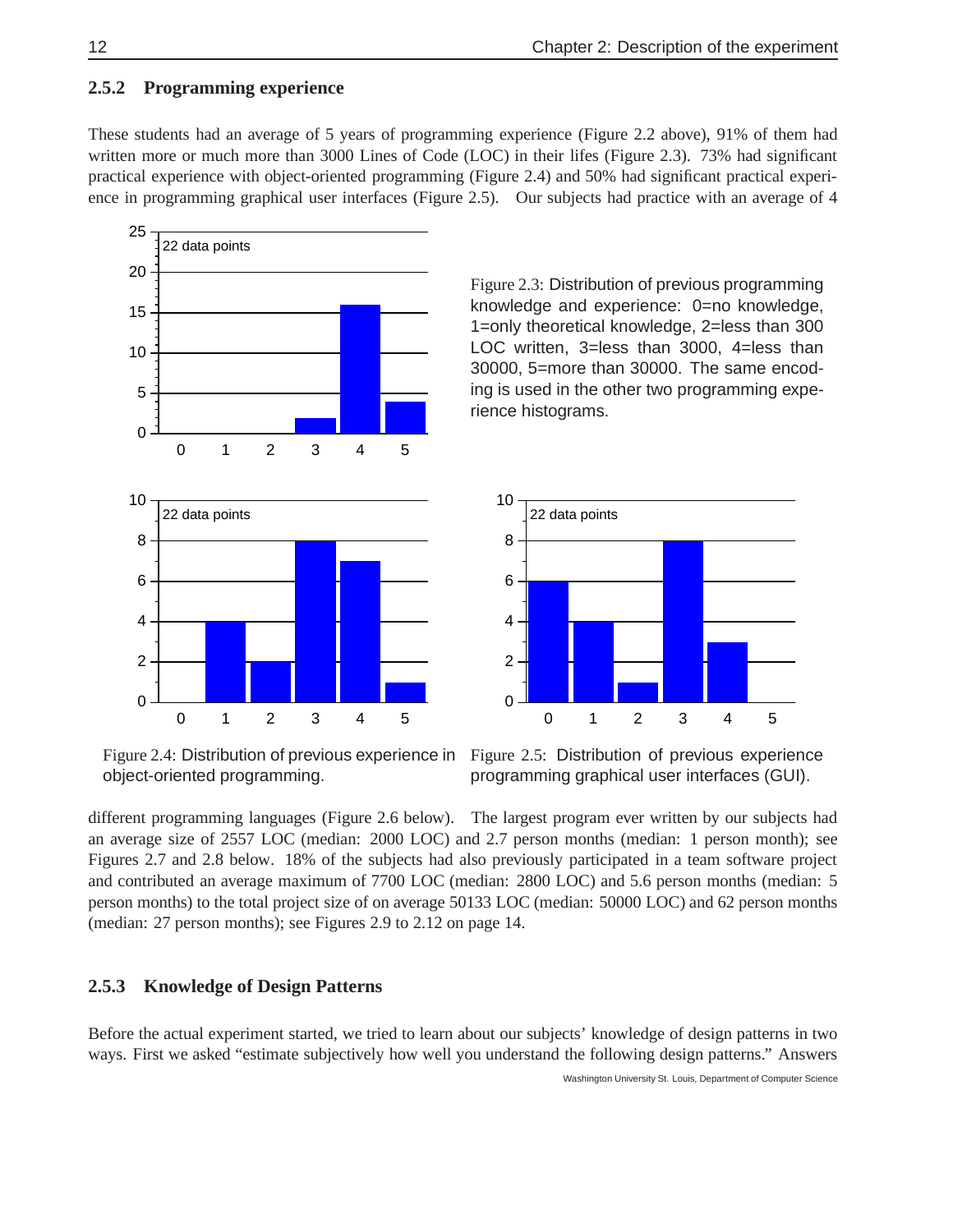



Figure 2.7: Distribution of size (in LOC) of Figure 2.8: largest program ever written alone.



Figure 2.9: Distribution of size (in LOC) of subject's contribution to his/her largest team software project.

Figure 2.6: Distribution of number of programming languages previously used.



Distribution of size (in person months) of largest program ever written alone.



Figure 2.10: Distribution of size (in person months) of subject's contribution to his/her largest team software project.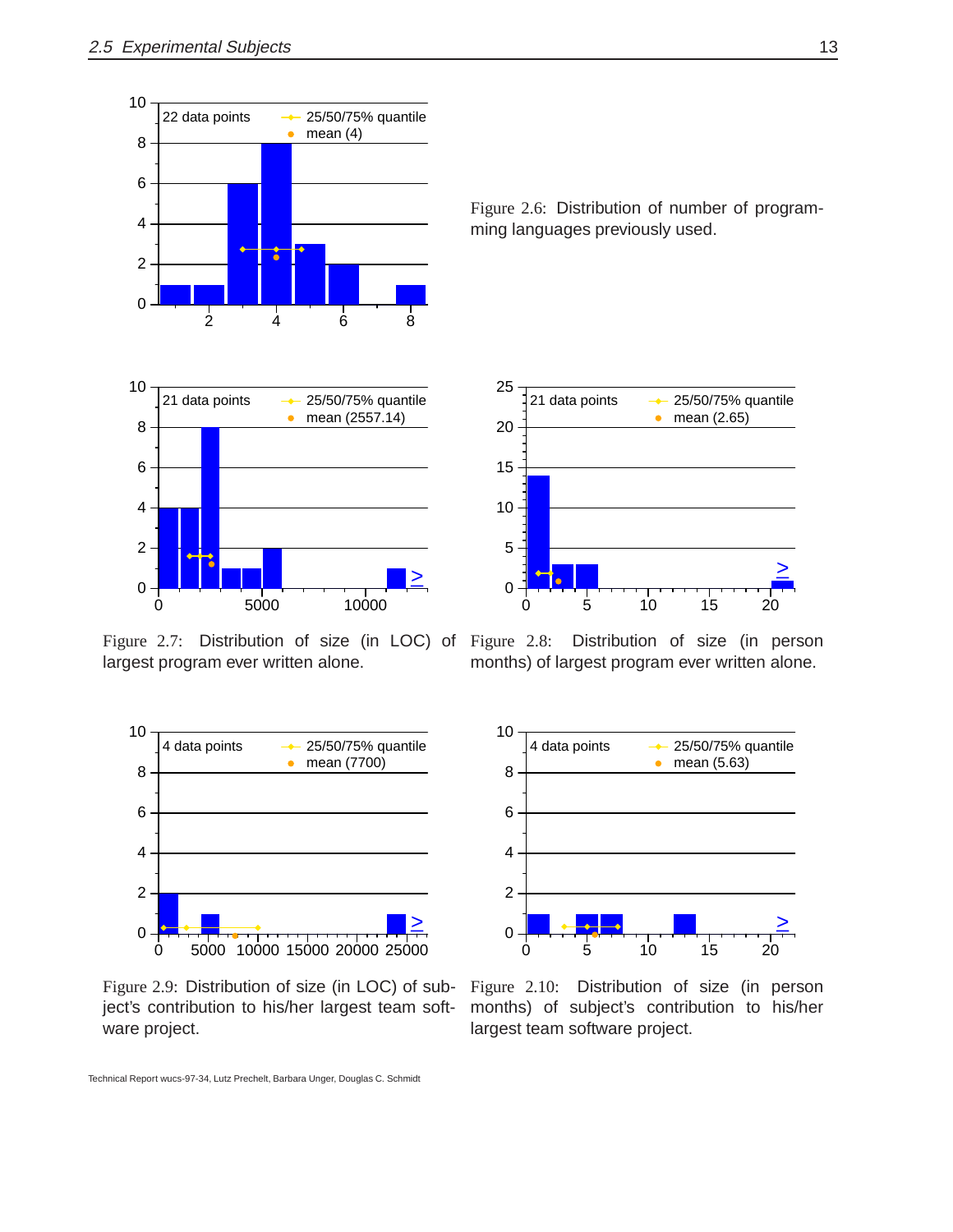25/50/75% quantile



 4 data points mean (61.63)  $\bullet$ 8 6 4 2 >\_ 0 0 50 100 150 200

Figure 2.11: Distribution of size (in LOC) of largest team software project of subject.



were on a qualitative five point scale from 1:"I understand the pattern very well" to 5:"I do not understand it at all". $<sup>1</sup>$ </sup>

10

Our subjects claimed for themselves rather different knowledge of different design patterns: average grades range from 1.43 (quite good knowledge) down to 3.67 (very little knowledge); see Figure 2.13 below. For the four patterns relevant to our experiment, only knowledge of the Template Method (average grade 2.05) was claimed to be good. For each of the other three, a majority of participants claims "rough understanding" at best and the averages range from 2.63 to 2.71, with considerable spread in each of the distributions. In the Karlsruhe experiment the four relevant patterns all received average grades in the range 1.82 to 2.16.

This indicates a possible problem with the population used in the new experiment. Except for Template Method, the patterns relevant for the experiment were only discussed shortly towards the end of the course. Many participants may not understand the patterns well enough for taking advantage of PD.

In the second questionnaire, we conducted an actual test of pattern knowledge; see Appendix A on page 39 for its exact form.

The first question of the test asked in which of 8 given design patterns which of 6 given operations usually occur. Only the 6 positive ('yes') answers needed to be given by placing a mark in the table, all other fields of the table could be left empty. This question requires active or passive knowledge or thorough understanding of the patterns for identifying the 'yes' answers as well as active knowledge or thorough understanding for avoiding the wrong ones. We summarize the answers to all of the 48 subquestions in a single number of points. The rules for assigning these points are shown in Table 2.2 on page 16. The best possible result was 12 points, the worst possible was -53 points. The actual range obtained by our subjects was from -10 to 11 points. See Figure 2.14 below for the point distribution. We find that half of the subjects obtained 5 or more of the 12 points, which is a reasonable level of pattern knowledge given the large number of possibilities for scoring negative points. One quarter of the subjects obtained 8 or more points. Roughly one quarter of the subjects obtained a negative sum of points and must be considered having low pattern knowledge. These results are similar to the Karlsruhe experiment.

The second question asked "what is the alternative to the introduction of a Visitor pattern?". This was directly relevant for the Element task later in the experiment. The correct answer (A) is adding a method to each class

<sup>&</sup>lt;sup>1</sup>We treat this scale as an interval scale in the following.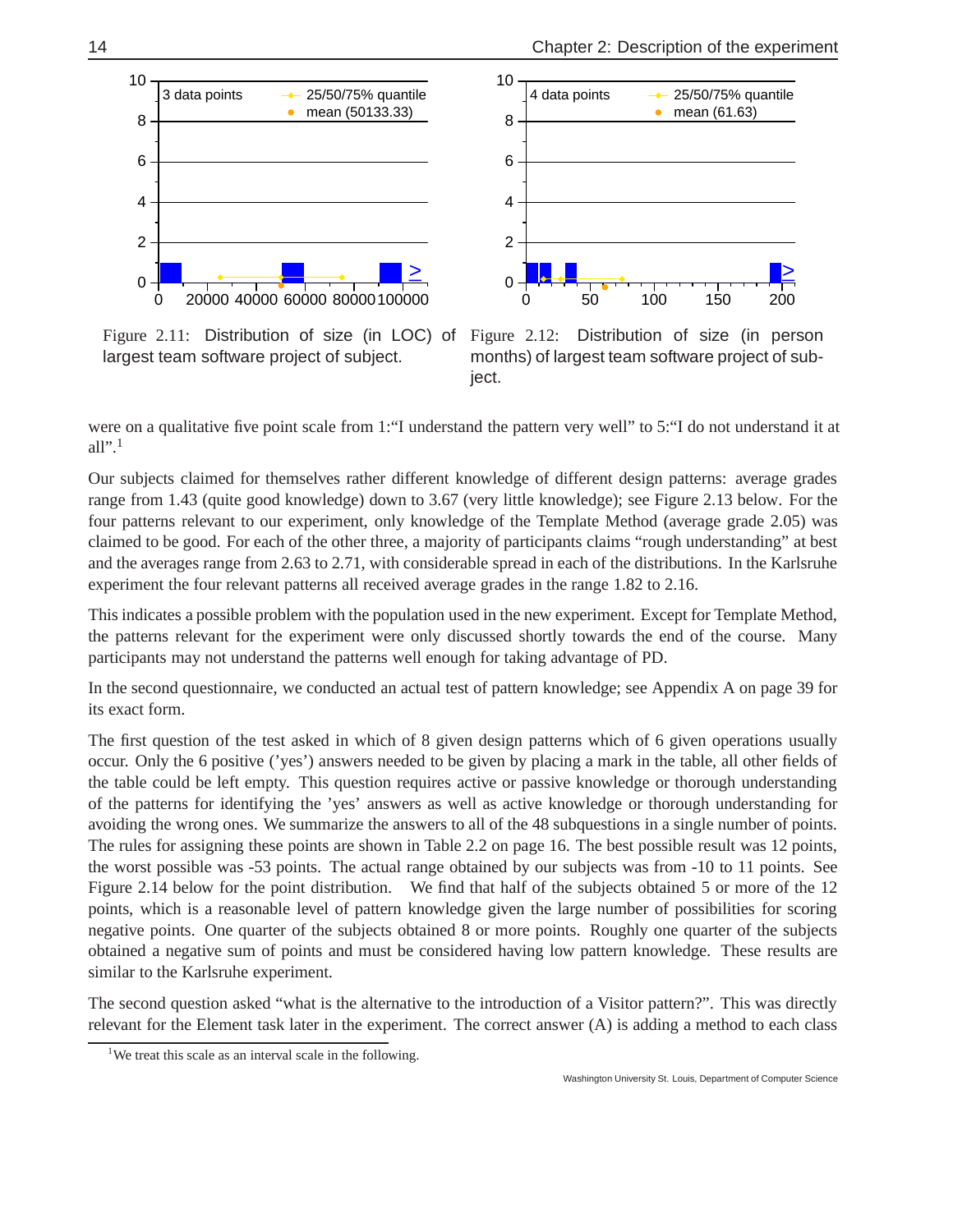

Figure 2.13: Subjective estimation of pattern knowledge. 1=understand very well, 2=understand well, 3=understand roughly, 4=begin to understand, 5=do not understand.



Technical Report wucs-97-34, Lutz Prechelt, Barbara Unger, Douglas C. Schmidt

Figure 2.14: Distribution of points obtained in first question of pattern knowledge test.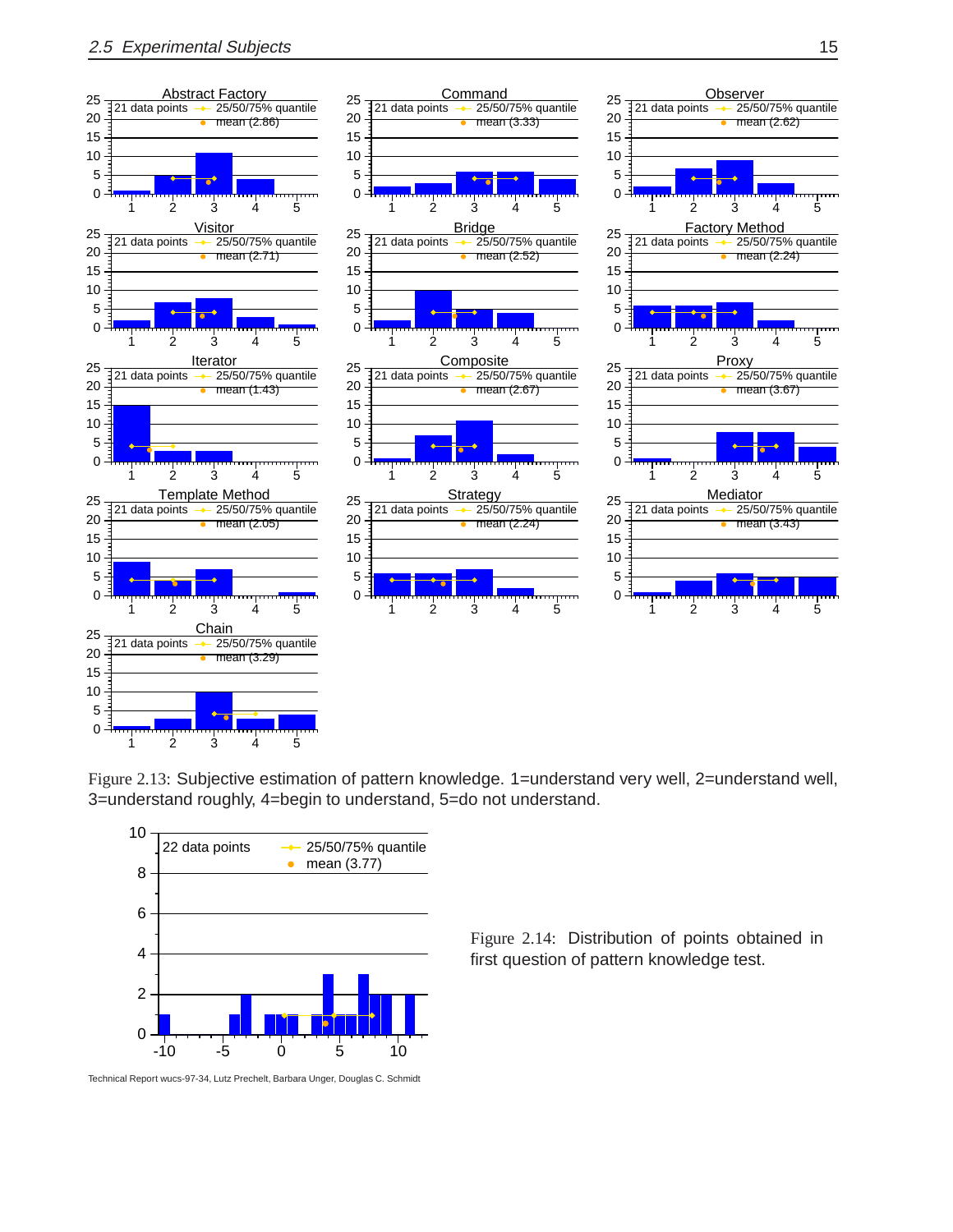| Operation  | Com<br>mand | Obser<br>ver   | Visi<br>tor | Com<br>posite  | Tem<br>plate<br>Meth. | Stra<br>tegy             | Medi<br>ator | Chain<br>of<br>Resp. |
|------------|-------------|----------------|-------------|----------------|-----------------------|--------------------------|--------------|----------------------|
|            |             |                |             |                |                       |                          |              |                      |
| accept()   | $-1$        | - 1            |             | $-2$           | $-2$                  | - 1                      | - 1          | $\theta$             |
| register() | $-2$        | 2              | $-2$        | - 1            | $-2$                  | $-1$                     | $-2$         | $\theta$             |
| execute()  | 2           | $-2$           | $-1$        | $-2$           | $\theta$              | $\Omega$                 | $-1$         | $\theta$             |
| add()      | $-2$        | $\Omega$       | $-2$        | $\overline{2}$ | $-2$                  | $\overline{\phantom{0}}$ | $-1$         | $\overline{0}$       |
| notify()   | $-1$        | $\overline{2}$ | $-1$        | $-2$           | $-2$                  | $-1$                     | $-1$         | -1                   |
| update()   | $-2$        | 2              | $-2$        | $-2$           | $-2$                  | $-1$                     | $-2$         | -1                   |

Table 2.2: Points given for a 'yes' mark for each of the fields in the table of first question of pattern knowledge test. No 'no' marks were required. Correct answers give 2 points each (printed in boldface), wrong answers give -1 or -2 points, depending on the degree of absurdity. Some answers would be arguable and give 0 points.

to be visited; we counted 3 points in this case. Other answers such as using an Iterator (G) have at least a little truth, but are not universal and therefore counted only 1 point. Sometimes the correct answer was inflicted with additional suggestions that were wrong, e.g. to use subclasses (M), or was stated rather vaguely. We counted 1 to 3 points in these cases. Figure 2.15 shows the point distribution for this question. We see that 68 percent





Figure 2.15: Distribution of points for second question of pattern knowledge test: What is the alternative to introducing a Visitor?

Figure 2.16: Frequency of different answers for this question: A:introduce new method, C:Strategy, F:Mediator, G:Iterator, H:Observer, J:Adapter, K:Bridge, L:Template Method, M:use subclasses, N:Chain of Responsibility, O:call available methods.

of all subjects gave the right answer. 5 of these subjects suggested additional methods that were wrong or less good, but they still received all 3 points.

As for the frequency of the most common suggestions, see Figure 2.16. Only one subject made a nonsensical suggestion of using an Observer $(H)$ ; five others also only had the wrong solution Iterator  $(G)$ . As in the first question, however, overall pattern knowledge seems acceptable for a majority of our subjects.

We did not evaluate at all the third and fourth question of this test. The third question resulted in answers that were often difficult to judge. Evaluating this question would have introduced too much subjective bias. The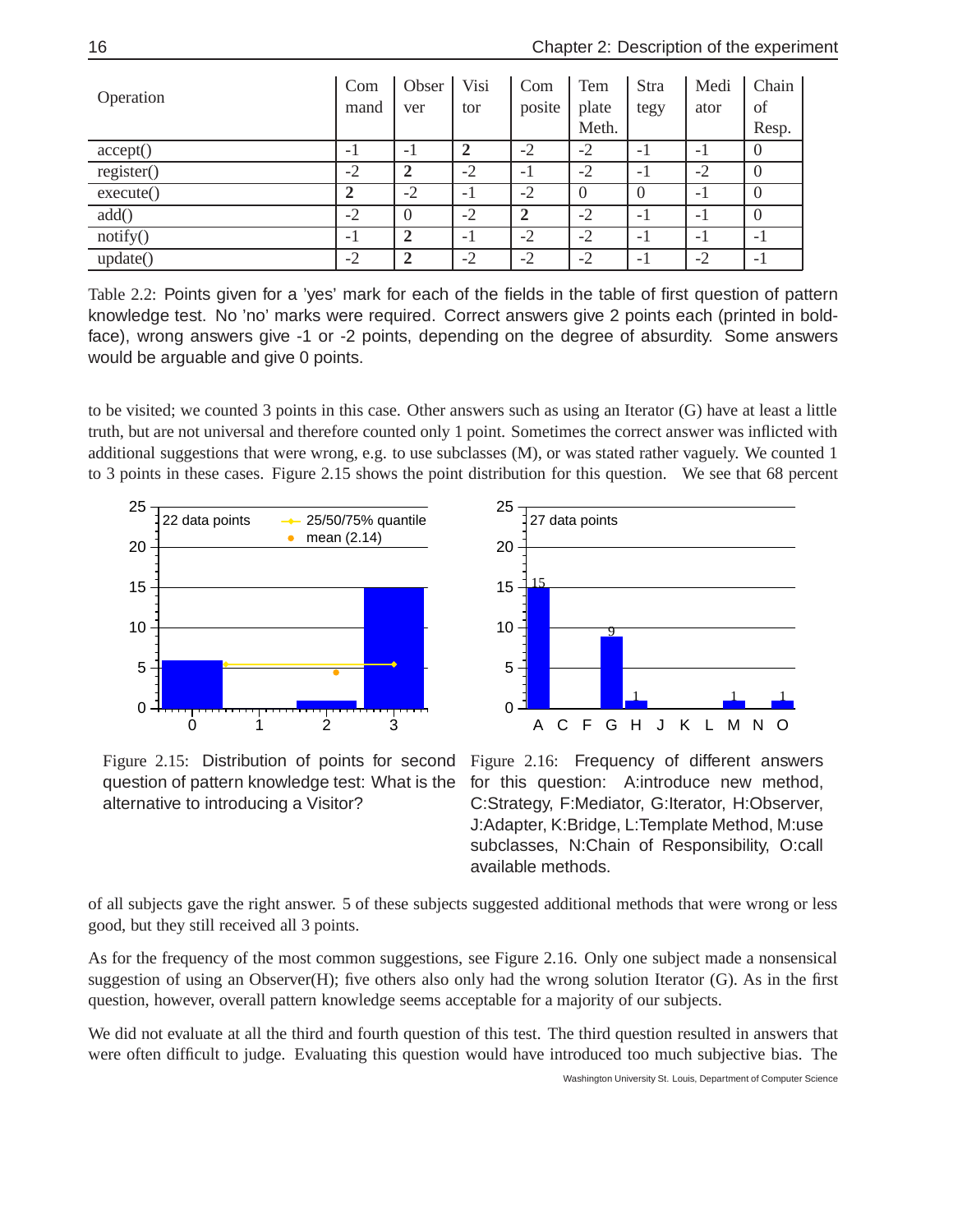fourth question was of only minor interest for the experiment; it was mainly meant to distract the participants from the patterns relevant for the experiment.

## **2.6 Tasks**

This section will shortly describe the tasks and will explain why we chose them. You can find the original task descriptions in Appendix A and the corresponding program listings in Appendix B.

#### **2.6.1 Constraints**

The tasks used in our experiment had to obey the following constraints:

- 1. The experiment had to be carried out in a single time interval, as opposed to software development over several days or weeks. On average the tasks should consume less than one hour each, because the exam was announced to be two hours long (with open end, though).
- 2. The application domains of the programs had to be well understandable by all subjects. Therefore we could only use domains that were either known from the course or were so simple that they could be explained in a few words and understood readily.
- 3. The tasks should preferably only employ patterns that had been practiced in the course.

#### **2.6.2 How Constraints Were Handled**

We handled these constraints as follows. Constraint 1 rules out large programs or complex change requests. Therefore, we used programs of a few hundred lines and straightforward tasks.

As the experiment was a replication of the Karlsruhe experiment, yet the underlying course did not perfectly match the given tasks, constraints 2 and 3 could only partially be obeyed: The course did not cover GUI programming, therefore the Observer task "Tuple" (see below), although simple enough in principle, was not very natural for the subjects. The Visitor task "Element" was better in this respect. Except for Template Method, the relevant patterns for both tasks had not been covered thoroughly in the course.

The subjects were orally told to write only comments instead of program code where they found the task to be too difficult; most subjects produced at least the class, attribute, and method declarations and left out only method bodies.

#### **2.6.3 Task "Tuple"**

The "Tuple" program reads, stores, and displays structured tuples of firstname, lastname, and phone number. The store/display part is organized according to the Observer pattern. One actual display class is implemented, generating a simple chronological list of entries. An abstract superclass is provided that can be used for implementing a variety of different display classes: The superclass contains a Template Method providing 3 slots for filling in arbitrary methods for selecting, sorting, and formatting tuples.

The actual subtasks require the following: Finding a particular spot in the program (subtask 1); introducing a new display class using the Template Method superclass (subtask 2); introducing another new display class,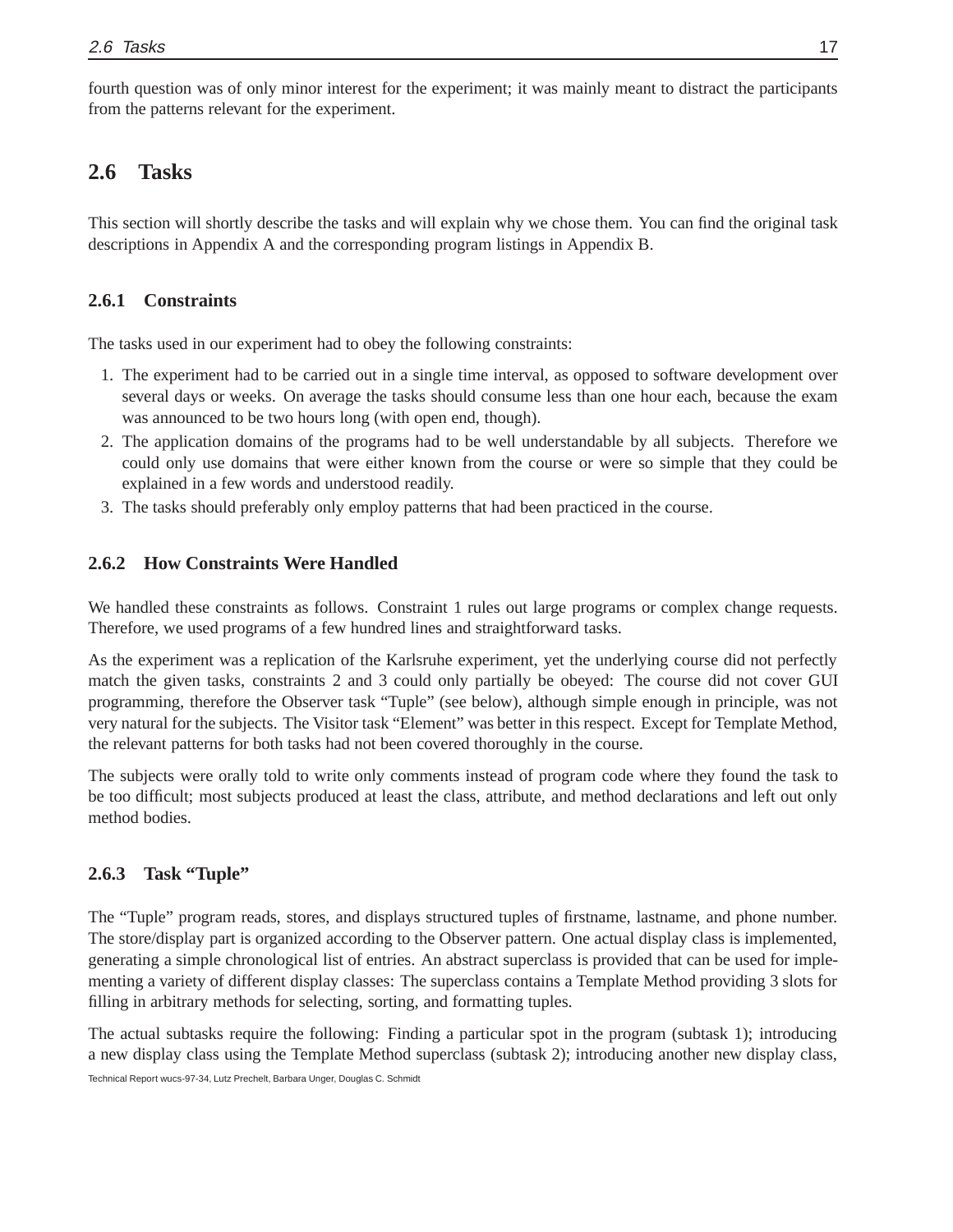similar to the existing one (subtask 3). Please see the exact task descriptions of subtasks 2 and 3 in the appendix, as they are central for the experiment.

The program will infinitely go through the following loop: read another tuple from the keyboard, then for each existing observer redisplay its contents line by line in the appropriate order and format on standard output, one observer after the other, separated by headlines. This output style makes it more difficult to get an intuitive grasp on the Observers than in a GUI program where each Observer is a fixed separate screen entity. New observer objects will be created only at program start, before the loop is entered. For the initial program there is but one observer, for the final program there are three.

### **2.6.4 Task "Element"**

The "Element" program contains a simple library for constructing AND/OR-trees of character strings. AND is interpreted as concatenation and OR is interpreted as alternation, so that a tree defines a set of alternative strings. The library has methods for constructing AND nodes, OR nodes, and leafs, for printing a tree in term form, and for iterating through a tree in order to compute the depth of the deepest AND node, deepest OR node, and overall deepest node.

The node classes are arranged as a Composite pattern (leaf nodes are the leafs, AND and OR nodes are the containers), the depth computation is realized in a separate class using a Visitor pattern.

The actual subtasks require the following: Finding a particular spot in the program (subtask 1); determining the expression u.variants().size() for computing the number of variants (subtask 2); introducing another Visitor class for efficiently computing the number of variants (subtask 3). Please see the exact task description of subtask 3 in the appendix, as it is central for the experiment.

Analog reasoning may be used to solve the task instead of actually understanding the program: Understanding what the depth computation does and what the variant counting computation must do, it is clear that the same class structure can be used. The depth computation, however, uses an auxiliary method iterate() for handling AND and OR nodes that is not useful for variant counting, which has to handle AND and OR differently. Therefore, we may expect that solutions found by analog reasoning often contain iterate(), while solutions found from deeper program understanding usually will not.

## **2.7 Internal Validity**

There are two sources of threats to the interval validity of an experiment<sup>2</sup>: Insufficient control of relevant variables or inaccurate data gathering or processing.

As far as we can see, all relevant external variables have been appropriately controlled in this experiment. In particular, there is no bias in the random group sampling, the subjects seemed willing to perform as best as they could in both experimental conditions, environmental conditions were essentially the same for all subjects, and the counter-balanced experiment design partially controlled for accidental group differences, learning, and sequencing effects, if any. The counter-balancing control is only partial for the following reason: While the experiment itself was counter-balanced, the data analysis and result interpretation partly ignores the results for

<sup>&</sup>lt;sup>2</sup>Definition from [3]: "*Internal validity* refers to the extent to which we can accurately state that the independent variable produced the observed effect."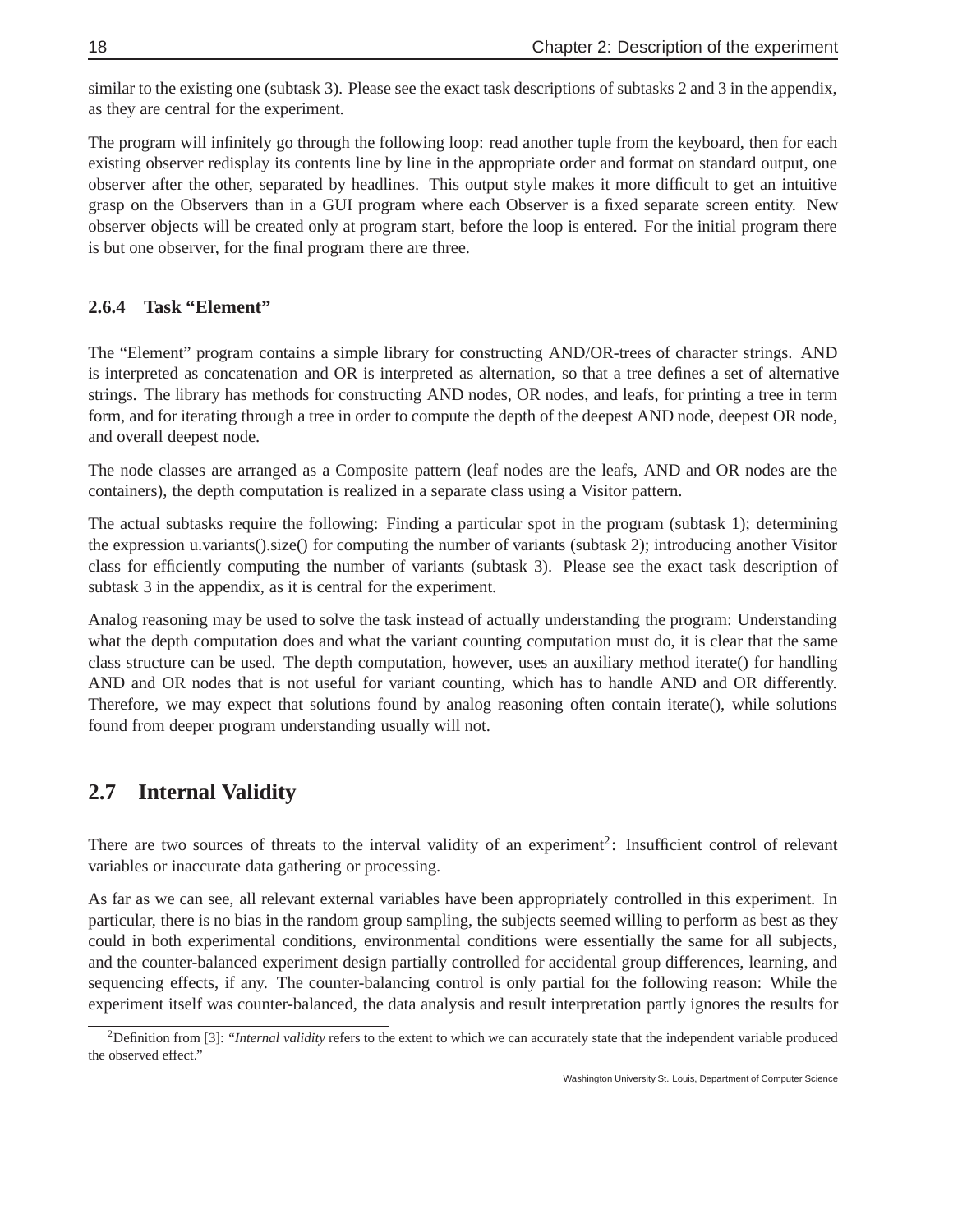the Tuple data (for reasons we will discuss in the results section). Therefore, some of the advantages of the counter-balanced experiment design are lost. However, the power of the experiment is still larger than that of an ordinary two-group, one-treatment experiment.

The dominant control problem is mortality: Some students gave up on one or both of the tasks, when they recognized it would (or might) be too difficult for them or take too long. Four students gave up on both tasks.

Fortunately, mortality happened almost exactly as often in the groups with PD as in those without PD. It is therefore safe to assume that the mortality does not bias the results, provided that we ignore entirely those data points for which the tasks were not completed — which is just what we choose to do.

We tried to minimize data gathering errors by exercising utmost care. Data processing was almost completely automated and we believe it to be accurate. Manual and automated consistency checks were applied for detecting various kinds of mistakes in data gathering or processing.

## **2.8 External Validity**

There are three sources of differences between the experimental situation and real software maintenance situations that limit the generalizability (external validity) of the experiment: in real situations there are subjects with more experience, programs of different size or structure, and tasks of different kind or complexity.

The most frequent concern with controlled experiments using student subjects is that the results cannot be generalized to professional software engineers because the latter are so much more experienced. In the present case, this may either be an advantage or a disadvantage: Professional programmers may have less need for PD because of their experience but just as well they may also be able to exploit it more profitably than our student subjects.

Another obvious difference is program size. Compared to typical industrial size programs, the experiment programs are rather small. This will not invalidate any positive result of the experiment, though: It is highly plausible that with increasing program size, the benefits from PD, if any, can only *increase* as well, because PD provides program slicing information. For pattern-relevant tasks, PD points out which parts of a program are relevant and allows to ignore the rest; such information becomes the more useful the more source code can be ignored. It is impossible to predict what implications different application domains will have for our results, but it seems likely that at least domains that do not distort the design patterns' metaphors will behave similar to those of the experiment.

Finally, the kind of task and its complexity may be different. In the experiment, the kind of task was program additions by complete new classes and the complexity was rather low. The experiment does not really tell us about other kinds of task, but its results may be interpreted to indicate that tasks of higher complexity will benefit more from PD, see the discussion below.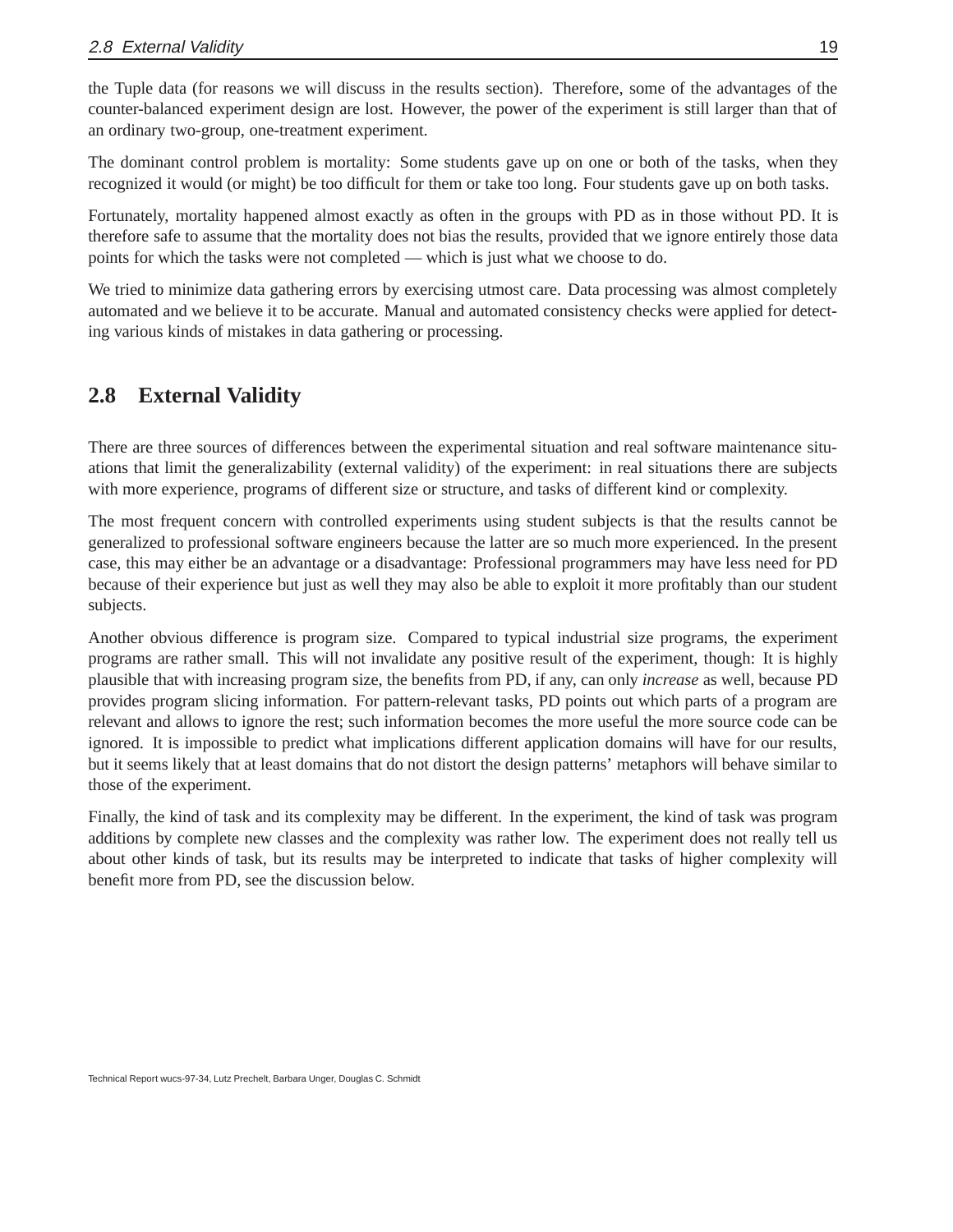## **Chapter 3**

## **Experiment results and discussion**

This chapter presents and interprets the results of the experiment. The first section explains the means of statistical analysis and result presentation that we use and explains why they were chosen. The second section presents the central results (subjects' objective performance) and the third section adds data from the postmortem questionnaire for understanding some of the effects underlying the performance.

### **3.1 Statistical Methods**

#### **3.1.1 Inference**

Most formal statistical reasoning used below is meant for comparing the means of pairs of distributions. Hardly any of these distributions are normal distributions: Most of them are discrete and coarse-grained, several of them have two peaks, and many are heavily skewed or even monotone. Therefore, statistical analysis must not use a parametric test such as the t-test that assumes a normal distribution. On the other hand, classical nonparametric tests, such as the Wilcoxon Rank-Sum Test, cannot perform inference for the mean but only for the median, which is less relevant for our purpose. Moreover, rank sum tests cannot provide confidence intervals.

In this report, we thus use resampling statistics (bootstrap) to compare the means of arbitrary distributions nonparametrically. The basic idea of resampling is considering the distribution of the sample to be the distribution of the underlying universe<sup>1</sup>, as it is the best approximation of the actual distribution we have, unless we make assumptions. Instead of making assumptions and then using an analytical procedure for inference, resampling uses a computational procedure. In resampling one produces an arbitrary number of samples  $S_i$  from the given sample A by picking an arbitrary element of A at random each time. The chosen elements are not removed from A, so they can appear multiple times in the same  $S_i$  ("sampling with replacement"). This "re-sampling" produces arbitrary amounts of observations that directly simulate the universe from which A was taken. From these observations, a confidence interval for the target statistic (whatever it may be) can be computed directly.

In this report, the only resampling procedure used is the comparison of the means of two samples  $A$  and  $B$ (which may have the same or different size). To do this, we repeatedly draw resamples  $A_i$  and  $B_i$  from A and B, compute their means, and collect the set D of differences  $d_i := A_i - B_i$ . From the empirical distribution of  $D$  we directly read confidence limits for  $d$  and the significance of the difference.

<sup>&</sup>lt;sup>1</sup>This principle is known as *plug-in* estimation.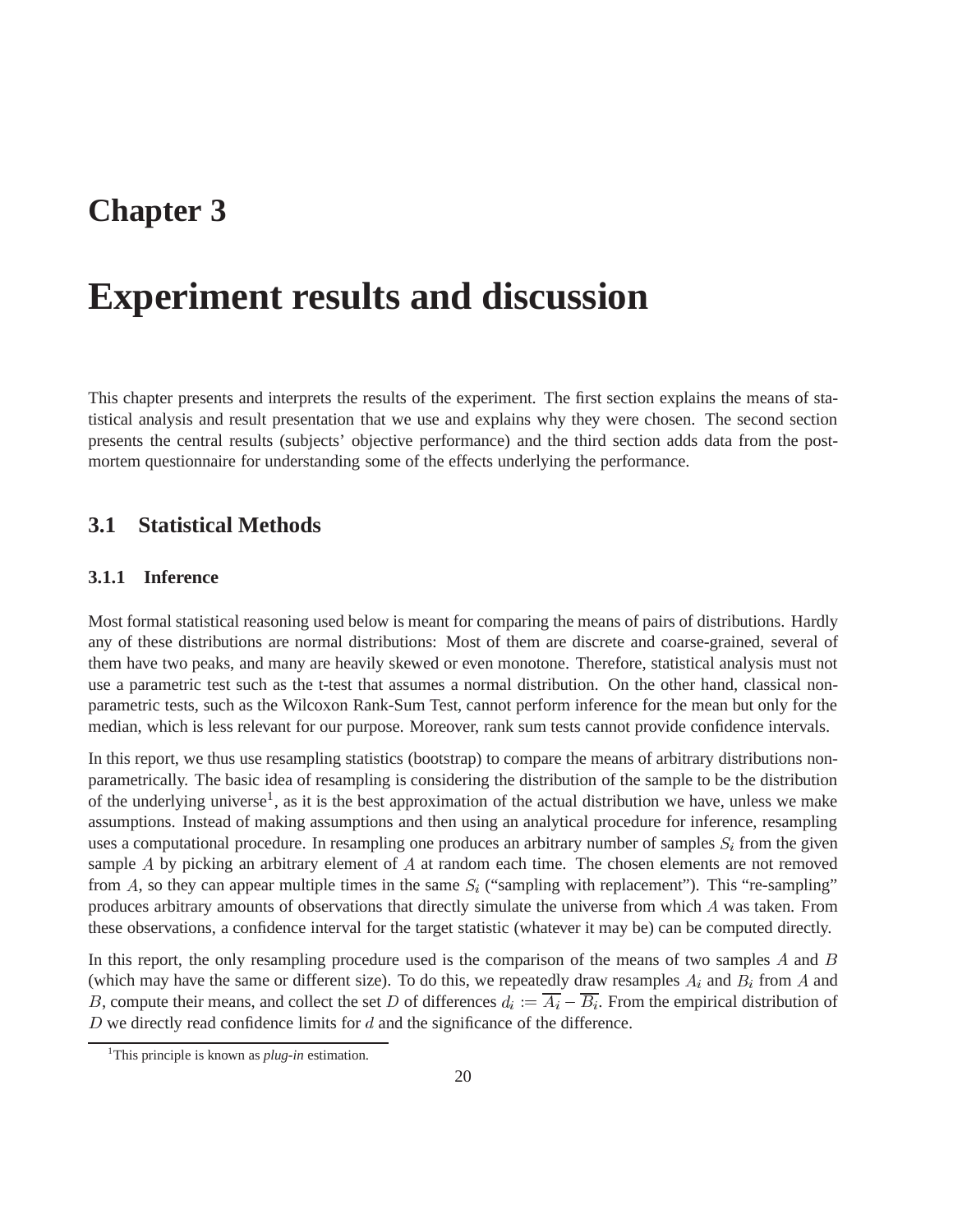Our resampling program for this purpose is written in Java using the package *resample* that is available from http://wwwipd.ira.uka.de/~prechelt/sw/. The core part of this program is roughly as follows:

```
/* a, b contains the sample A, B */ResampleVector result = new ResampleVector();
ResampleVector resample_a,
              resample_b;
Double d;
for (int i = 1; i <= 10000; i++) \{ // number of resample trials
 resample a = a.sample(a.size()); // take a resample from A
 resample_b = b.sample(b.size()); // take a resample from B
  // compute the difference of the resample means:
 d = resample_a.mean() - resample_b.mean();
  result.addElement(d); // store the result
}
result.sort();
```
After this procedure, result contains an empirical distribution of 10000 differences, from which quantiles (for confidence limits) or inverse quantiles (at zero, for computing the significance of the difference) can be read: The 90% confidence interval for  $d$  ranges from result.quantile(0.05) to result.quantile( $0.95$ ) and the significance is result.quantileWhere( $0.0$ ) (or one minus that, depending of the sign of the difference). In the tables below, the confidence intervals are normalized and converted into percentages of b.mean().

Of course resampling is no cure-all: If there is too little data, the confidence intervals will be imprecise. However, for our purposes, it works well: We have several dozen data points in each sample, one-dimensional distributions only and the underlying distributions either have only few distinct values or are quite smooth. Under such circumstances, enough data is available so that resampling produces reliable results. On the other hand our sample distributions have very different shapes and few of them are anything close to normal. In contrast to classical statistical methods, resampling avoids distributional assumptions and allows for using the same procedure in all cases.

A nice introduction into resampling for statistical laymen is by Simon [11]. Readers with deeper statistical knowledge may prefer the more mathematical yet highly understandable text of Efron and Tibshirani [4].

The only other statistical test used is the  $\chi^2$  test on a four field table for testing the significance of frequency differences of a binary attribute. The application is comparing the incidence of a certain event in two experimental groups. If the number of events is under 5, I also report the Fisher exact  $p$  statistic in addition to the p-value of the  $\chi^2$  test; the exact p is more reliable in this case. These statistical tests were performed using Statistica 5.0.

We consider a test result significant if  $p$  is less or equal 0.1.

#### **3.1.2 Presentation**

The presentation of the results uses two forms: The data that underwent formal statistical inference is presented either in tables or directly in the test using probabilities, absolute values, and percentages.

For other data or for additional illustration we use histograms. Since most distributions have only few distinct values, histograms represent the data quite precisely, yet allow for easy consumption and comparison.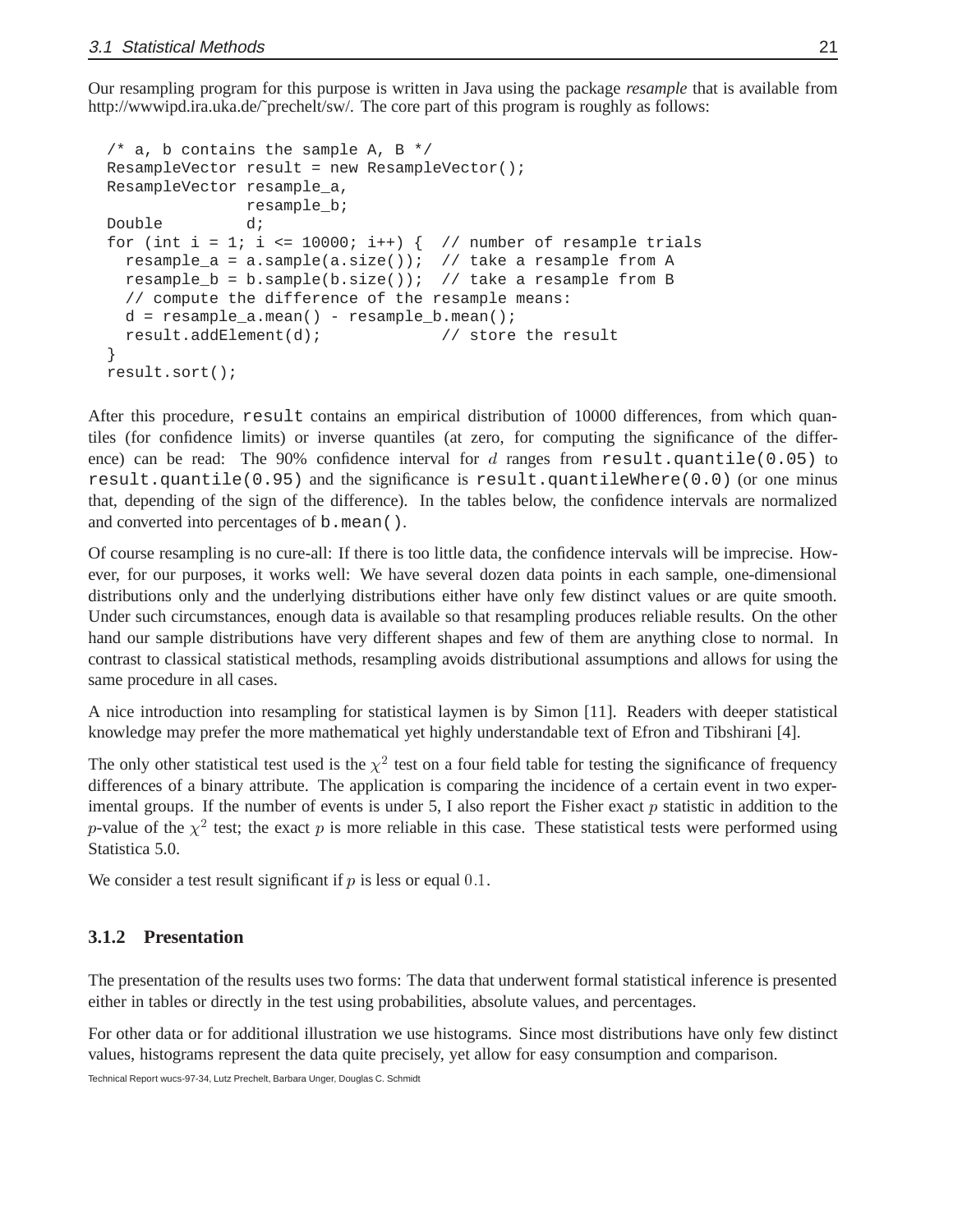## **3.2 Performance on the Tasks**

In this section we compare the performance of the groups with and without PD. For each task, we first consider the individual classes of errors that occurred and then investigate global quantitative effects with respect to time required and solution quality obtained. We also study the learning effect from the first to the second task performed by each subject.

### **3.2.1 Metrics employed**

In the evaluation below, the following measurements and criteria will be used. Each class of them is described by the following terms [5]: A measurement can be either objective (and therefore in principle completely reproducible and out of question) or subjective (and therefore subject to debate); it can be either direct or be derived from other measurements; it can be on a nominal, ordinal, interval, cardinal, or absolute scale; it can have limited precision and limited accuracy even if it is objective.

**Groups** (objective, direct, nominal scale, completely accurate): The groups (as described in Section 2.2 on page 9) were used for two purposes: Comparing performance with PD against performance without PD and additionally comparing performance in the first task against performance in the second. For instance for the Element task comparing PD against no PD means comparing the union of the groups  $E^+T^-$  and  $T^-E^+$ against the union of the groups  $T^+E^-$  and  $E^-T^+$  and comparing each subject's first task against the second means comparing  $E^+T^-$  against  $T^-E^+$  (once with respect to *Element* and once with respect to *Tuple*) and  $E^-T^+$  against  $T^+E^-$  (likewise).

**Incidence counts** (subjective/objective, direct, absolute scale): Incidence counts reflect how often a particular event occurs in a group. We considered incidence counts for various classes of errors in the solutions delivered by the subjects. In a few of the cases, it is debatable whether a certain solution is an instance of the event or not, so there is some amount of subjectivity in the data. Except for subjectivity, the incidence data is considered accurate, as we gathered it carefully.

**Time measurements** (objective, direct, cardinal scale, precision 1 minute, accuracy about 1 minute): The subjects noted start and end times on each page of the experiment materials. We computed the difference between the end of the last page of a task and the start of the first page of the task as the work time measurement; the subjects did not make major breaks that had to be subtracted. We used the time data only on the task level (as opposed to the subtask level) as it is the one with the clearest interpretation and the only one that was validated upon collection of each part of the experiment materials.

**Points** (subjective/objective, direct, cardinal scale, precision 1 point, completely accurate): We graded the solutions by assigning points, using a penalty system where possible (subtracting a fixed number of points for each kind of error). The individual penalties are explained in the actual results sections below. We consider the differences of numbers of points between the groups for each subtask individually ("points 1, points 2, points 3), for the whole task ("all points"), and for the possibly PD-relevant subtasks ("relevant points", for Element this is points 3, for Tuple it is points 2+points 3). Points are meant to characterize the quality of a solution, but this interpretation must be applied only with care, as the scale chosen is necessarily subjective.

**Productivity** (subjective/objective, derived, cardinal scale, precision 1 point per hour): A measure that is meant to characterize productivity was derived by computing points per hour. Due to the restrictions of the point measure, points per hour also have to be interpreted with care.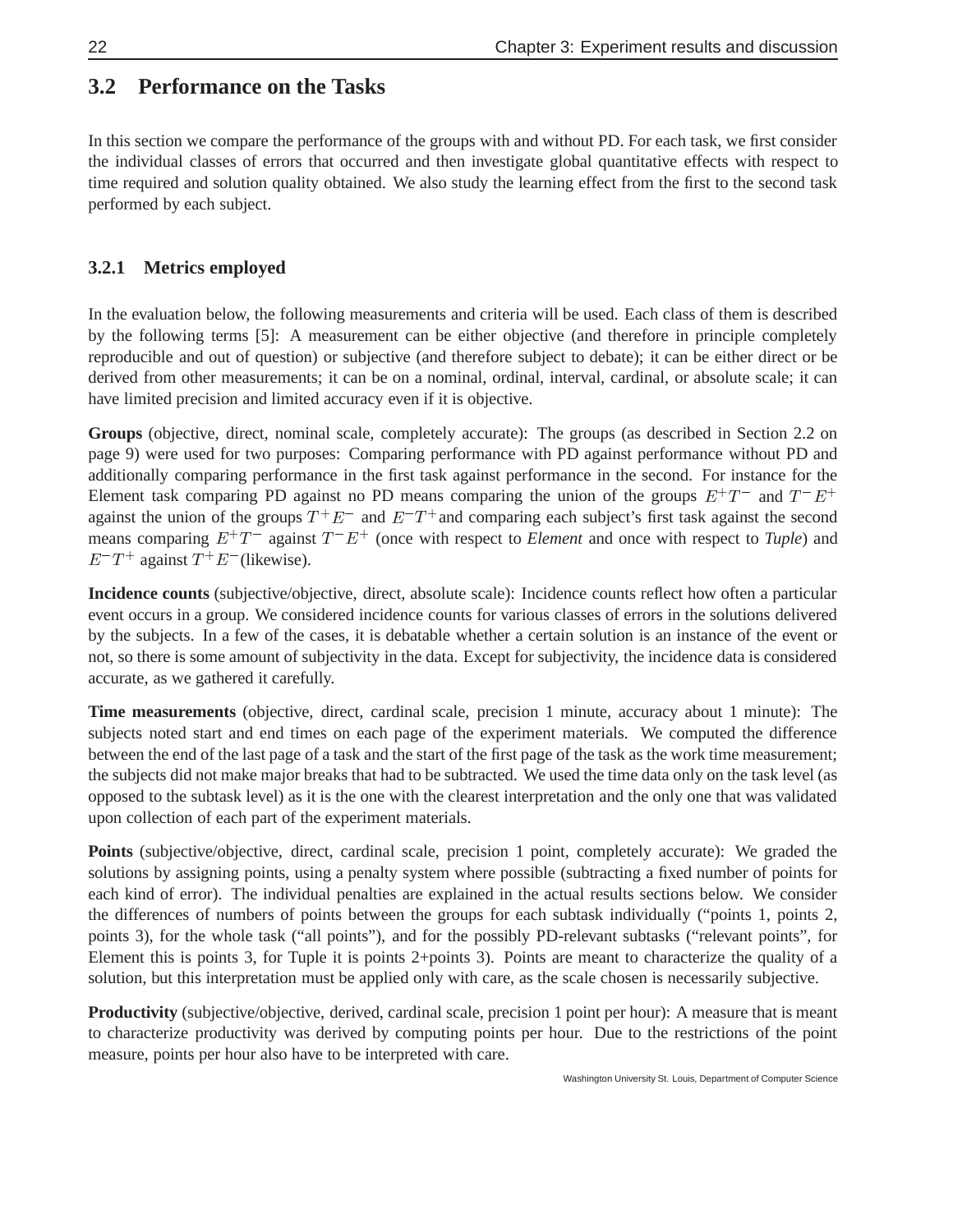**Group filters** (objective, derived, nominal scale): For the interpretation of results it is sometimes useful to consider only those subjects that have a certain attribute. In particular we would like to know how the results for talented subjects differ from the less talented ones. For this purpose, we use three different filters for selecting parts of a group:

- 1. Experience: We consider a subject to have high programming experience, if he has written a largest program of at least 2000 LOC and has used at least 4 programming languages. Otherwise we consider him to have low experience. The above threshold values are the medians of the answer distributions of the respective questions in our first questionnaire. There are 10 subjects with high experience and 12 with low experience.
- 2. Pattern knowledge: We consider a subject to have good knowledge of design patterns, if he has obtained at least 8 points for answers a.) and b.) in the pattern test (second questionnaire). Otherwise we consider him to have low pattern knowledge. The threshold of 8 is the median of the respective point distribution. Note that the equivalence of many points to a good active knowledge of design patterns might be dubious. It is possible that our test is no good measure of applicable pattern knowledge. There are 13 subjects with high pattern knowledge and 9 with low pattern knowledge.

#### **3.2.2 Task "Element"**

As mentioned above, for subtasks 1 and 2 it should not matter whether PD is present or not. For subtask 1, we see the absolute frequency of different kinds of errors in the solutions in Figure 3.1. In the left histogram, the data for the group with PD is shown, on the right without PD. The individual error codes were chosen in an ad-hoc fashion and do not mean anything in particular. In principle, there could be more data points than subjects in the group because each solution can have more than one error. As we see, there is little difference between left and right — just as expected.



Figure 3.1: Frequency of different errors for subtask 1 of Element. Codes: A:correct solution B:changes individual strings in main(), X:other, Z:no answer. A represents no error and costed no points. B costed both points.

The same is true for subtask 2 as shown in Figure 3.2 below. There are much fewer error classes, but still only small differences in their frequency from one group to the other.

For subtask 3, PD was supposed to be relevant. Therefore one might expect to find error class N more frequently in the group without PD; see Figure 3.3 below). However, there is no significant difference.

Next, we aggregate all error classes into a sum of points per subtask by applying the penalties indicated in the figure captions above. We also review the time required and the resulting value of points per hours. For all of these analyses we removed the data points of subjects that did not complete the Element task. Fortunately, there are exactly as many such data points from the  $E^+$  group as from the  $E^-$  group, namely 3. These 6 data points are ignored completely in the discussion below.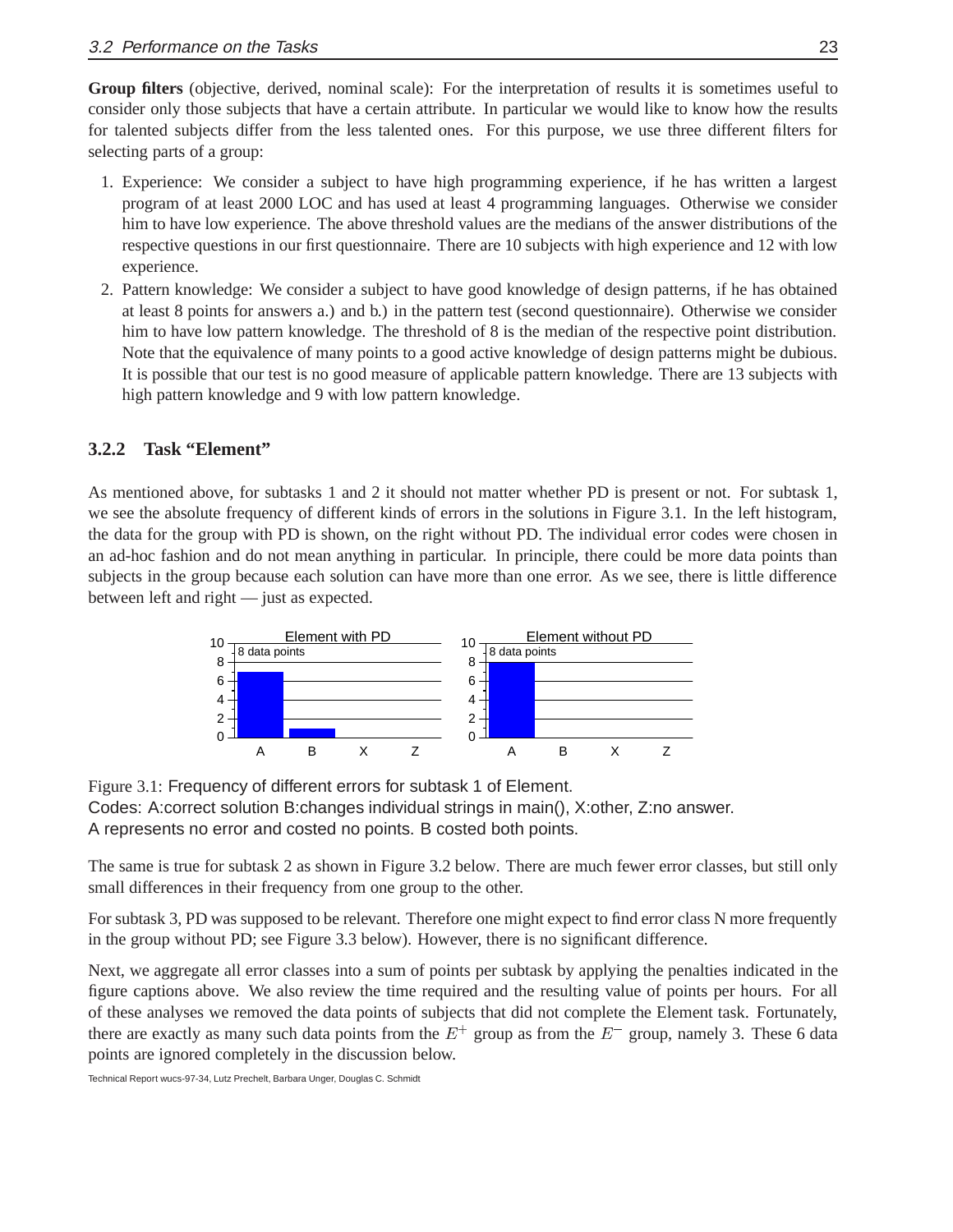

Figure 3.2: Frequency of different errors for subtask 2 of Element.

Codes: A:correct solution, I:counter in print() method in xxElement classes, K:counter elsewhere in xxElement classes, X:other, Z:no answer.

A represents no error and costed no points. I and K costed one point. X was judged individually.



Figure 3.3: Frequency of different errors for subtask 3 (class construction) of Element. Codes: A:correct solution with new Visitor class N:new method in xxElement classes, O:modifies existing Visitor class instead, X:other, Z:no answer.

A represents no error and costed no points. N costed two points. O costed four points.

The results are presented in Table 3.1 below. Note that the table does not contain some of the lines present in the corresponding table from the Karlsruhe experiment report, due to differences in the experiment design. The results can be summarized as follows:

**Points:** As expected, there are no differences in the points for subtasks 1 and 2, where PD was not supposed to be relevant (lines 1 and 2). However, there is also no significant difference for the pattern-relevant class construction subtask (line 3). As a result, the differences for all points (line 6) or relevant points (line 7, see also Figures 3.4 and 3.5 on page 26) are not significant as well.

There are similar numbers of correct solutions with and without PD for subtask 3 (4 out of 8 versus 3 out of 8,  $\chi^2 = 0.25$ ,  $p = 0.61$ , Fisher exact  $p = 0.50$ ).

If we look separately at only those subjects that have high (line 10) or low (line 11) amounts of previous programming experience, or those with good (line 8) or less good (line 9) results in the pattern knowledge test, we find a few differences that appear significant. However, there are so few data points in the respective samples that these results should be considered highly dubious and be discarded, as they are highly susceptible to even modest changes in but a single data point.

Summing up, PD had rather little influence on the number of points. Most of the subjects that did not drop out of the task entirely performed rather well.

**Time:** The time required for solving Element was significantly lower with PD than without (line 12, see also Figures 3.6 and 3.7 on page 26). This is a rather clear result: The introduction of PD reduces task completion time by about one quarter of its previous value. Again, the results from applying the pattern knowledge and experience filters should be discarded (lines 15 to 18).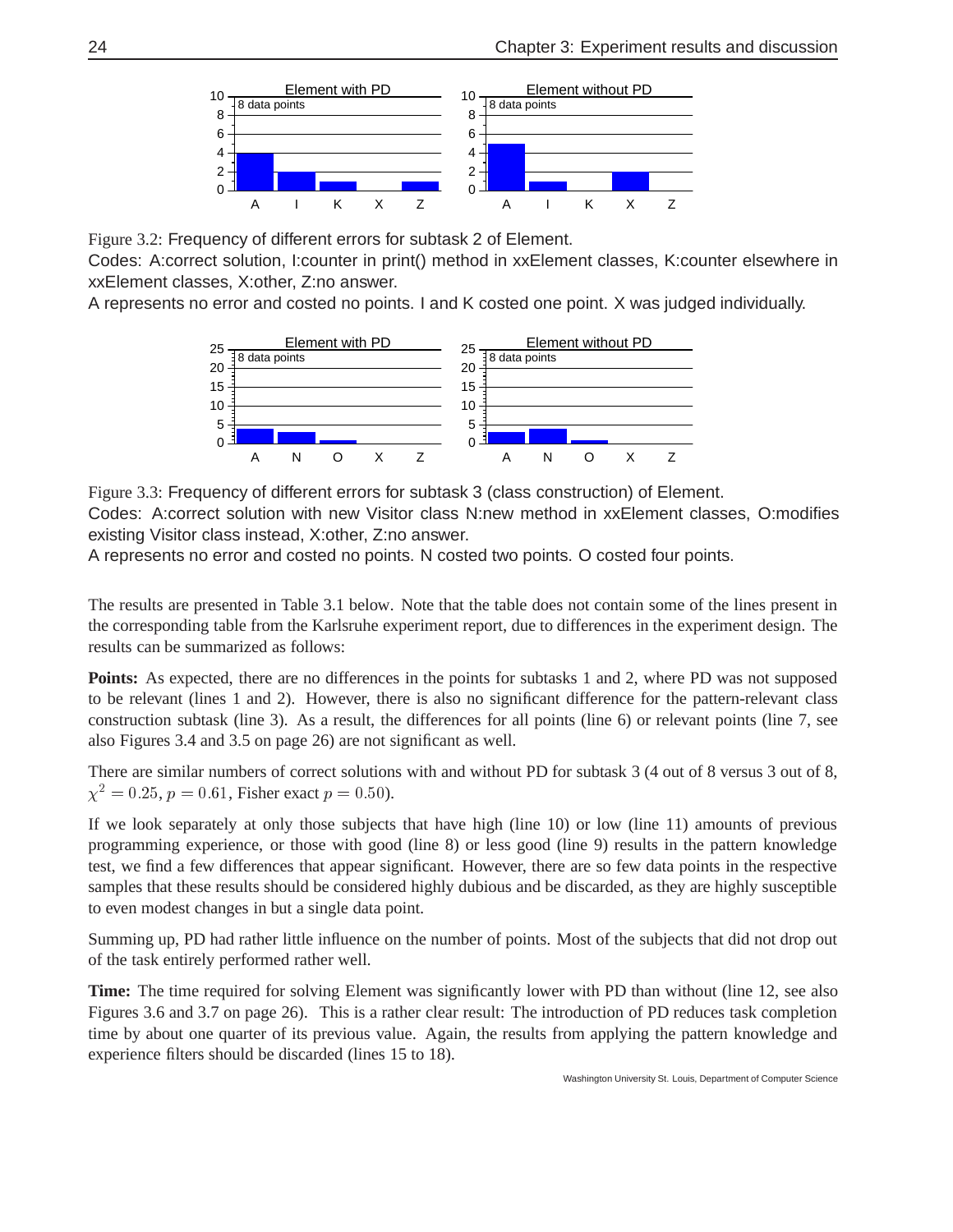|                | <b>Task Element</b>   |                | mean                 |       | means difference         | signifi-         |
|----------------|-----------------------|----------------|----------------------|-------|--------------------------|------------------|
|                |                       |                | with PD<br>$w$ /o PD |       | $(90\% \text{ confid.})$ | cance            |
|                | Variable              | best           | $P^+$                | $P^-$ | I                        | $\boldsymbol{p}$ |
| $\mathbf{1}$   | points 1              | 2              | 1.7                  | 2.0   | $(-38\% \dots 0.0\%)$    | (0.34)           |
| $\mathfrak{2}$ | points 2              | $\mathfrak{2}$ | 1.3                  | 1.5   | $-50\%33\%$              | 0.42             |
| 3              | points 3              | 8              | 6.7                  | 6.5   | $-11\% \dots 19\%$       | 0.28             |
| 6              | all points            | 12             | 9.8                  | 10.0  | $-18\%13\%$              | 0.48             |
| 7              | relevant points       | 8              | 6.7                  | 6.5   | $-12\%19\%$              | 0.28             |
| 8              | — high pat.knwldg.    | 8              | 7.1                  | 7.0   | $-13\% \dots 17\%$       | 0.41             |
| 9              | $-$ (low pat.knwldg.) | 8              | 4.0                  | 6.0   | $-50.0\% - 16\%$         | 0.003            |
| 10             | — (high experience)   | 8              | 7.1                  | 7.3   | $-16\% \dots 14\%$       | 0.40             |
| 11             | — (low experience)    | 8              | 4.0                  | 6.0   | $-47\% - 20\%$           | 0.000            |
| 12             | time (minutes)        | 29             | 52.1                 | 67.5  | $-43\% - 0.5\%$          | 0.046            |
| 15             | — high pat.knwldg.    | 29             | 45.5                 | 68.0  | $-52\% - 14\%$           | 0.000            |
| 16             | $-$ (low pat.knwldg.) | 45             | 98.0                 | 67.0  | $31\%63\%$               | 0.000            |
| 17             | — (high experience)   | 29             | 45.5                 | 62.0  | $-55\% - 0.3\%$          | 0.047            |
| 18             | — (low experience)    | 54             | 98.0                 | 70.8  | $29\%49\%$               | 0.000            |
| 19             | points per hour       | 20             | 13.4                 | 9.4   | $3.4\% \dots 81\%$       | 0.035            |
| 20             | — high pat.knwldg.    | 20             | 14.9                 | 9.6   | $23\%87\%$               | 0.001            |
| 21             | $-$ (low pat.knwldg.) | 14             | 3.1                  | 9.2   | $-101\% - 38\%$          | 0.000            |
| 22             | — (high experience)   | 20             | 14.9                 | 11.4  | $-2.8\%66\%$             | 0.066            |
| 23             | — (low experience)    | 11             | 3.1                  | 8.2   | $-79\% - 46\%$           | 0.000            |

Table 3.1: (left to right:) Name of variable, best result obtained by any subject, arithmetic average  $P^+$ of sample of subjects provided with design pattern information, ditto without, 90% confidence interval I for difference  $P^+ - P^-$  (measured in percent of  $P^-$ ), significance  $p$  of the difference (one-sided). "relevant points" are identical to points 3.  $I$  and  $p$  were computed using resampling with 10000 trials. Parentheses around intervals and  $p$  values mean dubious results due to zero variance in at least one of the samples. Parentheses around variable names mean dubious results due to at least one sample having less than four entries (low pat.knwldg.  $E^+\ (E^-)$  samples have 1 (4) entries, respectively; high experience  $E^+$  ( $E^-$ ) samples have 7 (3) entries; low experience  $E^+$  ( $E^-$ ) samples have 1 (5) entries) due to subject mortality.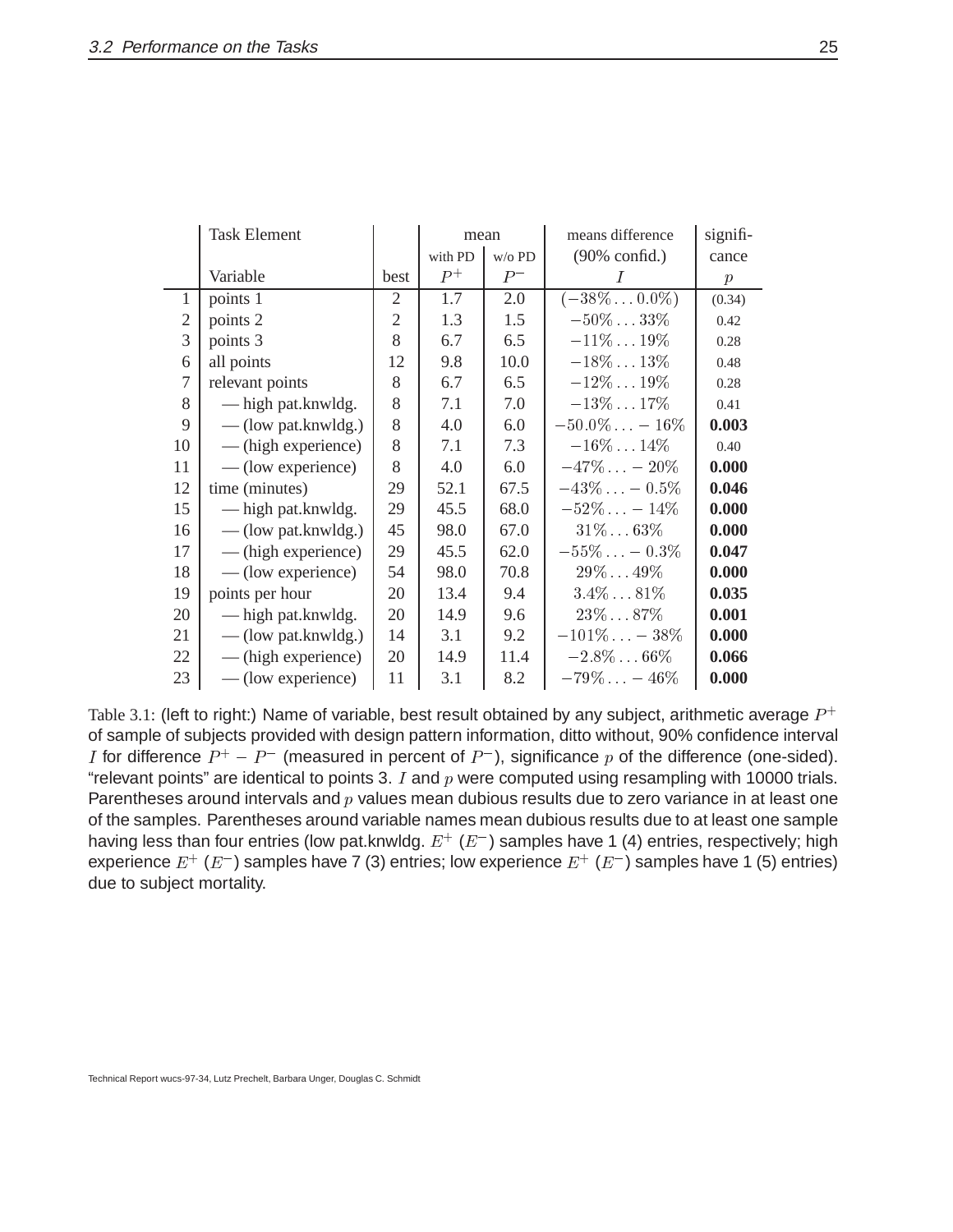

Figure 3.4: Distribution of "relevant points" obtained in task Element with PD.











Figure 3.7: Ditto, without PD.

Washington University St. Louis, Department of Computer Science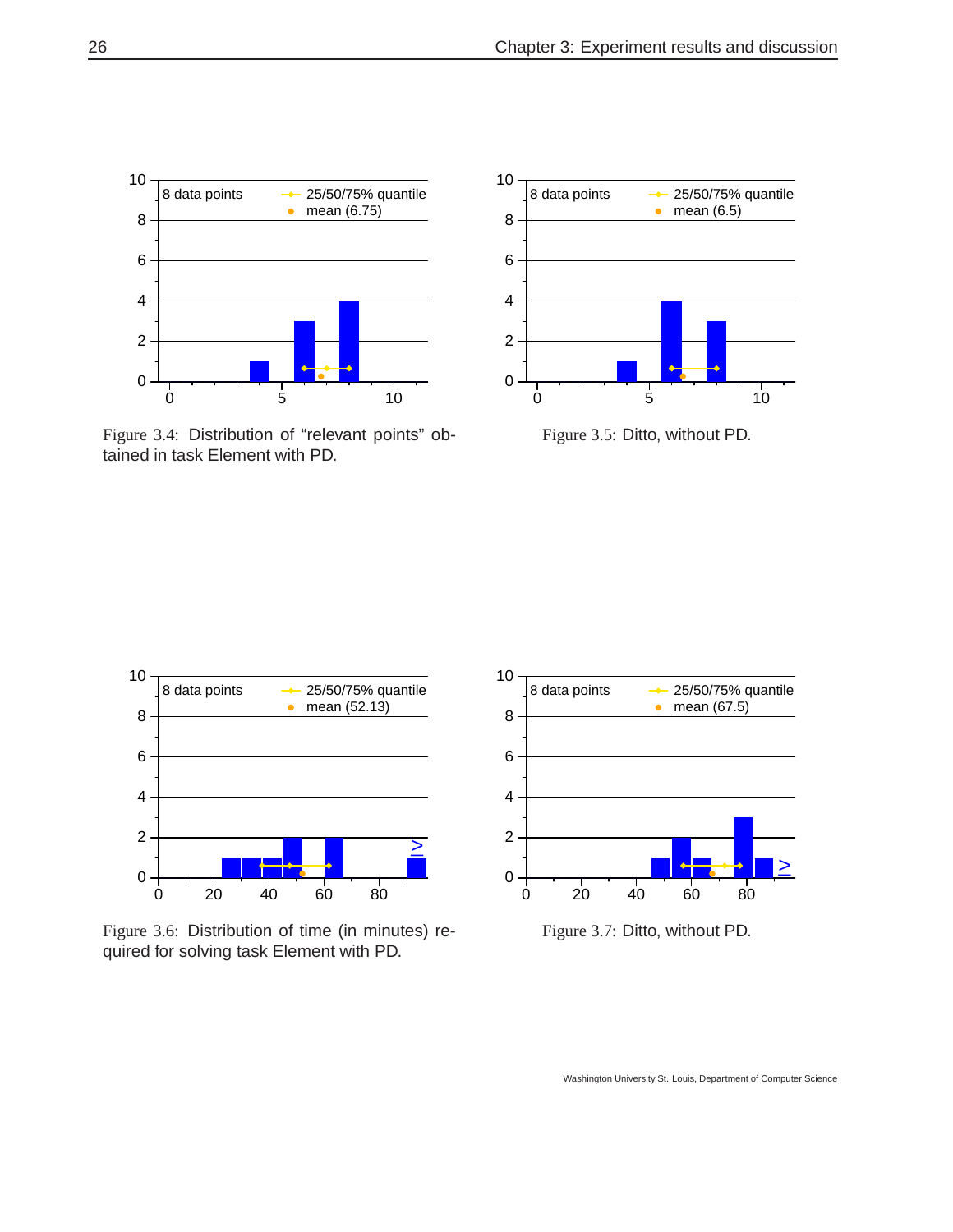For points per hour, the results are analog to time alone (lines 19 to 23).

#### **3.2.3 Task "Tuple"**

In subtask 1 of Tuple, only a single subject made an error, all others were completely correct. For subtask 2 we do also not find any large differences in the number of errors in both groups as shown in Figure 3.8.



Figure 3.8: Frequency of different errors for subtask 2 (class construction) of Tuple.

Codes: A:correct solution B:inherits from class Name Number Tuple Display 1, C:modifies class Name Number Tuple Display 1, D:output not sorted, F:inherits from class Tuple Display, X:other, Z:no answer.

A does not represent an error and costed no point. B, D costed two points. C, F costed four points.

Subtask 3 again exhibits more errors in the group with PD, but there is no striking pattern is the distributions (see Figure 3.9).



Figure 3.9: Frequency of different errors for subtask 3 (class construction) of Tuple.

Codes: A:correct solution, L:inherits from Tuple Display, M:inherits from Tuple Display A, N:less than() not implemented, O:format() not implemented, P:select() not implemented, Q:new tuples() not implemented, X:other, Z:no answer.

A does not represent an error and costed no point. N, O, P, Q, X each costed one point. L, M each costed two points.

Next, we aggregate all error classes into a sum of points per subtask by applying the penalties indicated in the figure captions above. We also review the time required and the resulting value of points per hours. For all of these analyses we removed the data points of subjects that did not complete the Tuple task. Fortunately, there are about as many such data points from the  $T^+$  group as from the  $T^-$  group, namely 5 versus 4, so that the mortality does not bias the results a lot. These 9 data points are ignored completely in the discussion below.

The results are presented in Table 3.2 below. Note that the table does not contain some of the lines present in the corresponding table from the Karlsruhe experiment report, due to differences in the experiment design. The results can be summarized as follows: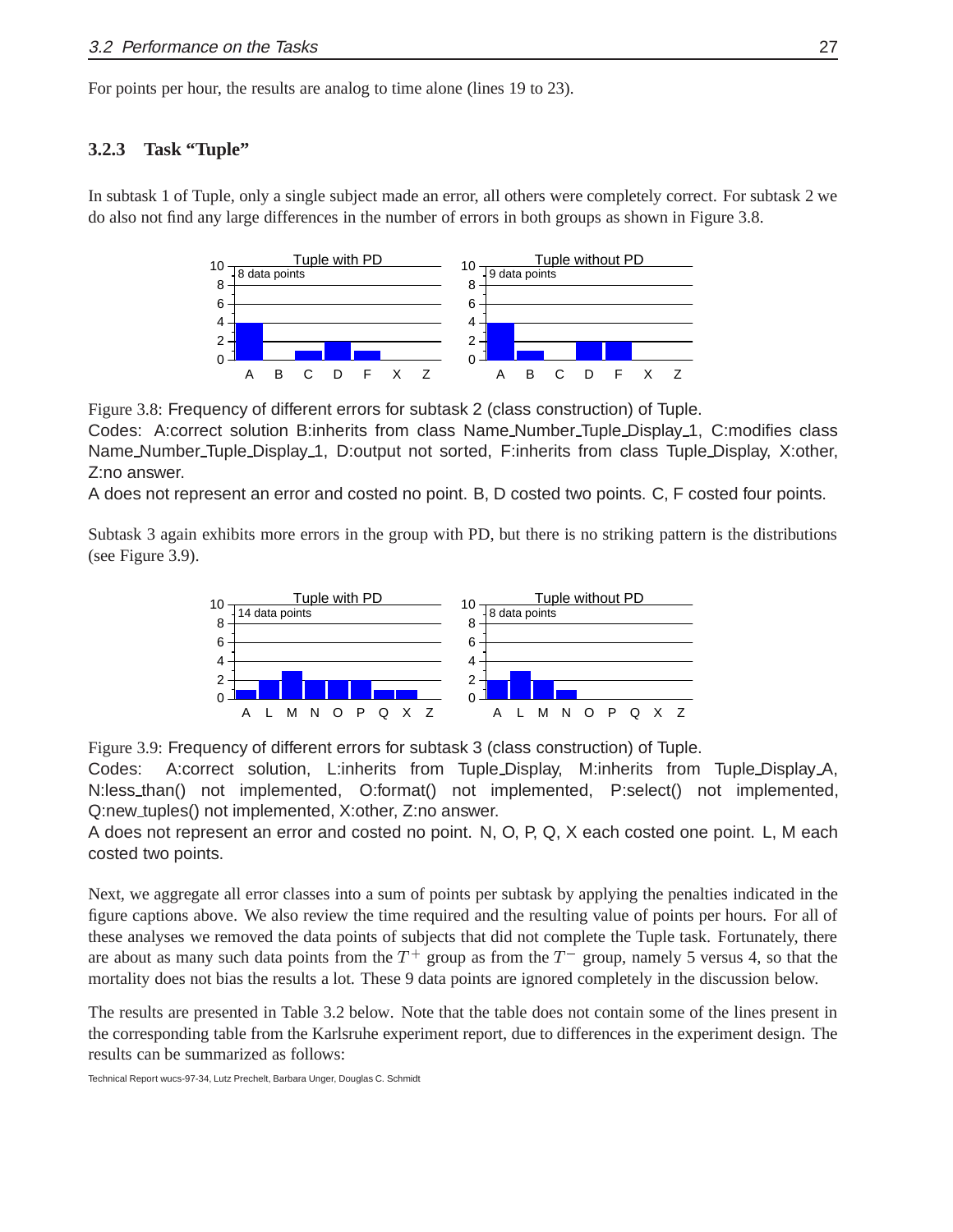|                | <b>Task Tuple</b>      |                | mean                 |       | means difference    | signifi-         |
|----------------|------------------------|----------------|----------------------|-------|---------------------|------------------|
|                |                        |                | with PD<br>$w$ /o PD |       | (90% confid.)       | cance            |
|                | Variable               | best           | $P^+$                | $P^-$ |                     | $\boldsymbol{p}$ |
| 1              | points 1               | $\overline{2}$ | 1.8                  | 2.0   | $(-25\%0)$          | (0.32)           |
| 3              | points 2               | 8              | 5.5                  | 5.8   | $-44\%29\%$         | 0.41             |
| 5              | points 3               | 8              | 5.0                  | 6.4   | $-44\% - 0.3\%$     | 0.048            |
| 6              | all points             | 18             | 12.3                 | 14.2  | $-33\% \dots 5.6\%$ | 0.12             |
| $\overline{7}$ | relevant points        | 16             | 10.5                 | 12.2  | $-38\% \dots 8.5\%$ | 0.15             |
| 8              | $-$ (high pat.knwldg.) | 16             | 9.3                  | 13.2  | $-45\% - 13\%$      | 0.001            |
| 9              | — (low pat.knwldg.)    | 16             | 11.6                 | 10.0  | $-20\%53\%$         | 0.26             |
| 10             | — (high experience)    | 16             | 11.0                 | 13.2  | $-42\% \dots 12\%$  | 0.23             |
| 11             | — (low experience)     | 16             | 10.2                 | 10.0  | $-33\%40\%$         | 0.42             |
| 12             | time (minutes)         | 29             | 64.1                 | 62.7  | $-23\%29\%$         | 0.45             |
| 15             | — (high pat.knwldg.)   | 29             | 63.6                 | 55.2  | $-23\%56\%$         | 0.27             |
| 16             | $-$ (low pat.knwldg.)  | 50             | 64.6                 | 81.5  | $-45\% \dots 3.2\%$ | 0.087            |
| 17             | — (high experience)    | 29             | 55.0                 | 55.2  | $-28\%25\%$         | 0.48             |
| 18             | — (low experience)     | 50             | 68.7                 | 81.5  | $-40\% \dots 8.8\%$ | 0.12             |
| 19             | points per hour        | 29             | 11.8                 | 15.5  | $-55\%4.0\%$        | 0.086            |
| 20             | — (high pat.knwldg.)   | 29             | 11.6                 | 18.2  | $-69\% - 6.3\%$     | 0.019            |
| 21             | $-$ (low pat.knwldg.)  | 15             | 12.1                 | 9.0   | $-4.4\% \dots 67\%$ | 0.054            |
| 22             | — (high experience)    | 29             | 13.5                 | 18.2  | $-53\% - 1.7\%$     | 0.030            |
| 23             | — (low experience)     | 16             | 11.0                 | 9.0   | $-16\% \dots 62\%$  | 0.16             |

Table 3.2: (left to right:) Name of variable, best result obtained by any subject, arithmetic average  $P^+$ of sample of subjects provided with design pattern information, ditto without, 90% confidence interval I for difference  $P^+ - P^-$  (measured in percent of  $P^-$ ), significance  $p$  of the difference (one-sided). "relevant points" are points excluding subtask 1.  $I$  and  $p$  were computed using resampling with 10000 trials. Parentheses around intervals and  $p$  values mean dubious results due to zero variance in at least one of the samples. Parentheses around variable names mean dubious results due to at least one sample having less than four entries (high pat.knwldg.  $T^+$  ( $T^-$ ) samples have 3 (5) entries, respectively; low pat.knwldg.  $T^{+}$  ( $T^{-}$ ) samples have 3 (2) entries, respectively; high experience  $T^{+}$ (T<sup>-</sup>) samples have 2 (5) entries; low experience  $T^+$  (T<sup>-</sup>) samples have 4 (2) entries) due to subject mortality.

Washington University St. Louis, Department of Computer Science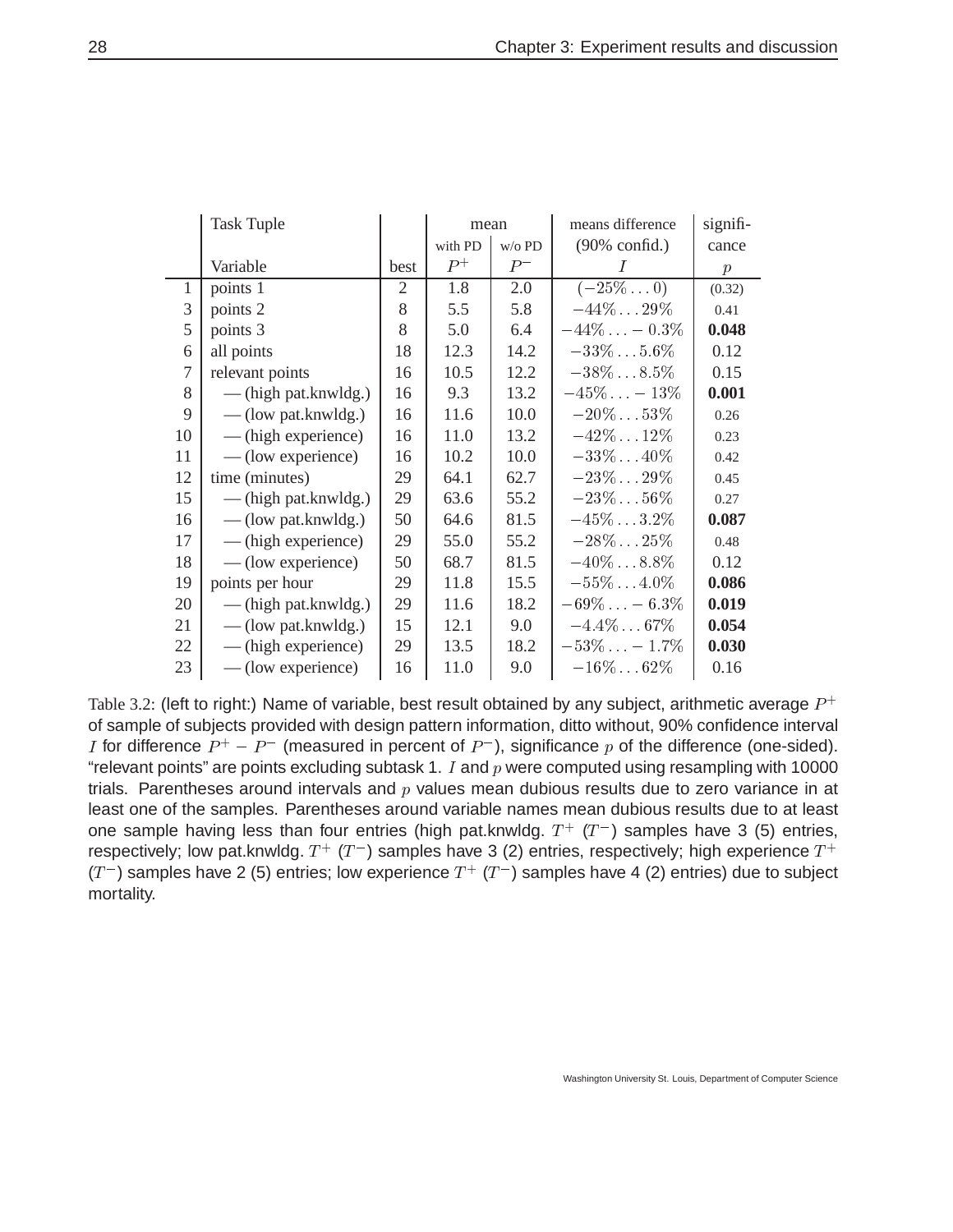**Points:** As expected, there is no significant difference in the number of points obtained in subtask 1 (line 1). There is also no difference for the class construction subtask 2 implementing an observer using the Template Method superclass (line 2). Surprisingly, there is a significant difference favoring the group *without* PD in the other class construction subtask. This result seems to contradict our hypothesis that PD is helpful. However, we believe the result to be spurious as we will argue below in Chapter 4.

There are similar numbers of correct solutions with and without PD for subtask 2 (3 out of 6 versus 2 out of 7,  $\chi^2 = 0.63$ ,  $p = 0.43$ , Fisher exact  $p = 0.41$ ) as well as subtask 3 (1 out of 6 versus 2 out of 7,  $\chi^2 = 0.26$ ,  $p = 0.61$ , Fisher exact  $p = 0.56$ ) and both together (1 out of 6 versus 1 out of 7,  $\chi^2 = 0.01$ ,  $p = 0.91$ , Fisher exact  $p = 0.73$ ). The small fraction of correct solutions makes it obvious, though, that overall the task was too difficult for these subjects.

Similar statements apply also to the total number of points and the relevant points (lines 6 and 7, see also Figures 3.10 and 3.11).





Figure 3.11: Ditto, without PD.

Figure 3.10: Distribution of "relevant points" obtained in task Tuple with PD.

As discussed in the section on the Element task above, applying the pattern knowledge and experience filters for splitting the groups leads to dubious results as the groups become too small (lines 8 to 11). The results should therefore be taken out of account.

**Time:** For program Tuple, subjects with PD required almost exactly the same amount of time as subjects without PD (line 12, see also Figures 3.12 and 3.13 below). The results for partial groups should again be discarded (lines 15 to 18). Combining points and times into productivity, we find another spurious difference, just like for points alone (line 19).

#### **3.2.4 Learning effect**

For the Karlsruhe experiment, we had evaluated the subgroups separately to assess a possible learning effect during the experiment. For instance for the Element task, we compared the group  $E^+T^-$  to group  $E^-T^+$  to review performance for the first task performed by each subject only. Likewise for the second task and likewise for Tuple. We also compared the differences of groups with and without PD for the first versus the second task.

In the present experiment, such an analysis is not reasonable: The groups just become too small to be reliable. We therefore leave the analysis out of the present report.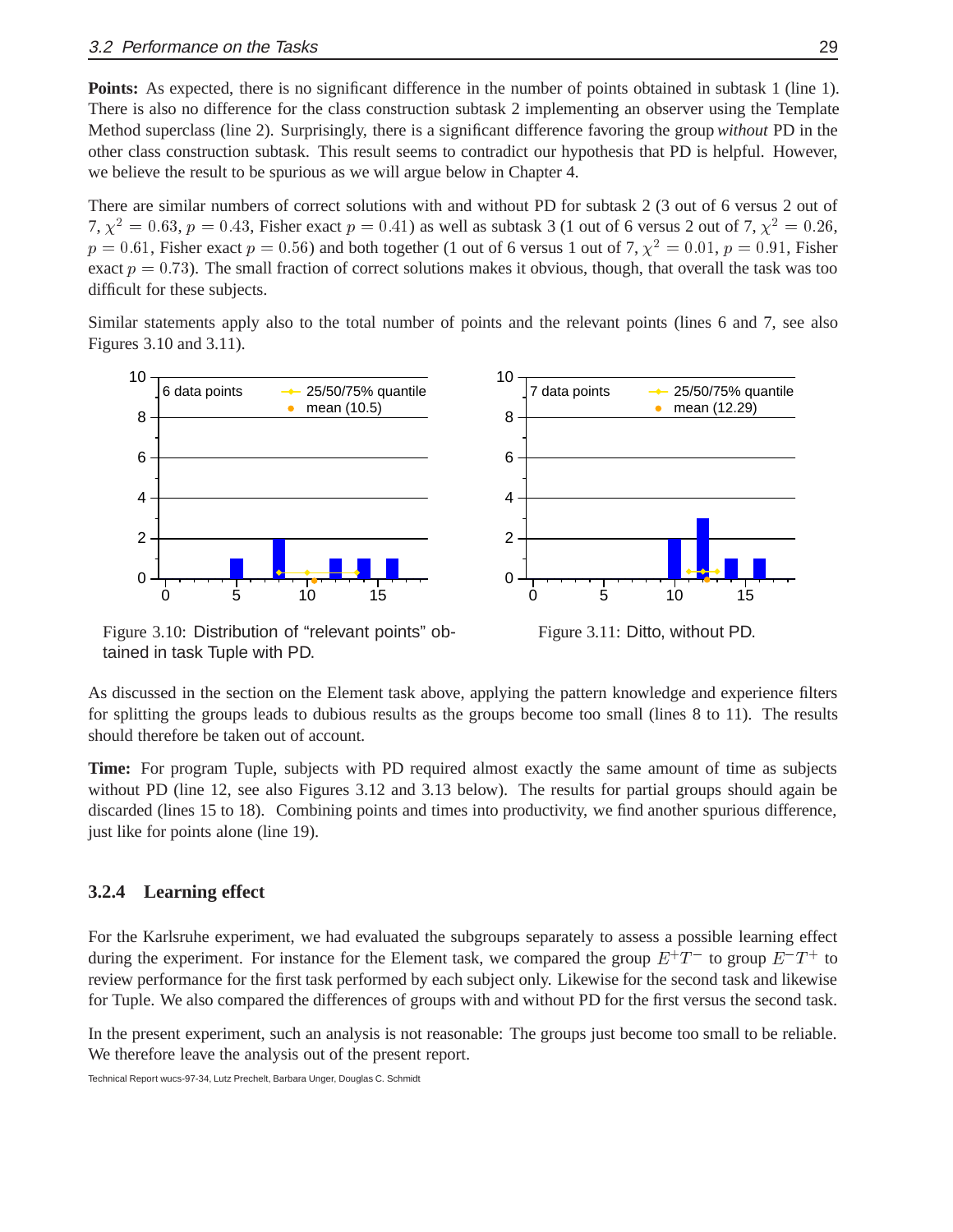

Figure 3.12: Distribution of time (in minutes) required for solving task Tuple with PD.



Figure 3.13: Ditto, without PD.

### **3.3 Underlying Effects**

In this section we analyze data from our postmortem questionnaire that might explain some of the effects underlying the results.

#### **3.3.1 Faults in Pattern Recognition**

The first question in our postmortem questionnaire concerned the patterns found by the subjects. We see the results for Element in Figures 3.15 and 3.14 below. Not surprisingly, the subjects identified the patterns more reliably when PD was given although the difference is not significant for the Composite pattern (Visitor: 7 out of 8 versus 3 out of 8,  $\chi^2 = 4.27$ ,  $p = 0.039$ , Fisher exact  $p = 0.059$ . Composite: 8 out of 8 versus 6 out of 8,  $\chi^2 = 2.29$ ,  $p = 0.13$ , Fisher exact  $p = 0.23$ ). The number of spurious pattern identifications is smaller with than without PD (3 out of 18 versus 9 out of 19,  $\chi^2 = 3.98$ ,  $p = 0.046$ , Fisher exact  $p = 0.049$ ). As we see, subjects will not recognize patterns as reliably without PD, even if the program is not overly large or complex.2.

For Tuple, on the other hand, PD did not make a difference either for correct nor for spurious pattern recognition as shown in Figures 3.17 and 3.16 below; another indication that something went wrong with the Tuple task in the experiment. (Observer: 4 out of 6 versus 5 out of 7,  $\chi^2 = 0.03$ ,  $p = 0.85$ , Fisher exact  $p = 0.66$ . Template Method: 5 out of 6 versus 4 out of 7,  $\chi^2 = 1.04$ ,  $p = 0.31$ , Fisher exact  $p = 0.34$ . spurious patterns: 4 out of 13 versus 7 out of 16,  $\chi^2 = 0.51$ ,  $p = 0.47$ , Fisher exact  $p = 0.37$ ).

Check marks decorated with parentheses or question marks were counted as one half. Note that the above numbers exclude the subjects that did not complete the respective task (as opposed to the following figures below, which all include them).

#### **3.3.2 Problem Solving Method**

Directly after each task we asked how the subjects had solved them. Unfortunately, the free-text answers to these questions were unusable, as different subjects used different views and different levels of abstraction in

<sup>&</sup>lt;sup>2</sup> Another interpretation of the results is that some subjects forgot the patterns again before the postmortem questionnaire.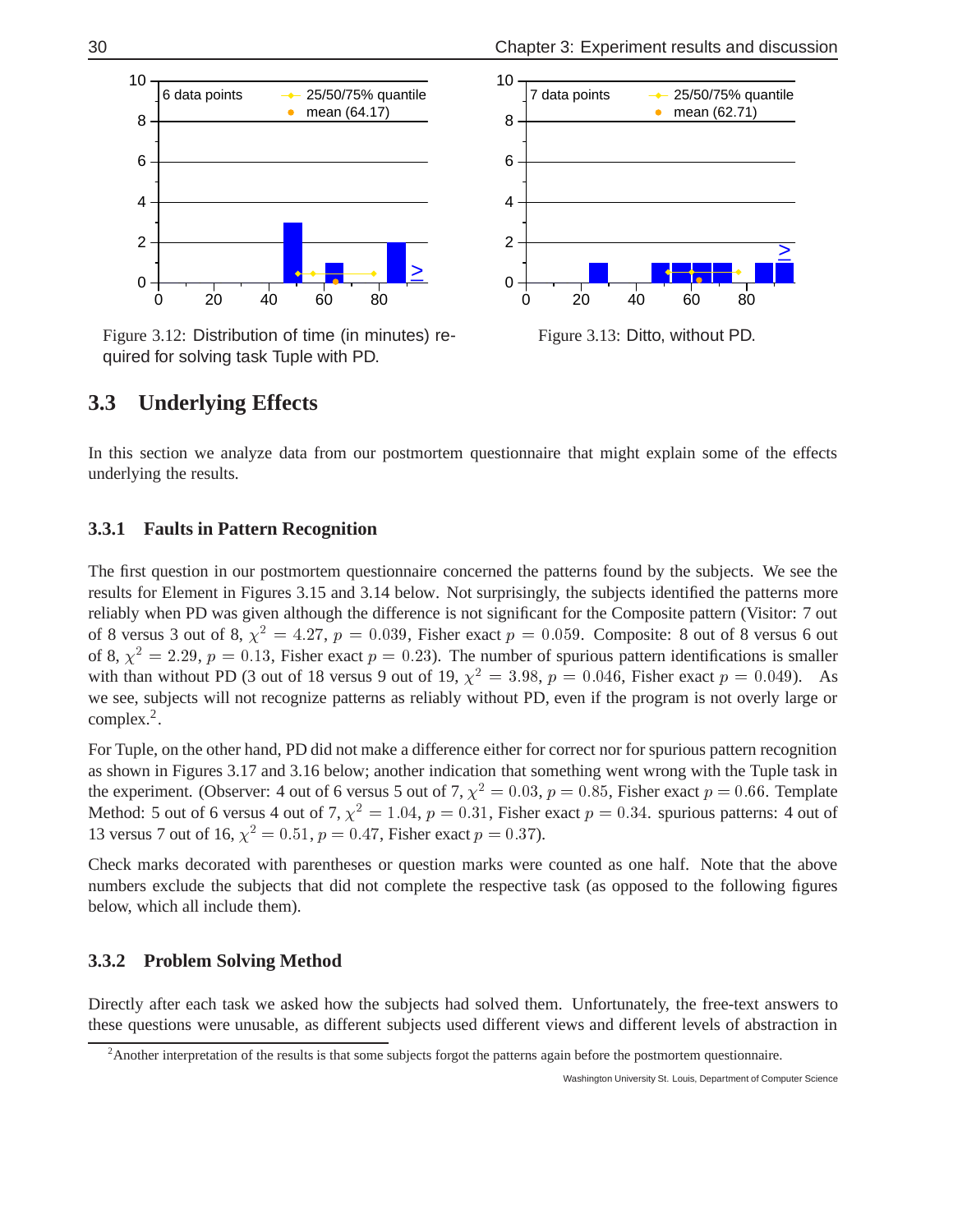



Figure 3.14: Number of times each pattern was checked as "found in Element" by subjects with PD. 1=Command, 2=Observer, 3=Visitor, 4=Composite, 5=Template Method, 6=Strategy, 7=Mediator, 8=Chain of Responsibility.

Figure 3.15: Ditto for subjects without PD. In all cases, checkmarks that were accompanied by question marks or question marks alone were counted as 0.5.



Figure 3.16: Number of times each pattern was checked as "found in Tuple" by subjects with PD. Encoding as in Figure 3.14.



Figure 3.17: Ditto for subjects without PD.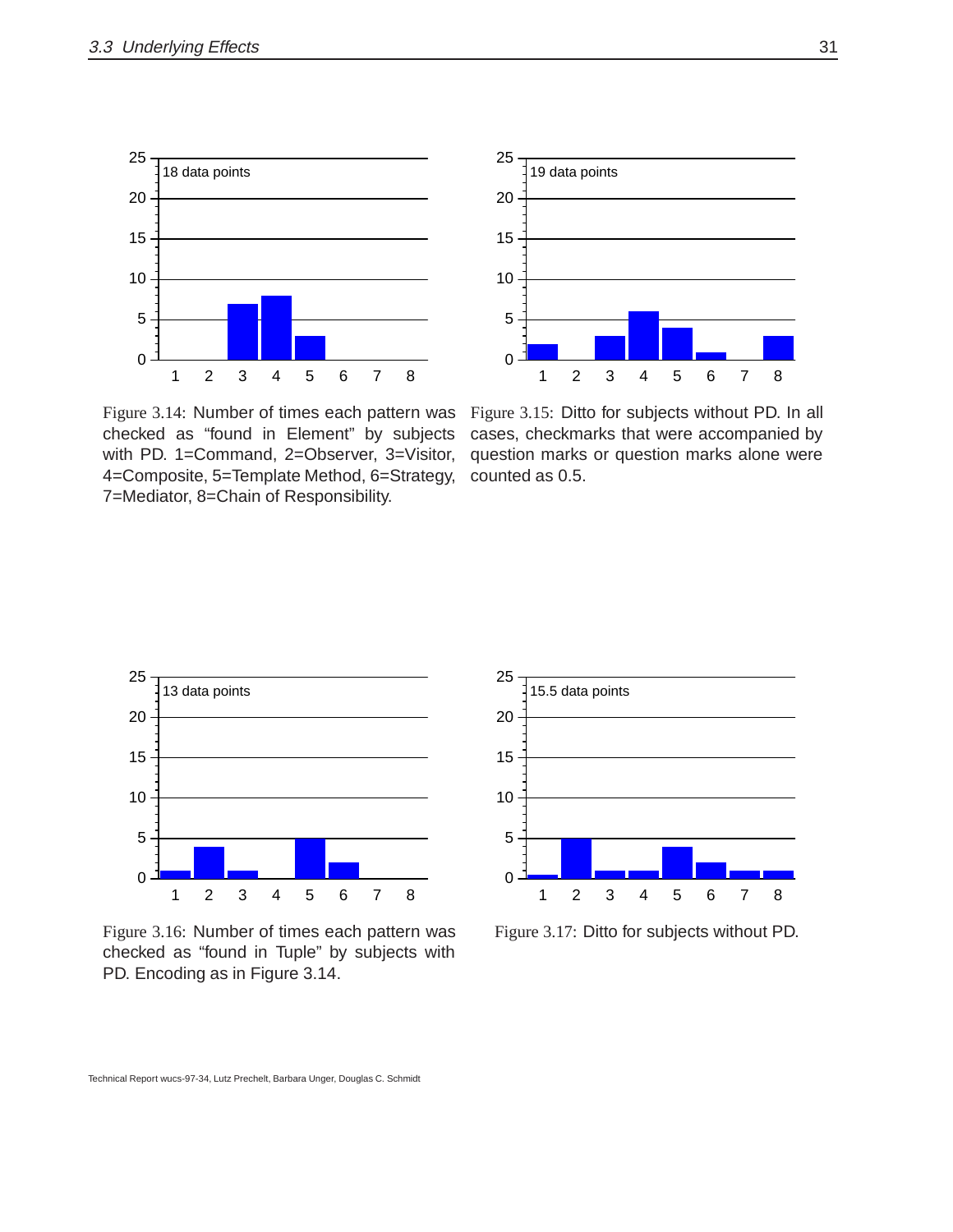

their answers. However, there also was a multiple-choice question in our postmortem questionnaire concerning whether, when, and why subjects had actively searched for design patterns in the programs.

Figure 3.18: Element with PD: Whether, why, and when subjects actively searched for patterns. 1=No, unnecessary to know patterns; 2=No, patterns were documented; 3=No, found them immediately; 4=No, other reason; 5=Yes, right from the start; 6=Yes, when it became my only chance; 7=Yes, later for other reason.



Figure 3.20: Tuple with PD: Whether, why, and when subjects actively searched for patterns. Encoding as in Figure 3.19.



Figure 3.19: Ditto for subjects without PD.



Figure 3.21: Ditto for subjects without PD.

The results are shown in Figures 3.18 to 3.21. For Element/Tuple, as many as 55%/55% of the subjects with PD stated that they actively searched for patterns, whereas without PD these numbers are 20%/36%. Moreover, it is striking that so few of the subjects with PD chose the expected answer 2 "I did not search for patterns, because the patterns were documented." These two observations may mean that for some reason the question was difficult to interpret for the subjects. As for a learning effect, see Figures 3.22 and 3.23 below. Apparently only few subjects consciously learned that searching for the patterns might be helpful.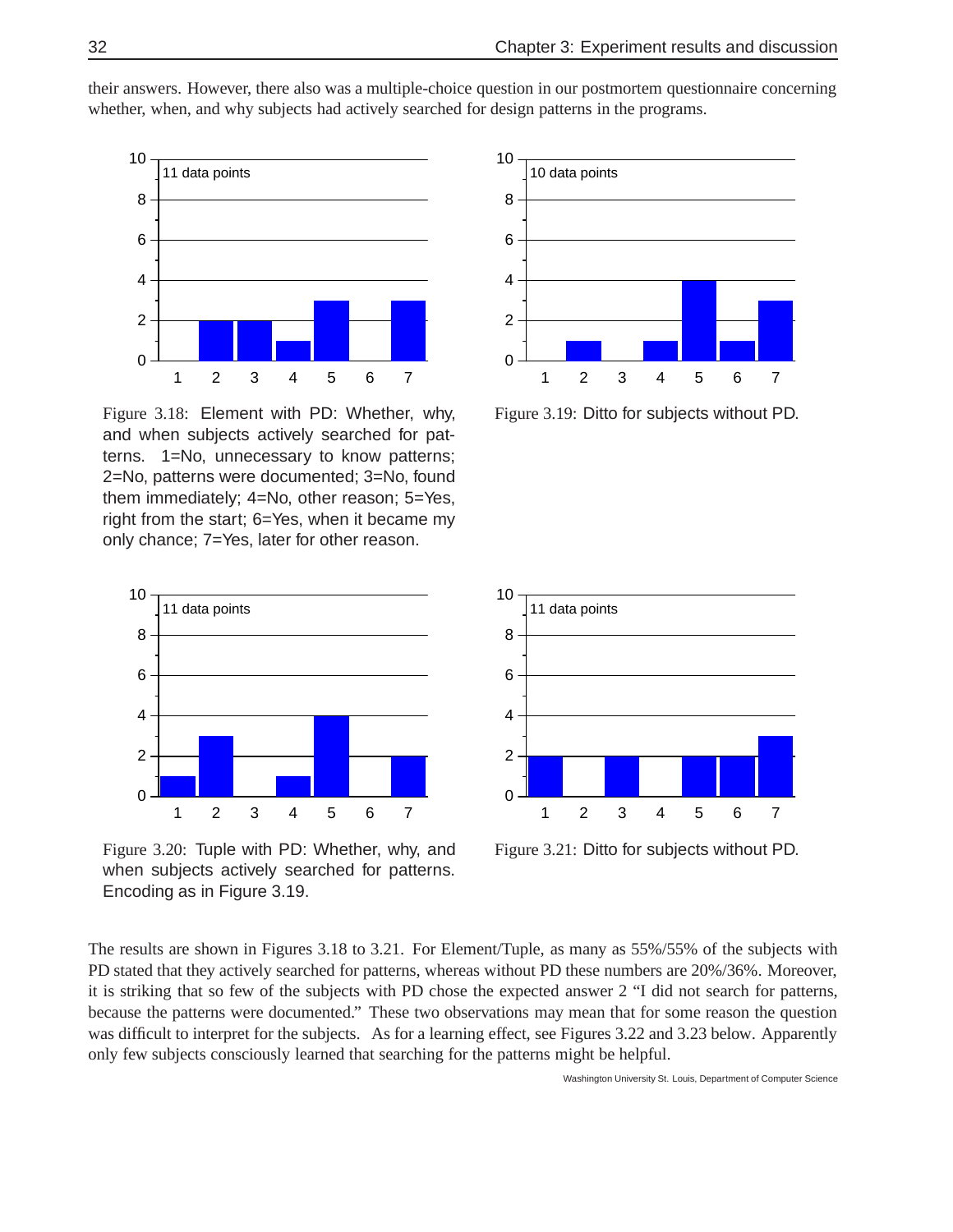

Figure 3.22: Whether, why, and when subjects actively searched for patterns in their first task. Encoding as in Figure 3.19.



Figure 3.23: Ditto for second task.

### **3.4 Subjects' Experiences**

#### **3.4.1 Difficulty of tasks**

Our question on how difficult the subjects found the tasks had the following results, see Figure 3.24 below:<sup>3</sup> Little more than one quarter of the subjects found the tasks difficult and on average the subjects found the second task somewhat easier than the first — two opinions that are not backed up by the objective results. For the overall difficulty the histograms show that some "difficult" answers are reduced to "somewhat difficult" when PD is introduced, but overall it did (subjectively!) make only a modest difference whether PD was present or not.

How well the subjects were subjectively able to concentrate on the tasks is shown in Figure 3.25 below. Generally, our subjects could, so they claimed, concentrate sufficiently well; not much worse in the second task than in the first. Interestingly, the presence or absence of PD had no impact.

We also asked how many errors the subjects thought they had in their solutions. The results are shown in Figure 3.26 on page 35. Generally, the subjects had no high confidence in their solutions. Two thirds or more of them expected to have at least one error. Confidence did not change from the first task to the second, but was a little *lower* with PD than without.

These confidence ratings are far more negative than the difficulty ratings would suggest. This discrepancy may mean that at least the difficulty ratings are dubious.

#### **3.4.2 Is Pattern Knowledge Helpful?**

Two further questions concerned a subjective estimation whether knowledge of design patterns was useful for solving the tasks.

The first question asked for the usefulness of design pattern knowledge in general. The results are shown in Figure 3.27 on page 35. From all aspects, a majority of the subjects found previous pattern knowledge useful:

<sup>&</sup>lt;sup>3</sup>Again, we treat the ordinal scale of the answers as an interval scale.

Technical Report wucs-97-34, Lutz Prechelt, Barbara Unger, Douglas C. Schmidt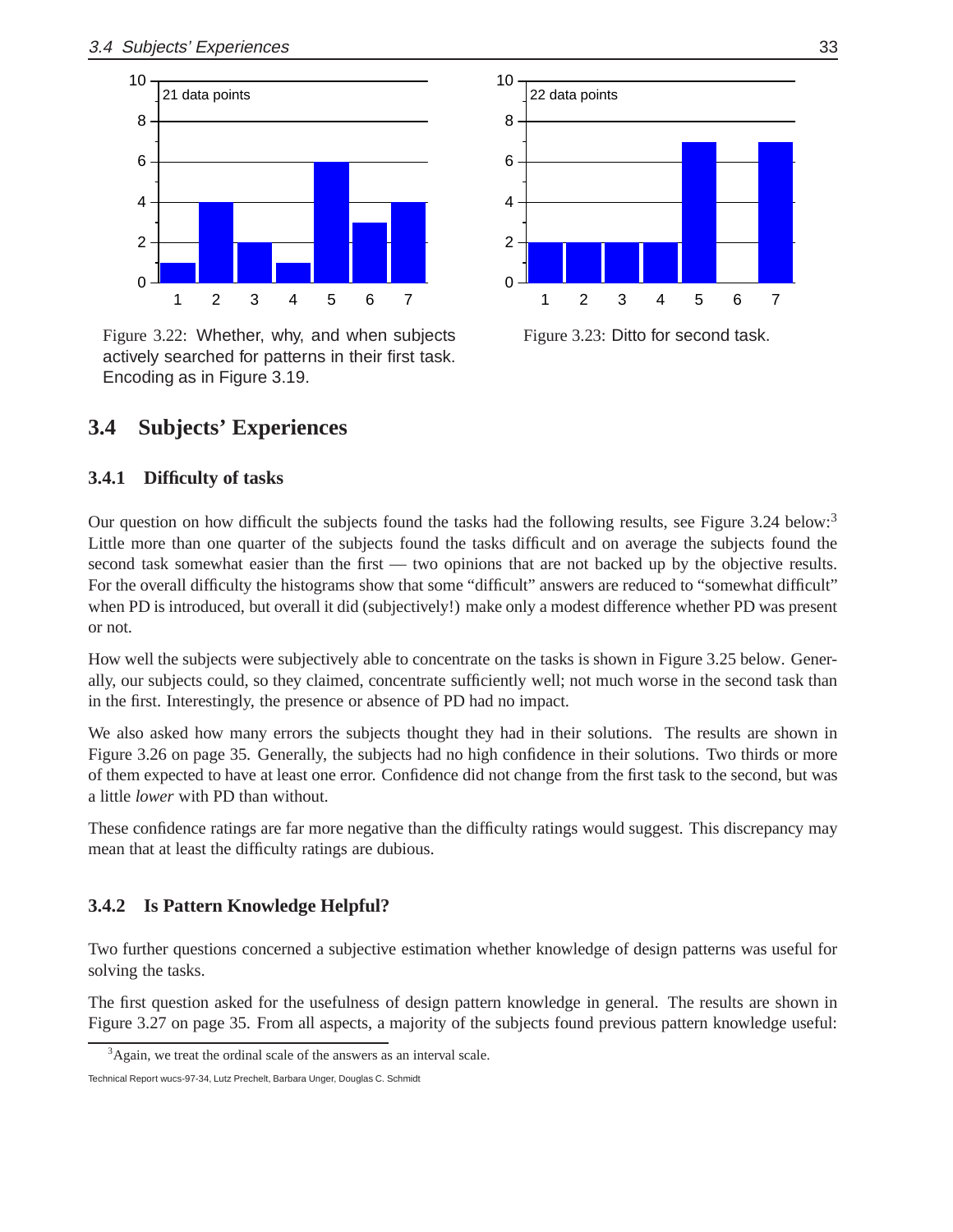

Figure 3.24: Subjective difficulty of tasks. 1=quite simple, 2=not too simple, 3=somewhat difficult, 4=difficult.



Figure 3.25: Subjective concentration ability during tasks. 1=very high, 2=high, 3=OK, 4=somewhat low, 5=low.

Washington University St. Louis, Department of Computer Science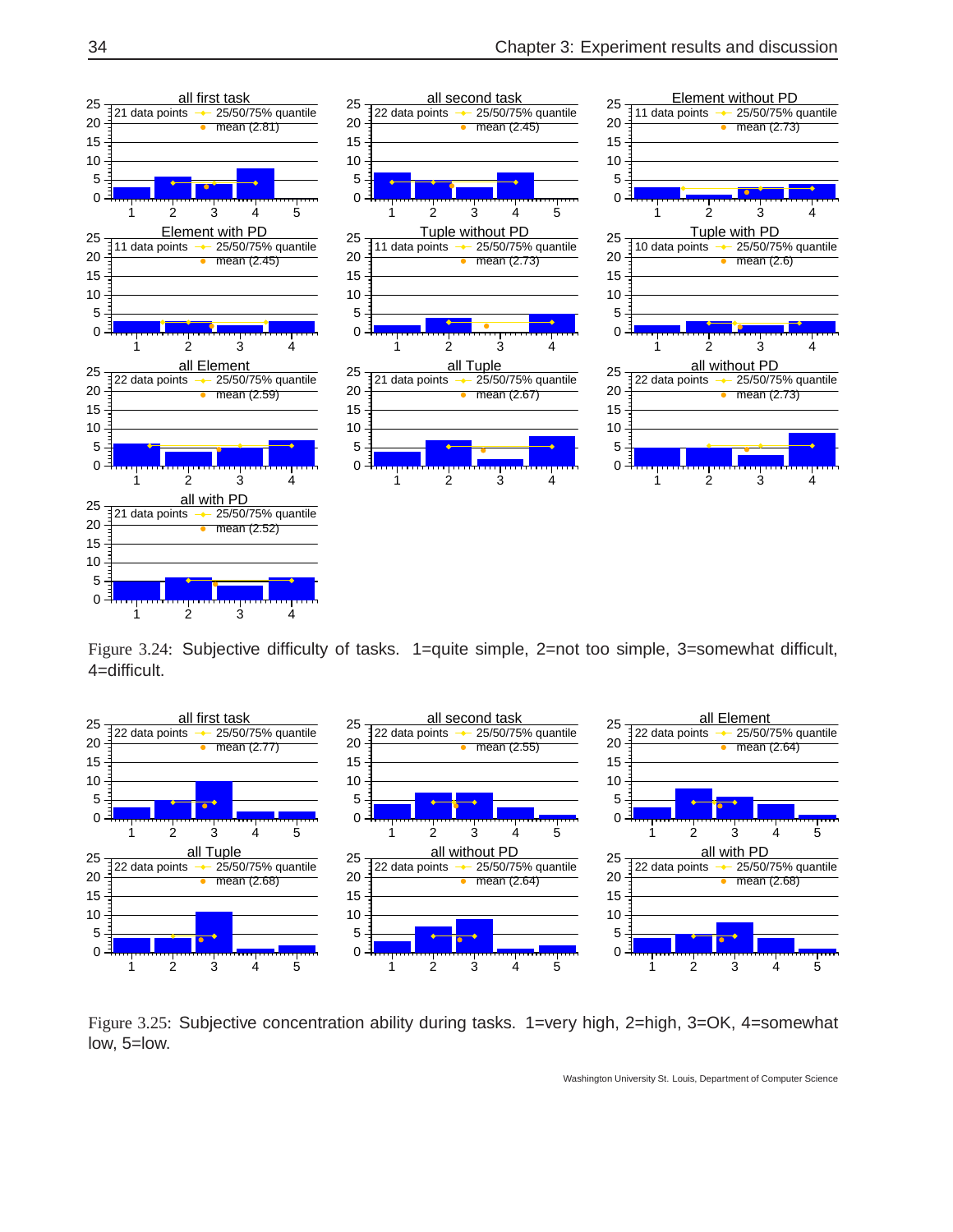

Figure 3.26: Subjects' estimate of errors in solutions. 1=none, 2=at most one,3=several, 4=don't know.



Figure 3.27: Subjective helpfulness of previous pattern knowledge for tasks. 1=no, 2=little, 3=am unsure, 4=yes, 5=yes much.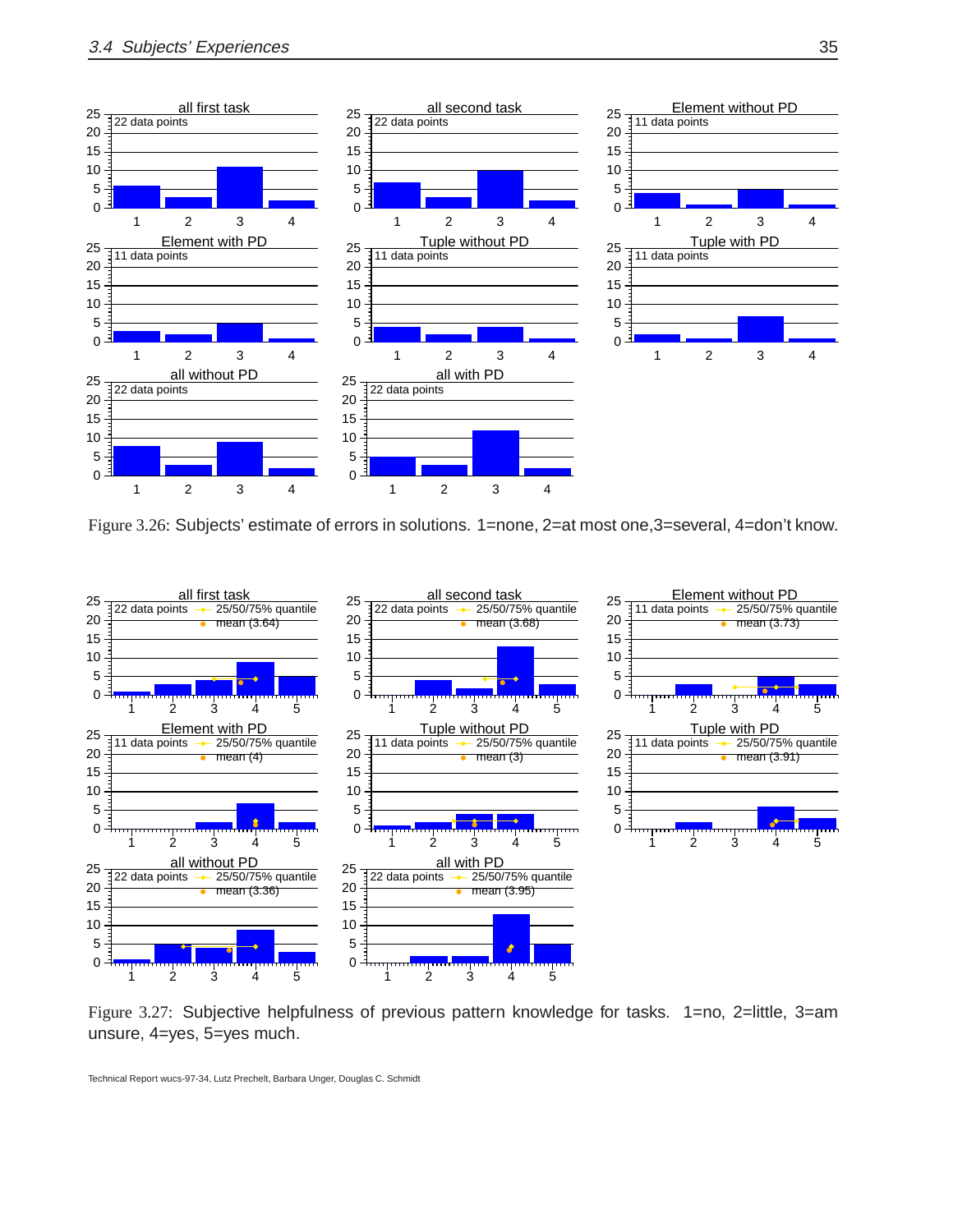This is true for the first task as well as the second, for Element as well as for Tuple, and with PD given as well as without. However, without PD the usefulness was considered lower than with PD, in particular for Element. The latter is another positive result: as the programs were the same, this result (if correct) indicates that PD allows for better exploitation of pattern knowledge.

#### **3.4.3 Is Pattern Documentation (PD) Helpful?**

The second question asked for the usefulness of the concrete PD given in the programs. The results are shown in Figure 3.28. In principle, an answer to this question makes sense only for the cases with PD. Most of the



Figure 3.28: Subjective helpfulness of pattern documentation in the programs. 1=no, 2=little, 3=am unsure, 4=yes, 5=yes much.

subjects answered even without PD, though, probably meaning "would have been useful". A majority of the subjects with PD found it helpful, but there is also a significant number of subjects who think otherwise. Only a small number found it very helpful. There are significantly more "not useful" answers in the group without PD than in the group with PD (7 out of 18 versus 1 out of 22,  $\chi^2 = 7.30$ ,  $p = 0.0069$ , Fisher exact  $p = 0.0097$ ).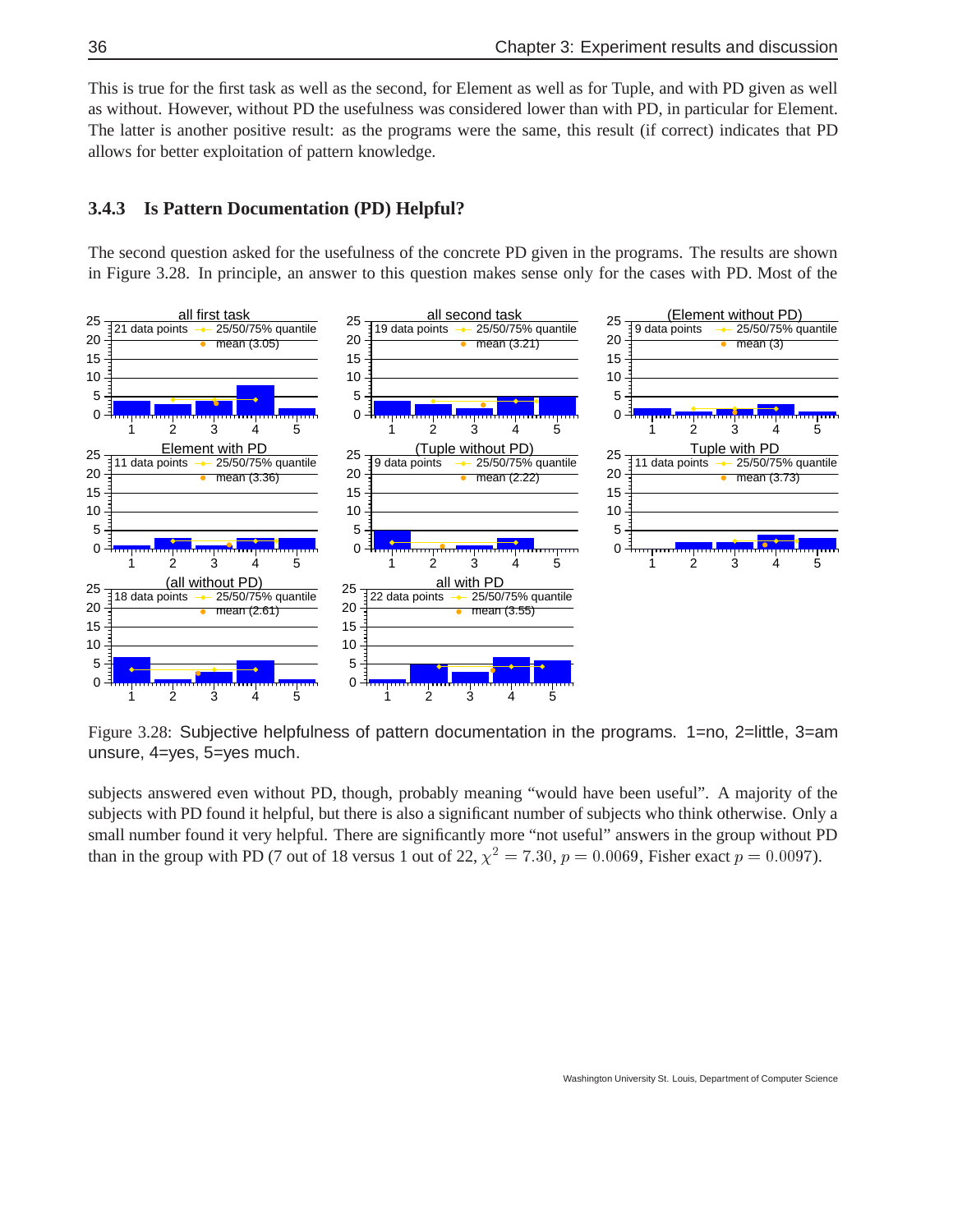### **Chapter 4**

# **Conclusion**

The design of this experiment was very conservative; many design decisions biased the experiment towards *not* showing any effects from adding PD (see also the discussion of external validity in Section 2.8 on page 19):

- 1. The subjects knew they would participate in an experiment "about design patterns", so they were well motivated to find patterns in the programs. In many cases, this may have made PD superfluous and reduced its apparent benefits.
- 2. The programs were rather small, so even without PD the subjects could achieve program understanding within a reasonable time. Again, in reality PD will be more helpful for pattern-relevant tasks as the program understanding effort that it can save grows with the size of the program.
- 3. Due to the small program size, the pattern density in the programs was quite large. Therefore one could find the patterns quickly even if they were not documented. In industrial reality a smaller fraction of tasks will be pattern-relevant, but for those that are, patterns would be correspondingly harder to exploit without PD, as the patterns are less frequent (thus more surprising) and are buried in a host of other details.
- 4. The programs were thoroughly commented, not only on the statement level, but also on the method, class, and program levels. Thus, the subjects had sufficient documentation available for program understanding even without PD. In contrast, most programs in the real world lack sufficient design information. PD might be a good means to improve design documentation, as it is rather compact and easy to provide.

Given these circumstances, we expect performance advantages from having PD to be much more pronounced in real situations than in our experiment. Therefore, any significant result found in the experiment is a strong sign that PD in program documentation is really useful.

In fact we find that our results for the Element task support our hypothesis H1 ("PD makes changes faster"), but is inconclusive with respect to H2 ("PD reduces mistakes"), see Section 2.1 on page 8):

For the Element task, the quality of the solutions was about the same with and without PD given, but the group with PD was about 25% faster. This result neatly complements the Karlsruhe experiment, which supported H2 but was inconclusive for H1 in the Element task.

The Tuple task had a rather clear result (supporting H2, inconclusive for H1) in the Karlsruhe experiment. On first look, the Tuple data of the present experiment appears to be inconclusive with respect to H1 and appears to indicate that the opposite of H1 might be true: that PD actually hampers maintenance. We believe that these results are due to unfortunate circumstances and have to be discarded altogether for the following reasons: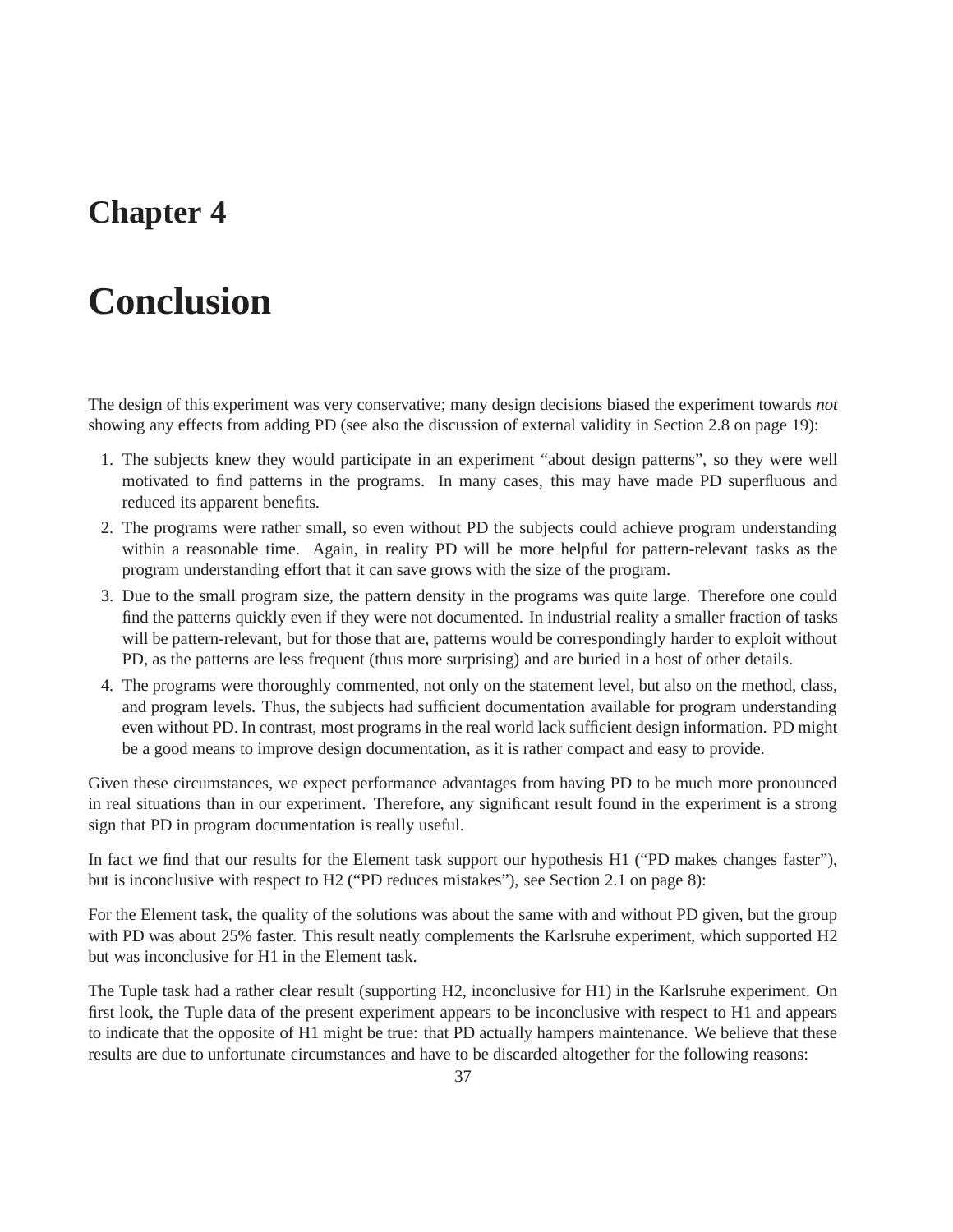- 1. The hampering effect mentioned above is completely implausible. There is no explanation why such a small amount of additional information as the PD present in our Tuple program (2.5% of the lines) should have such a negative effect. The only plausible explanation is as an artifact of the experimental situation: some subjects vainly tried to understand the documented pattern for a long time instead of ignoring the PD. This would probably not happen in reality.
- 2. The rather small fraction of completely correct solutions indicates that the task was in fact too difficult.
- 3. The large fraction of drop-outs (9 out of 22 subject, or 41%) indicates the same.

We believe that for the Tuple task the pattern knowledge of our subjects was simply too low. The negative influence that PD had on solution quality is probably due to an effect of the sort "Oh damn, there is an Observer pattern and I don't really understand it!"<sup>1</sup> This effect happened to the group with PD but not to the group without PD. Our hypothesis is corroborated by the observation that the solution quality difference between the group almost disappears for subtask 2 (in which the Template Method was relevant); the Template Method pattern was far better understood than the Observer pattern according to our pattern knowledge questionnaire (see Figure 2.13 on page 15).

Probably one main problem with the Tuple task in this experiment was the form of the Observers: No standard GUI representation was possible due to the subjects' missing GUI knowledge. Therefore, all our Observer objects just produced text output lines on a single common output stream, which is quite different from the functionality and appearance with which Observers are usually presented when taught. Thus, the Tuple program was discouraging for the group with PD who knew they should recognize and understand an Observer in it but could not quite do so.

However, concluding from both the Karlsruhe and the new experiment together, we recommend that usage of design patterns routinely be documented in program source code, as the benefits appear to be rather large compared to the effort invested.

Further work should perform similar experiments in different settings, in particular using more difficult tasks, to see whether the benefits from PD are really more pronounced then.

#### **Acknowledgements**

Barbara Unger conducted the experiment and Doug Schmidt made it possible by providing the subjects. Michael Philippsen helped during experiment design. Doug Schmidt converted the programs from Java to C++. Barbara Unger and Lutz Prechelt performed the evaluation of the experiment and Michael Philippsen and Walter Tichy (the latter of whom also suggested the whole thing) helped with the interpretation of the results. Lutz Prechelt wrote most of the report.

<sup>&</sup>lt;sup>1</sup>If this effect is really the reason, the observation is a good motivation for *teaching* design patterns more thoroughly so that they will be understood more readily when they appear in programs.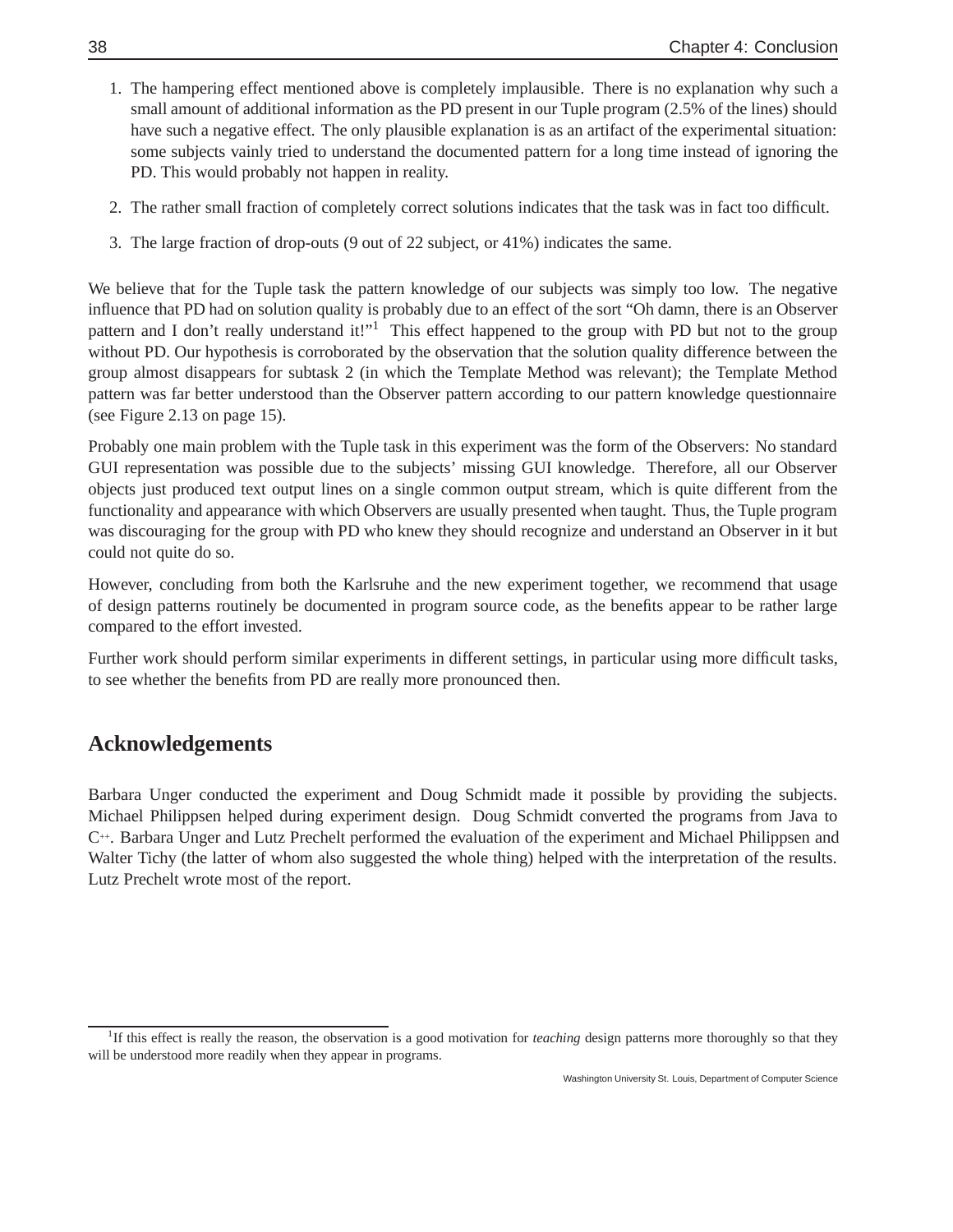## **Appendix A**

# **Tasks and solutions**

#### **A.1 Handling Description, Solutions**

This appendix contains the original questionnaire administered to the subjects. The questionnaire was handed out in five parts:

- 1. a part about personal information and subjective knowledge of design patterns
- 2. design patterns test questions
- 3. the explanation of the first task (handed out together with the corresponding program file)
- 4. the explanation of the second task (handed out together with the corresponding program file)
- 5. a posttest questionnaire

The subjects had to give each part back to the experimenters when they received the next part. Each subject could promptly do this at any time.

The page breaks are similar to those used in the experiment; a few empty pages that were present to give subjects enough room for their answers are left out here.

Here is a very compact description of the correct solutions for the design pattern test questions and for the first and second task:

- Pattern question a: See Table 2.2 on page 16
- Pattern question b: "Introducing a new method in all classes to be visited"
- Pattern question c:

"Both allow late specification of some part of a method, but with Template Method the missing part is fixed at object creation time, whereas for Strategy it can still be changed later on."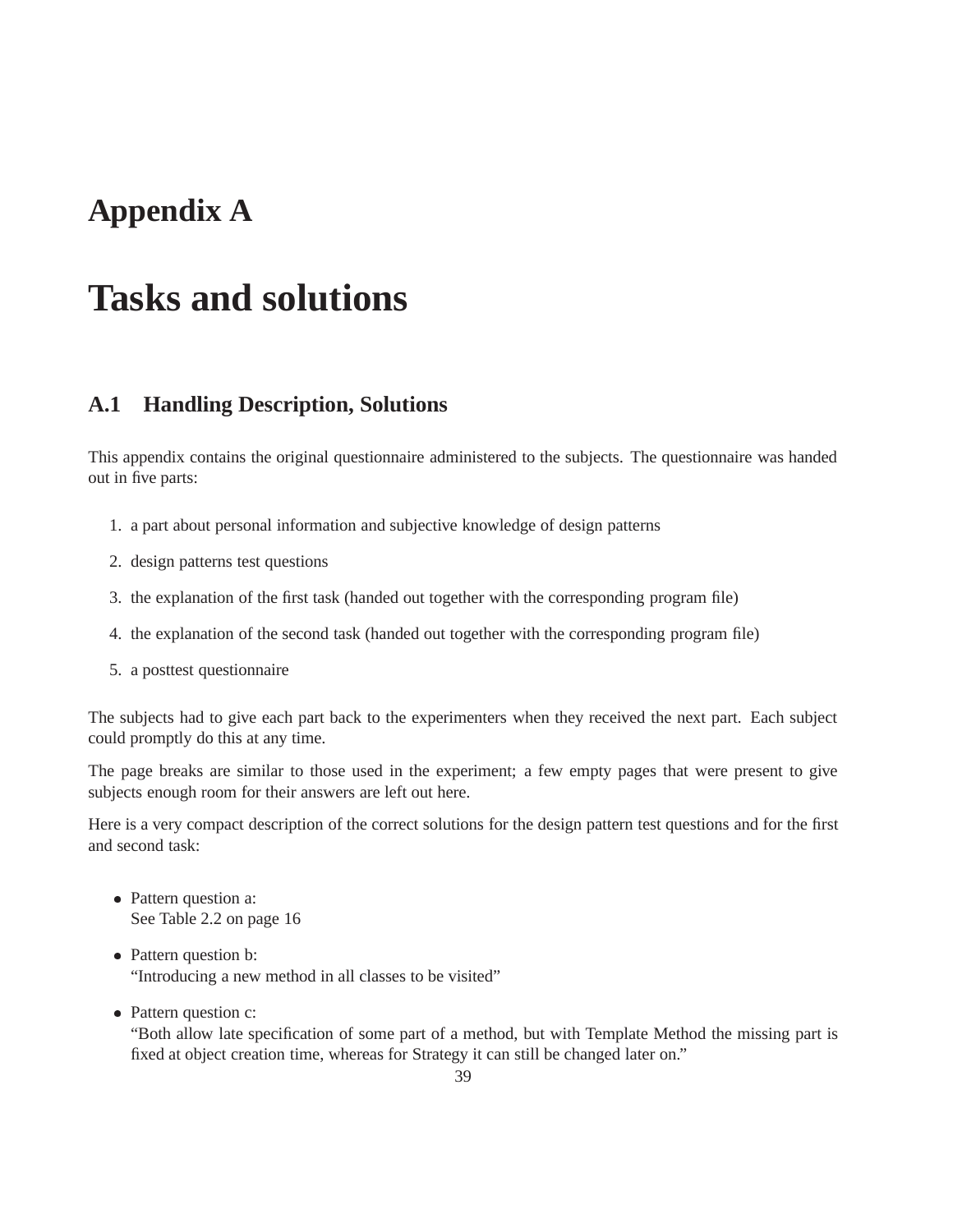• Pattern question d:

"Introduce a separate abstract Container superclass that introduces these operations and leave them out of the Composite top class."

- Tuple subtask 1: Change line 241 (in Name\_Number\_Tuple\_Display\_1::newTuple())
- Tuple subtask 2:

First, introduce a new class Name\_Number\_Tuple\_Display\_N by subclassing Name Number Tuple Display A; in particular implement an appropriate select() method. Second, call Tuple Display \*disp2 = new Name Number Tuple Display N (String ("nonlocal")); tuple\_set.new\_display (disp2);

• Tuple subtask 3:

Introduce a new class Name Number Tuple Display I by subclassing Tuple Display. The new class is exactly like Name Number Tuple Display 1 except for line 245, which must use enqueue head() instead of enqueue tail(). Subclassing Name Number Tuple Display A does not work, because the sorting mechanism does not allow for maintaining the (reverse) original order of the entries.

- in Element subtask 1: Change line 305 (in AndElement::variants())
- in Element subtask 2: u.variants().size()
- in Element subtask 3:

Introduce a new class Variants as a subclass of Element Action. It has a single int instance variable which is set to 1 at each leaf. The subtree values are added in OR nodes and multiplied in AND nodes. Note that one has to think about what the method bodies would look like or may be tempted to include an iterate() auxiliary method as in the pre-existing Depth visitor, although such a method is not useful here.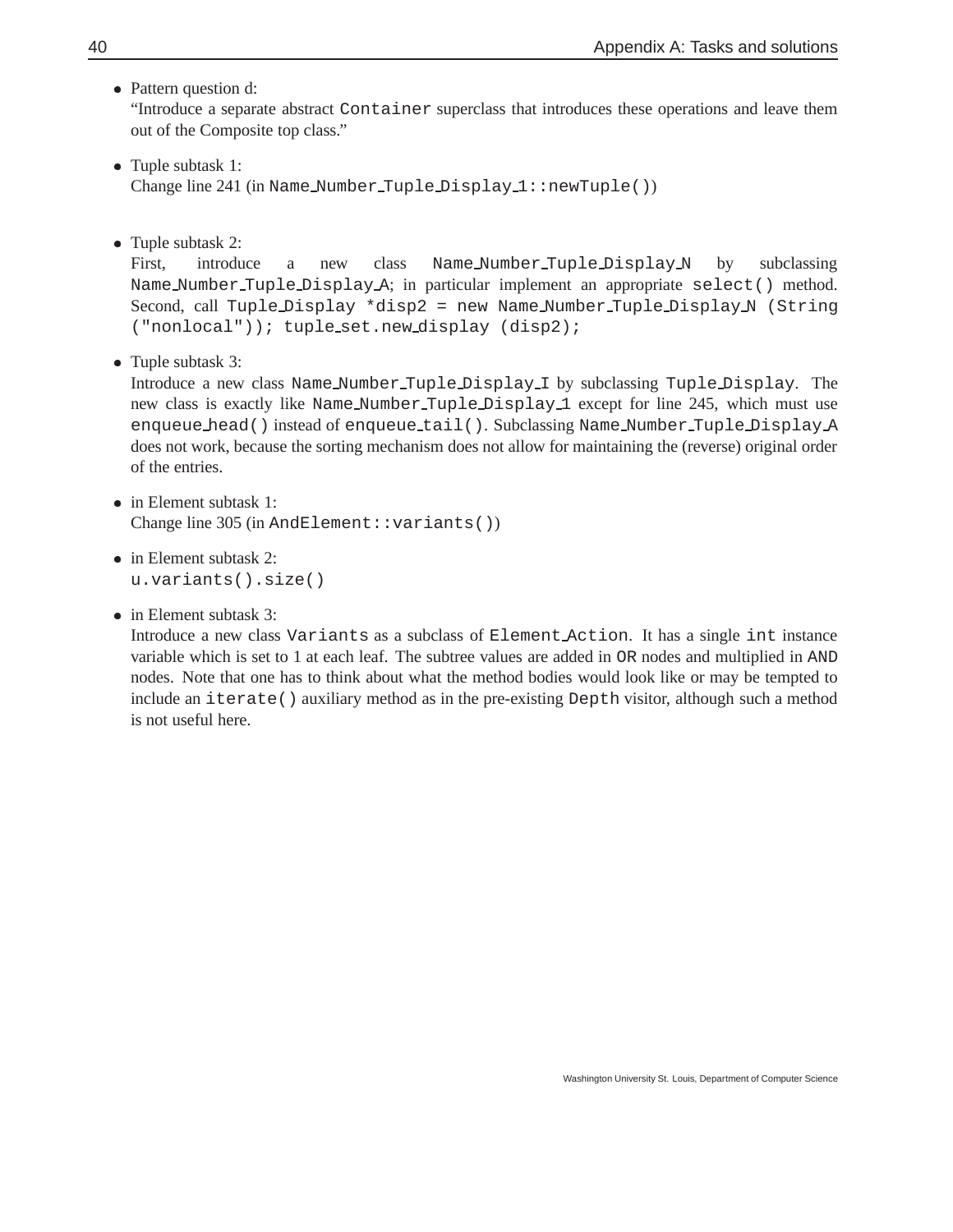#### **A.2 Original Questionnaire**

### Instructions and Questionnaire for the C++ - Experiment

### Douglas C. Schmidt, Barbara Unger, Lutz Prechelt Washington University

#### May 6, 1997

#### **Student Id:**

(Please do not write here)

| Task           | Points |
|----------------|--------|
| E              |        |
| S              |        |
| Ms             |        |
| Ma             |        |
| Mb             |        |
| Mc             |        |
| Md             |        |
|                |        |
| T1             |        |
| T <sub>2</sub> |        |
| T <sub>3</sub> |        |
|                |        |
| E1             |        |
| E2             |        |
| E3             |        |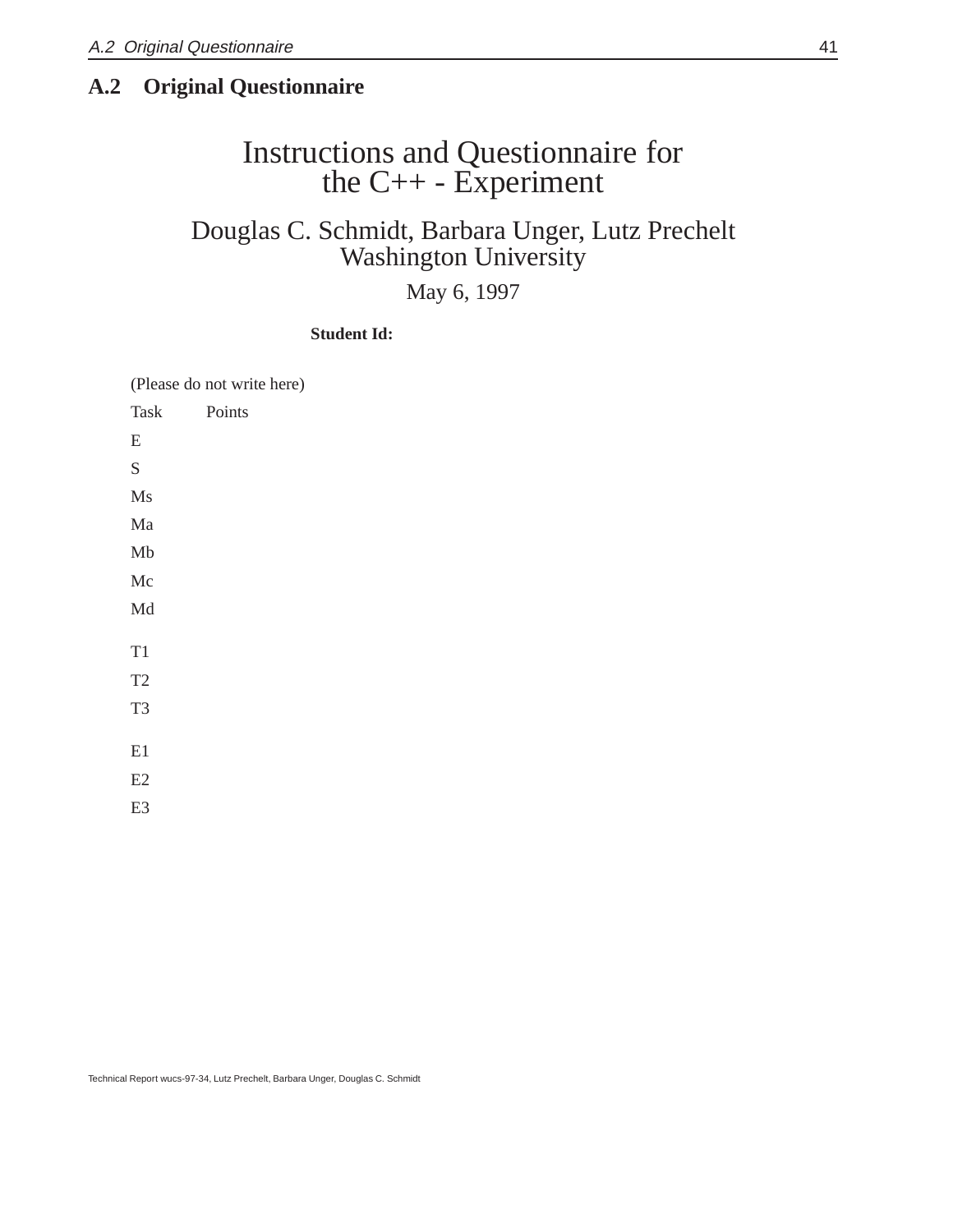### **Questionnaire Part 1: Personal Information**

Please fill in this part of the questionnaire before reading further and before the actual experiment starts. Enter data or check the boxes as appropriate. *All information will be considered confidential.*

Completeness and correctness of your information (please print!) are important for the accuracy of the scientific results of the experiment. Therefore, please answer all questions.

| lastname                                      |                                             | firstname                                                                                            |
|-----------------------------------------------|---------------------------------------------|------------------------------------------------------------------------------------------------------|
| student id                                    | sex: m/f                                    |                                                                                                      |
| today's date                                  | time                                        |                                                                                                      |
| undergraduate, $\Box$ graduate.               | I am subject major in my ________-th term,  |                                                                                                      |
|                                               |                                             | Before the CS242 course started I had the following programming experience (altogether):             |
| only theoretical knowledge                    |                                             |                                                                                                      |
|                                               | wrote less than 300 lines of code myself    |                                                                                                      |
|                                               | wrote less than 3,000 lines of code myself  |                                                                                                      |
|                                               | wrote less than 30,000 lines of code myself |                                                                                                      |
|                                               | wrote more than 30,000 lines of code myself |                                                                                                      |
| languages (ordered by decreasing experience): |                                             | I have been programming for about _______ years now and used predominantly the following programming |

language 1, language 2, ...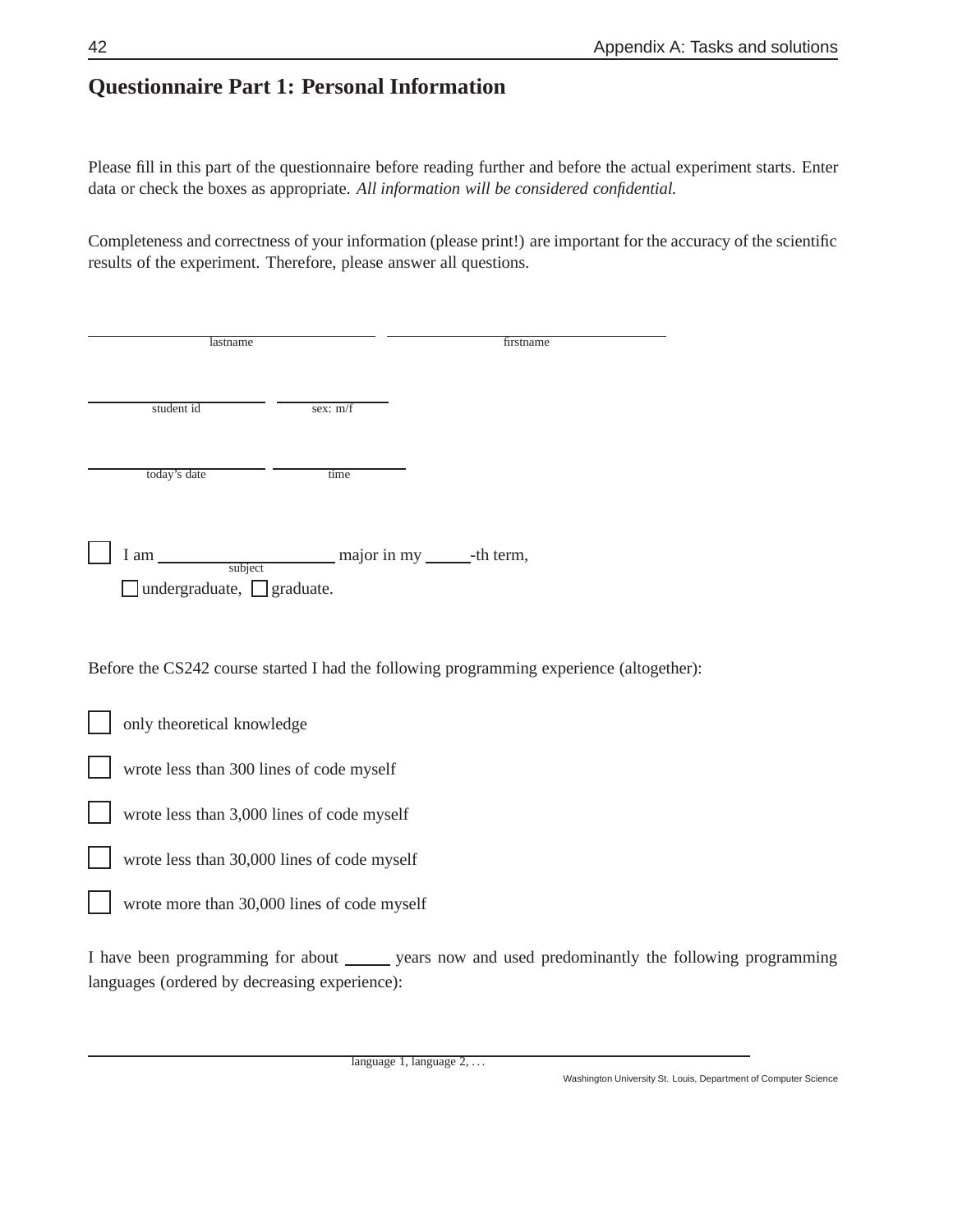Before the CS242 course started I had the following experience in object oriented programming:

no knowledge only theoretical knowledge wrote less than 300 lines of code myself wrote less than 3,000 lines of code myself wrote less than 30,000 lines of code myself wrote more than 30,000 lines of code myself Before the CS242 course started I had the following experience in programming graphical user interfaces: no knowledge only theoretical knowledge wrote less than 300 lines of code myself wrote less than 3,000 lines of code myself wrote less than 30,000 lines of code myself wrote more than 30,000 lines of code myself The longest program that I have written *alone* had about and consumed an effort of  $\frac{LOC}{person \, months}$  person months. lines of code. It was written in programming language Answer the following question only if you have already worked in a team software project or are doing this currently. The largest program in whose construction I have *participated* had about code altogether and consumed an effort of <u>person months</u> person months. My own contribution was about lines of

lines of code or <u>erson months</u> person months, respectively.

LOC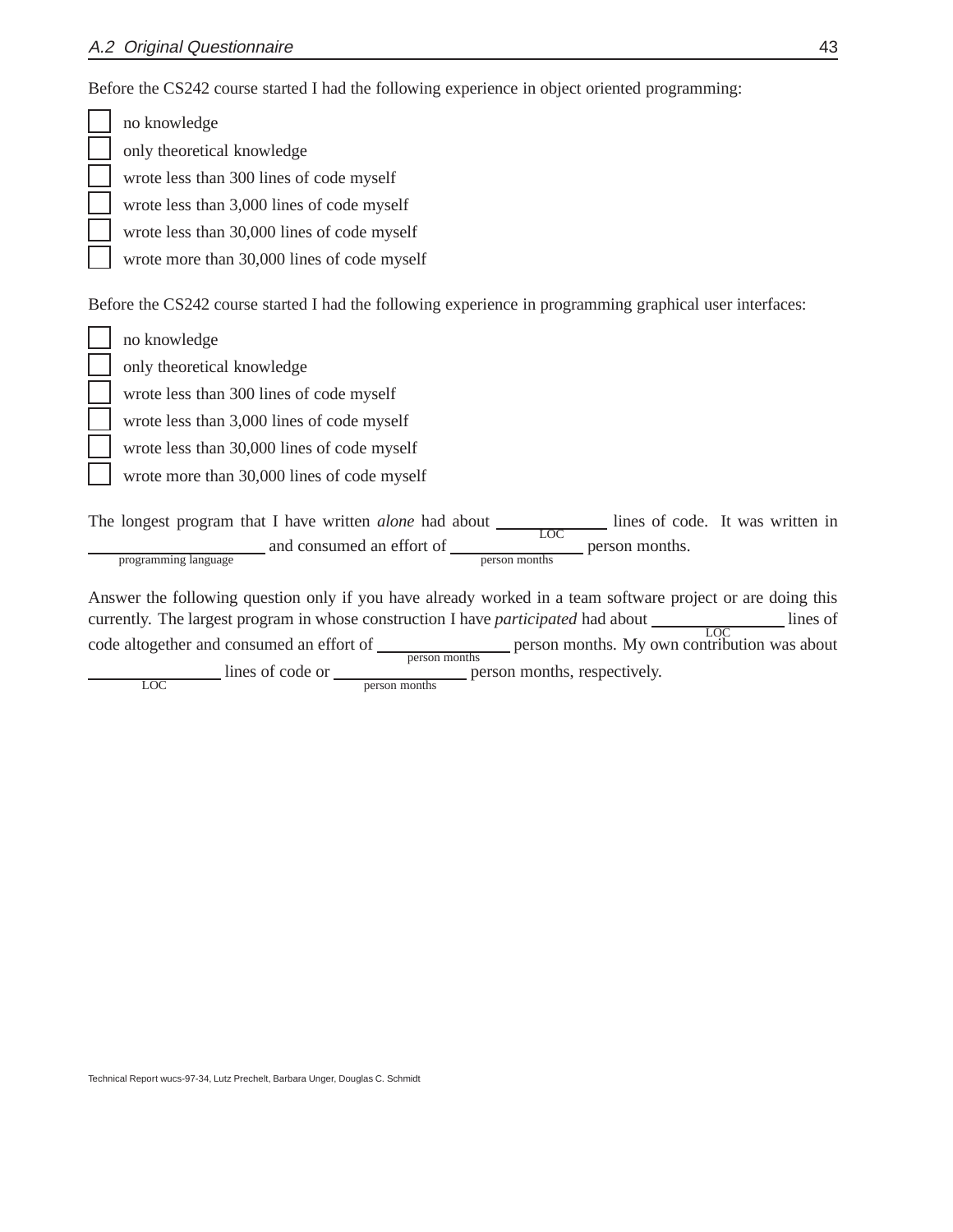My understanding of design patterns is as follows:

(Enter a number between 1 and 5 for each design pattern. The number indicates how well you subjectively believe you understand the design pattern.

1: I understand and apply it very well,

- 2: I understand it well,
- 3: I understand it roughly,
- 4: I am beginning to understand it,
- 5: I do not understand it)

Abstract Factory.

Command.

Observer.

Visitor.

Bridge.

Factory Method.

Iterator.

Composite.

Proxy.

**Template Method.** 

**Strategy.** 

Mediator.

Chain of Responsibility.

Now please enter Student Id and time and request new materials from the experimentors.

Student Id: Time: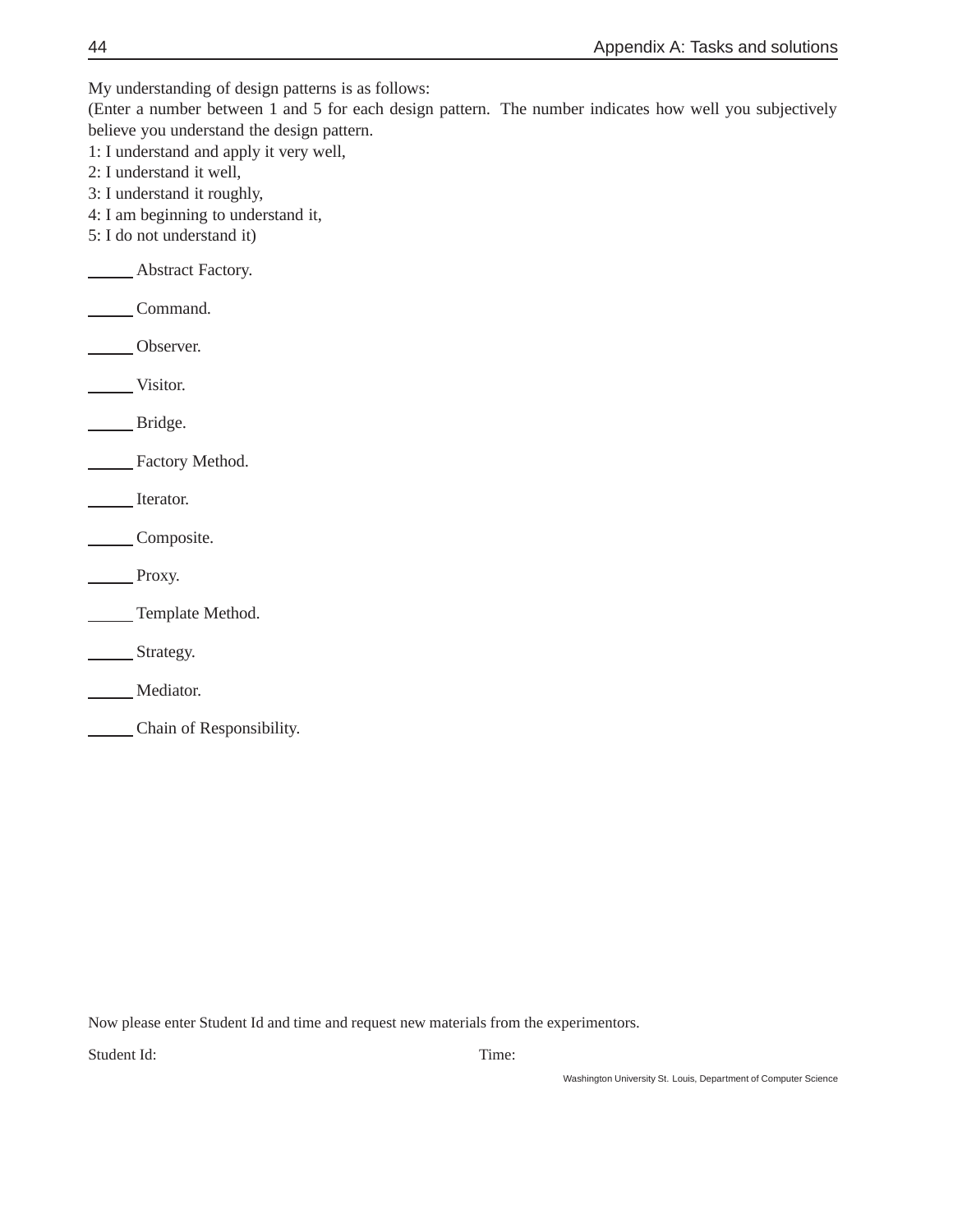Please enter the time here when you first read this page thoroughly. Time:

### **Questionnaire Part 2: Design Patterns**

**a.)** Each column of the table below contains one design pattern and each row contains the name of an operation that a method in that design pattern might perform. The actual name of the method in an instance of the design pattern will usually be different; the given name only indicates the purpose of the method.

On each line, mark all those patterns that usually have the respective operation. (The full name of the abbreviated pattern is "Chain of Responsibility".)

| Operation  | Com<br>mand | Obser<br>ver | $V$ isi<br>tor | Com<br>posite | Tem<br>plate | Stra<br>tegy | Medi<br>ator | Chain<br>of Re- |
|------------|-------------|--------------|----------------|---------------|--------------|--------------|--------------|-----------------|
|            |             |              |                |               | Meth.        |              |              | spons.          |
| accept()   |             |              |                |               |              |              |              |                 |
| register() |             |              |                |               |              |              |              |                 |
| execute()  |             |              |                |               |              |              |              |                 |
| add()      |             |              |                |               |              |              |              |                 |
| notify()   |             |              |                |               |              |              |              |                 |
| update()   |             |              |                |               |              |              |              |                 |

Shortly answer the following questions.

**b.)** What is the alternative of introducing a Visitor?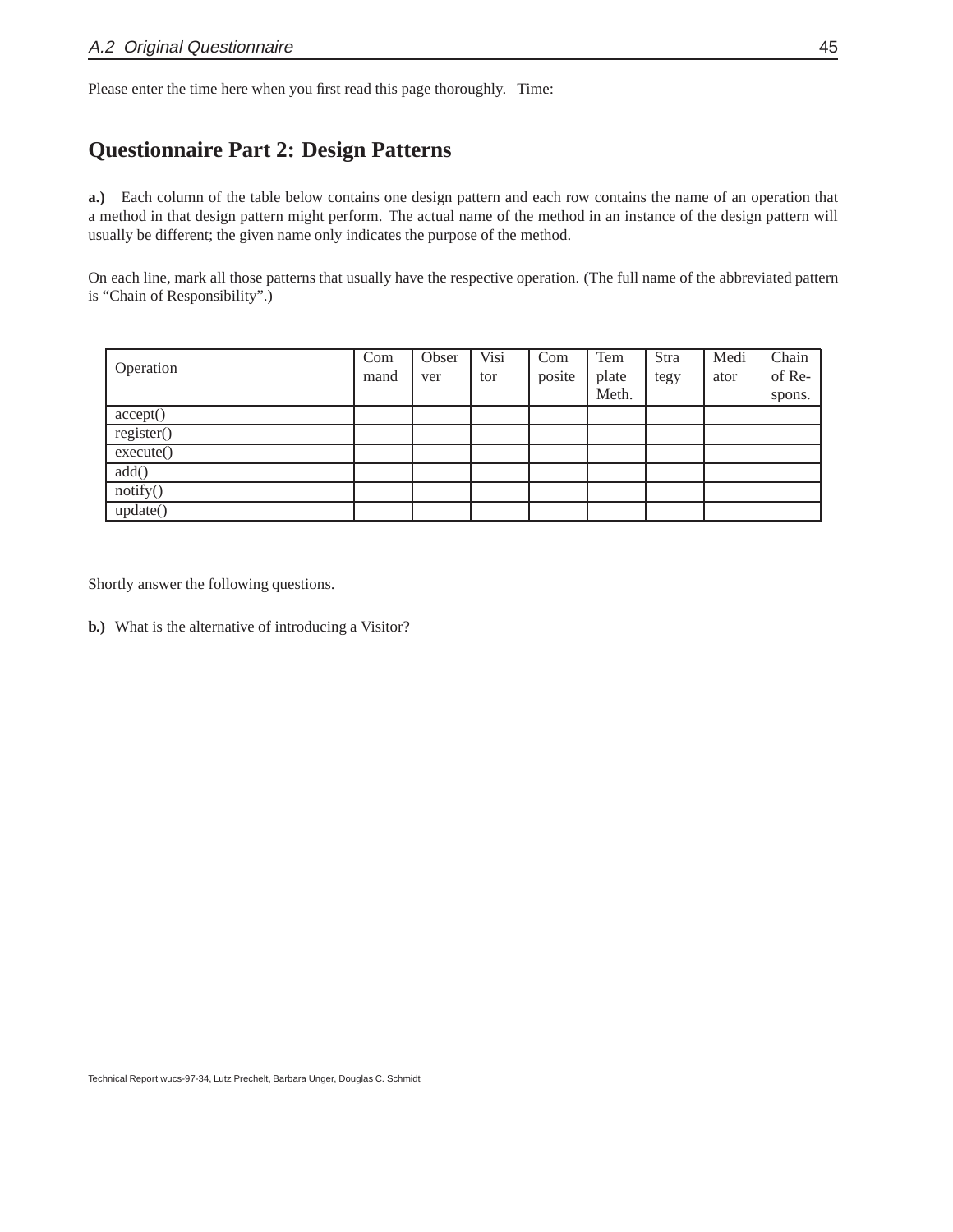**c.)** Characterize the differences between "Template Method" and "Strategy".

**d.)** In a "Composite", how can one avoid the problem that even the leaf classes have those operations that are useful only for containers?

Now please enter Student Id and time and request new materials from the experimentors.

Student Id: Time: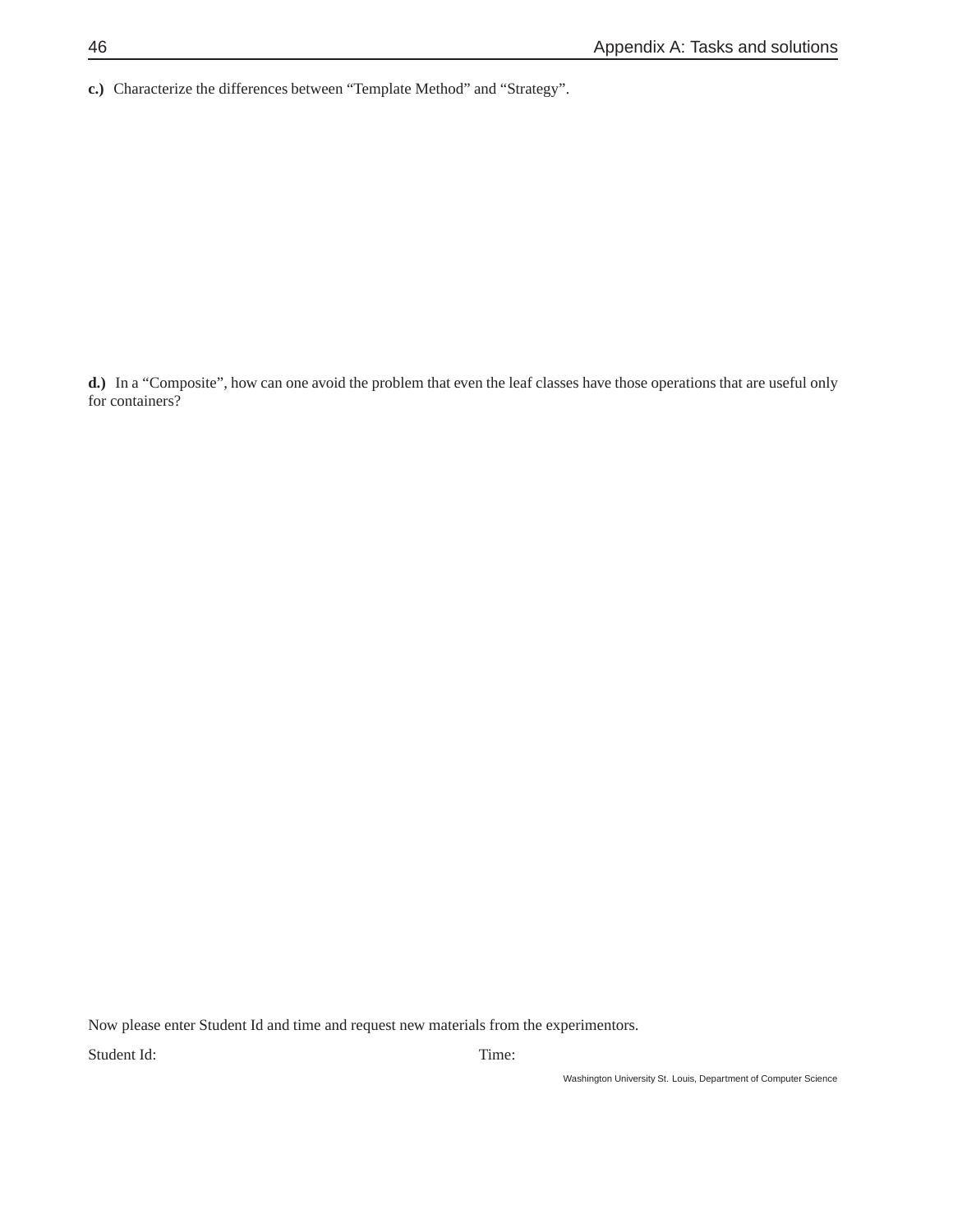First enhance your PATH-Variable with the command: source /project/adaptive/cs242/scripts/setpath2 In these directories are the scripts you need.

Please invoke the script:

doit

The script prepares your account. The files you need will be copied in the right directories and a new tmp directory will be created.

If there are any problems or error messages please check with Dr. Schmidt.

What are the scripts doing:

setpath1, setpath2 enhances your pathes (PATH, LD\_LIBRARY\_PATH) and adds the package sc\_3.1 doit copys the files you need for the environment in your directories emto1, emto2, eotm1, eotm2 copys the source code to the specified directories. check\_in writes the specified file with a different name (the exercise number is appended) undoit removes all files that the script copied in your directory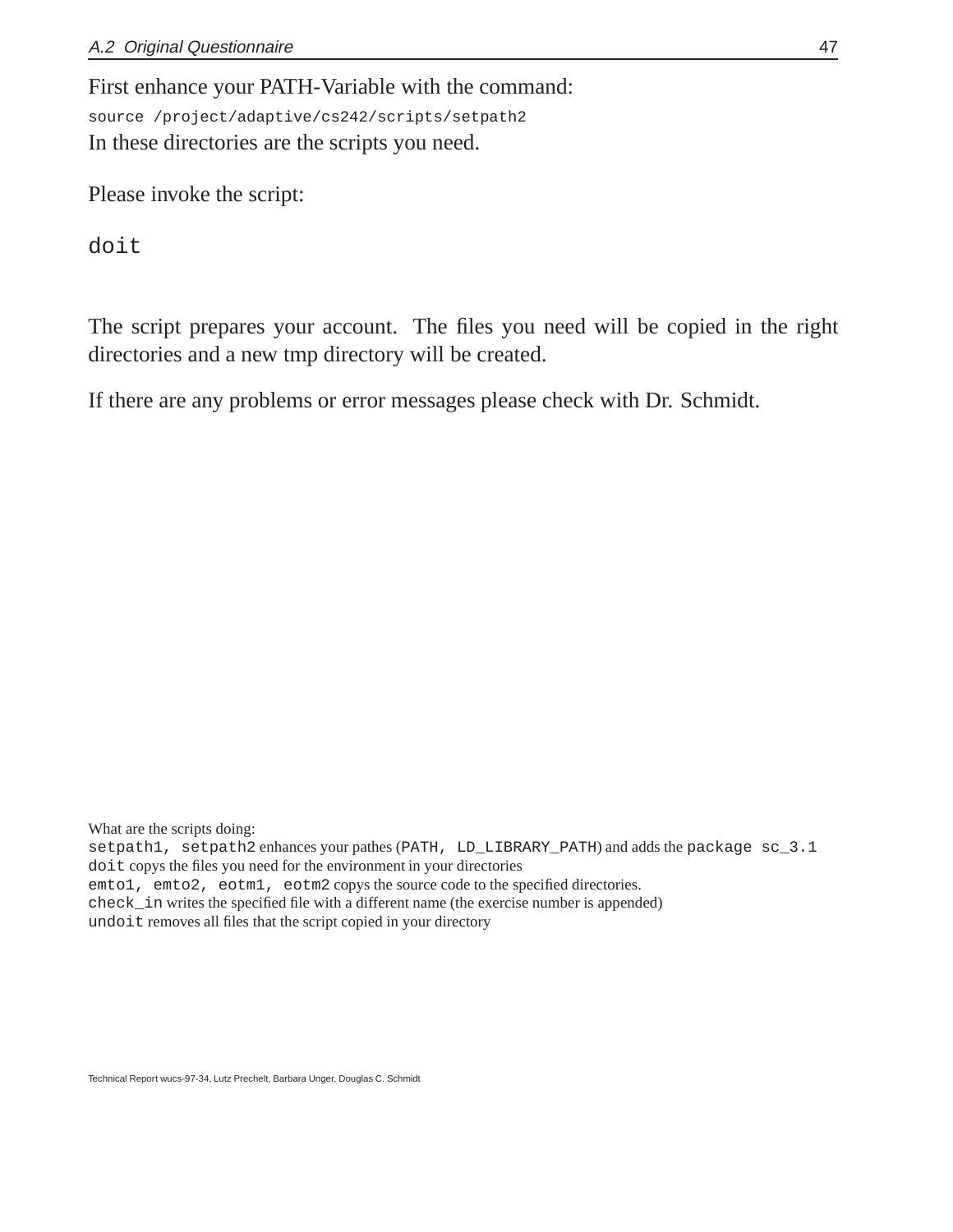Please enter the time here when you first read this page thoroughly. Time:

### **Task "Tuple"**

First you have to type eotm2 and change the directory to cd ˜/exp2 Now you have a program in this directory called *Tuple.C*. Start an emacs with this program.

**Functionality:** Whenever a tuple consisting of a lastname firstname and a phone number is typed in on stdin, the program reads the data. All these records are displayed together on stdout in different styles. Only one output style is implemented yet, called ("chronological"). It shows the records in the order in which they were entered.

Understand this program well enough to perform the tasks described below. If you think that no understanding of certain program parts is required, you need not look at these parts.

Please enter the time here. Time:

#### **Assignments for "Tuple"**

**1.** Change the program so that the commas between lastname and phone number become colons in the "chronological" presentation.

When you have finished this task type check\_in 1a Tuple.C

**2.** Extend the program. Generate a second output style "nonlocal" in which (sorted by lastname) only those Tuples are displayed whose phone number does not start with a 314.

When you have finished this task type check\_in 2a Tuple.C

**3.** Extend the program. Write another TupleDisplay class Name Number TupleDisplay invers that displays Name Number Tuple in the format lastname, firstname; phone number in inversely chronological order (that is, the youngest Tuple at the top; you can use the method void enqueue\_head(Tuple \*t) from the class Tuple Queue).

When you have finished this task type check\_in 3a Tuple.C

Now please enter Student Id and time and request new materials from the experimentors.

Student Id: Time: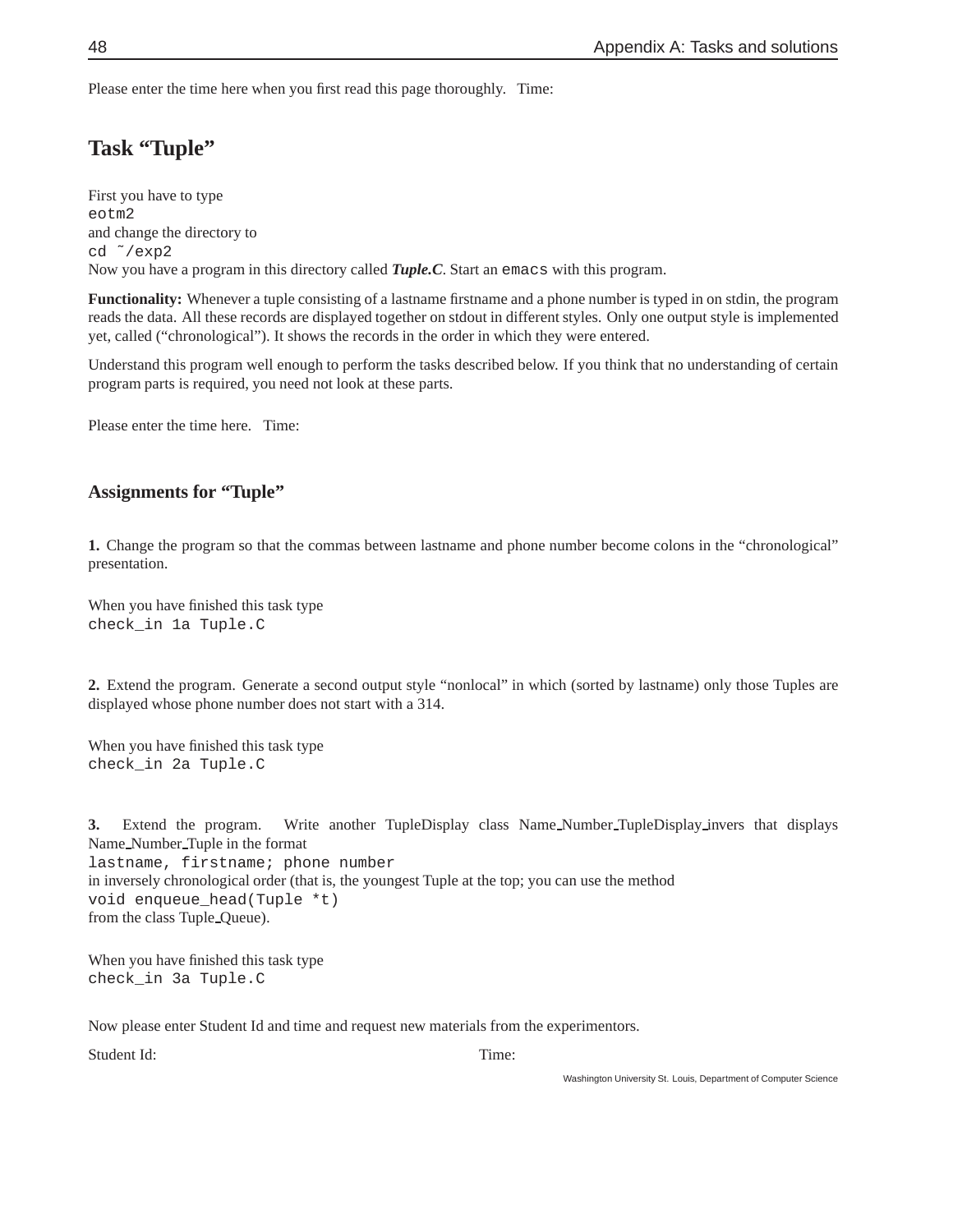Please enter the time here when you first read this page thoroughly. Time:

#### **Task "Element"**

First you have to type eotm1 and change the directory to  $\degree$ /exp1 Now you have a program in this directory called **Element.C**. Start an emacs with this program.

**Functionality:** The program contains a library for constructing And/Or trees. Each leaf of such a tree contains a String. If we interpret And as concatenation and Or as alternation such a tree defines a set of Strings. This set of Strings is called the *variants* of the tree and is computed by the method variants(). Other methods compute a compactly encoded representation of the tree or compute the maximum depth of And nodes, Or nodes, and leafs. The main program generates such a tree and prints its 4 variants, then its compact representation.

The tree generated by the program has the following structure:



The program generates the following output:

```
Who can think after all?
Who can act after all?
Who will think after all?
Who will act after all?
AND ( Who & OR ( can | will ) & OR ( think | act) & after all & ?)
```
Understand this program well enough to perform the tasks described below. If you think that no understanding of certain program parts is required, you need not look at these parts.

Please enter the time here. Time:

#### **Assignments for "Element"**

**1.** Insert an additional space character between those parts of each variant that were combined by concatenation.

When you have finished this task type check\_in 1a Element.C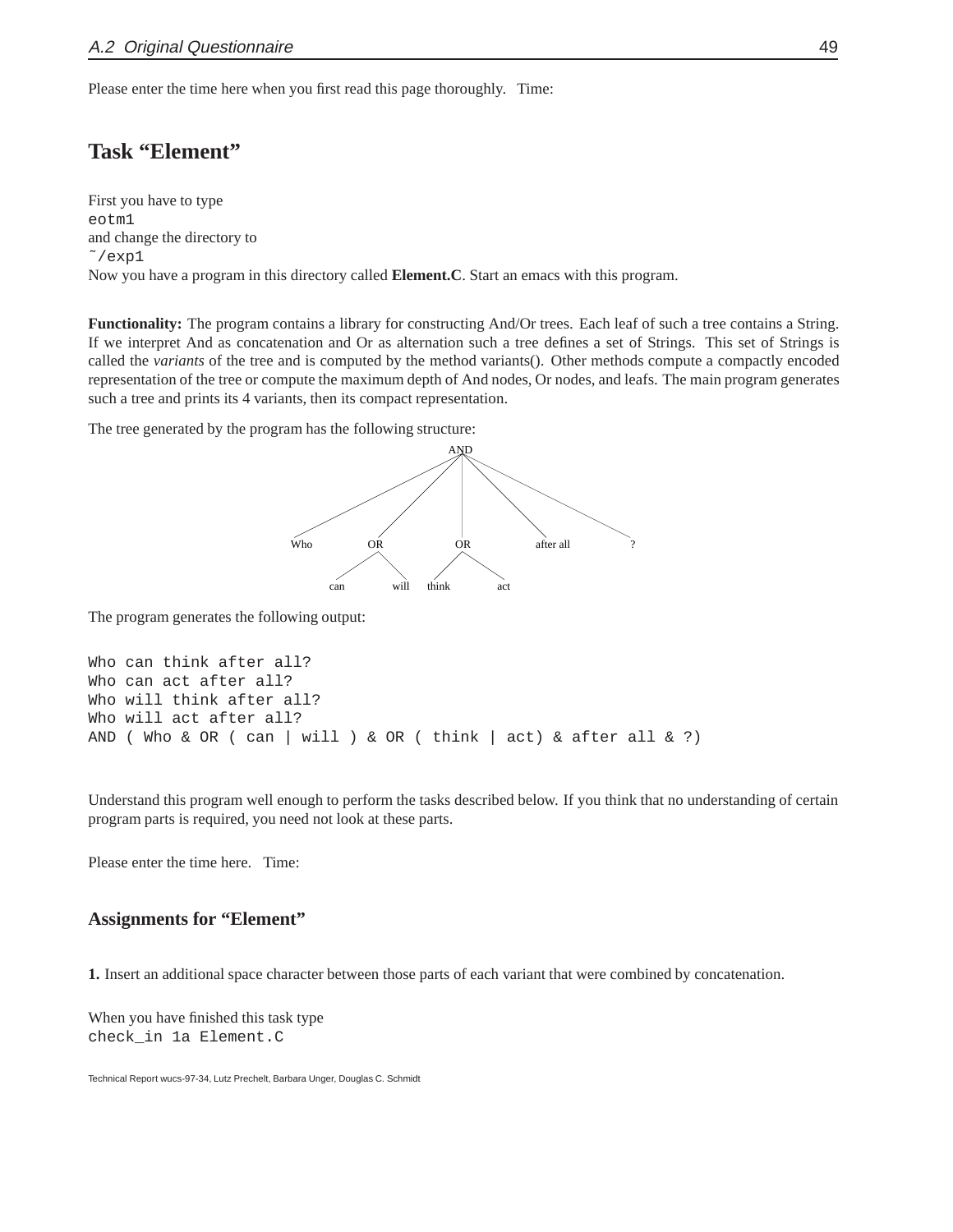**2.** Insert a statement that computes the *number of variants* of u after u was generated in main().

When you have finished this task type check\_in 2a Element.C

3. Extend the program. The above way of computing the number of variants is inefficient, because it may generate a rather large data object that is not required.

Write a program extension that computes the number of variants *without* generating such a large data object.

The algorithm of computing the number of variants is: If you are in a leaf the number of variants is 1, in an Or node it is the sum of all variants of the branches and in an And node it is the product of all variants of the branches. Here is an example:



When you have finished this task type check\_in 3a Element.C

Now please enter Student Id and time and request new materials from the experimentors.

Student Id: Time: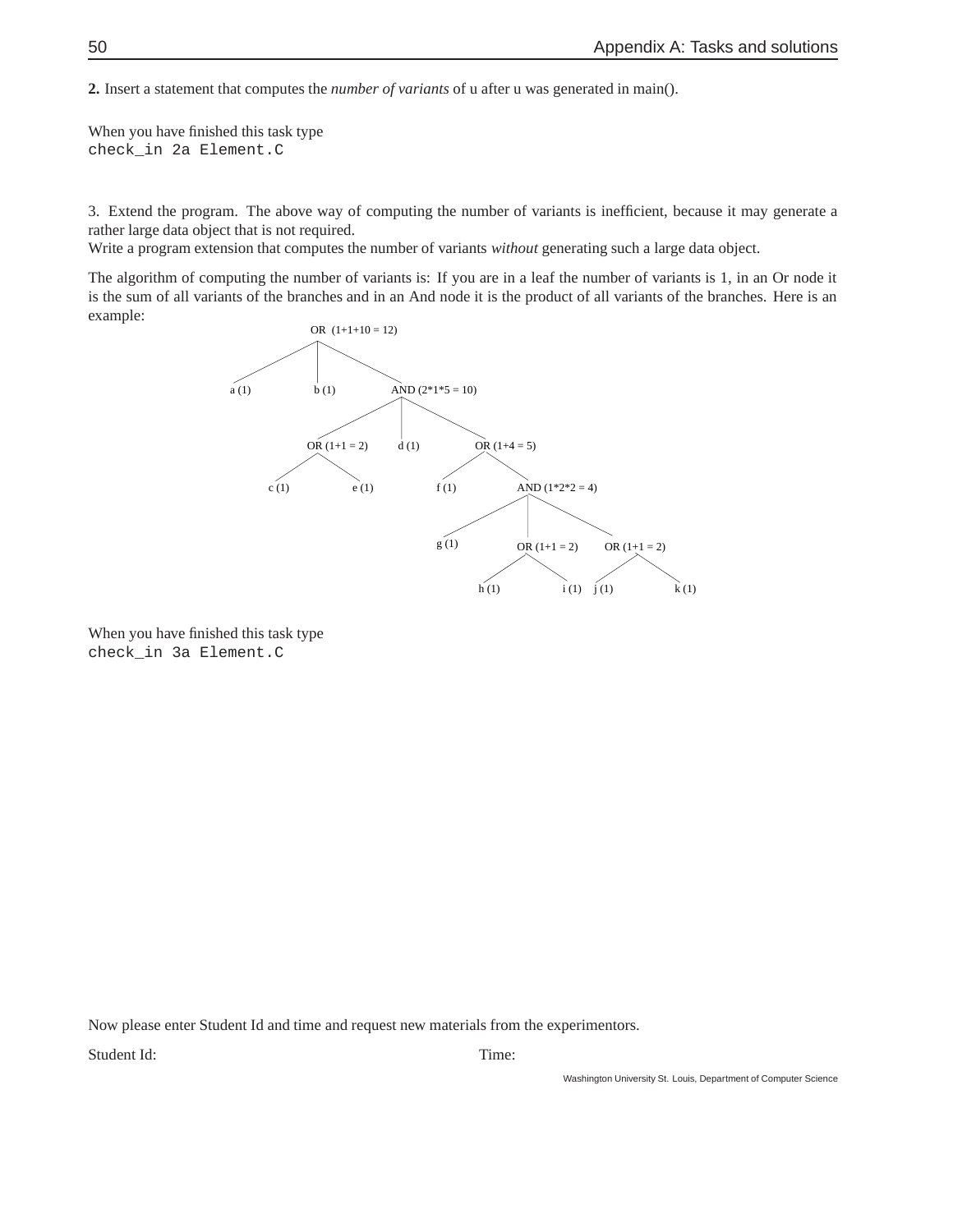Please enter the time here when you first read this page thoroughly. Time:

#### **Questionnaire Part 3: Your Experience in the experiment**

This part of the questionnaire is meant to complement the answers you gave above by subjective background information in order to allow for a better analysis of the experiment results.

Most questions have some additional space below for arbitrary comments; your comments will be very useful for us.

Check which of the following design patterns you think occured in one of the programs. If you are unsure, insert a question mark instead of a check mark.

| <b>Task</b>    | Com<br>mand | Obser<br>ver | Visi<br>tor | Compo Tem<br>site | plate<br>Meth. | Stra<br>tegy | Medi<br>ator | Chain<br>of<br>Resp. |
|----------------|-------------|--------------|-------------|-------------------|----------------|--------------|--------------|----------------------|
| Task "Element" |             |              |             |                   |                |              |              |                      |
| Task "Tuple"   |             |              |             |                   |                |              |              |                      |

Comment:

The questions below have two checkboxes for each answer:

|  | $E$ for task "Element" and |  |
|--|----------------------------|--|
|  |                            |  |

for task "Tuple".

So please check exactly one box per column for each question.

Overall and in the given situation I found task "Element"/"Tuple"

| E | r |
|---|---|
| E | Ê |
| Ē |   |
|   |   |

not quite so simple. pretty difficult

pretty simple.

difficult.

Comment:

During task "Element"/"Tuple" my concentration ability was



Comment: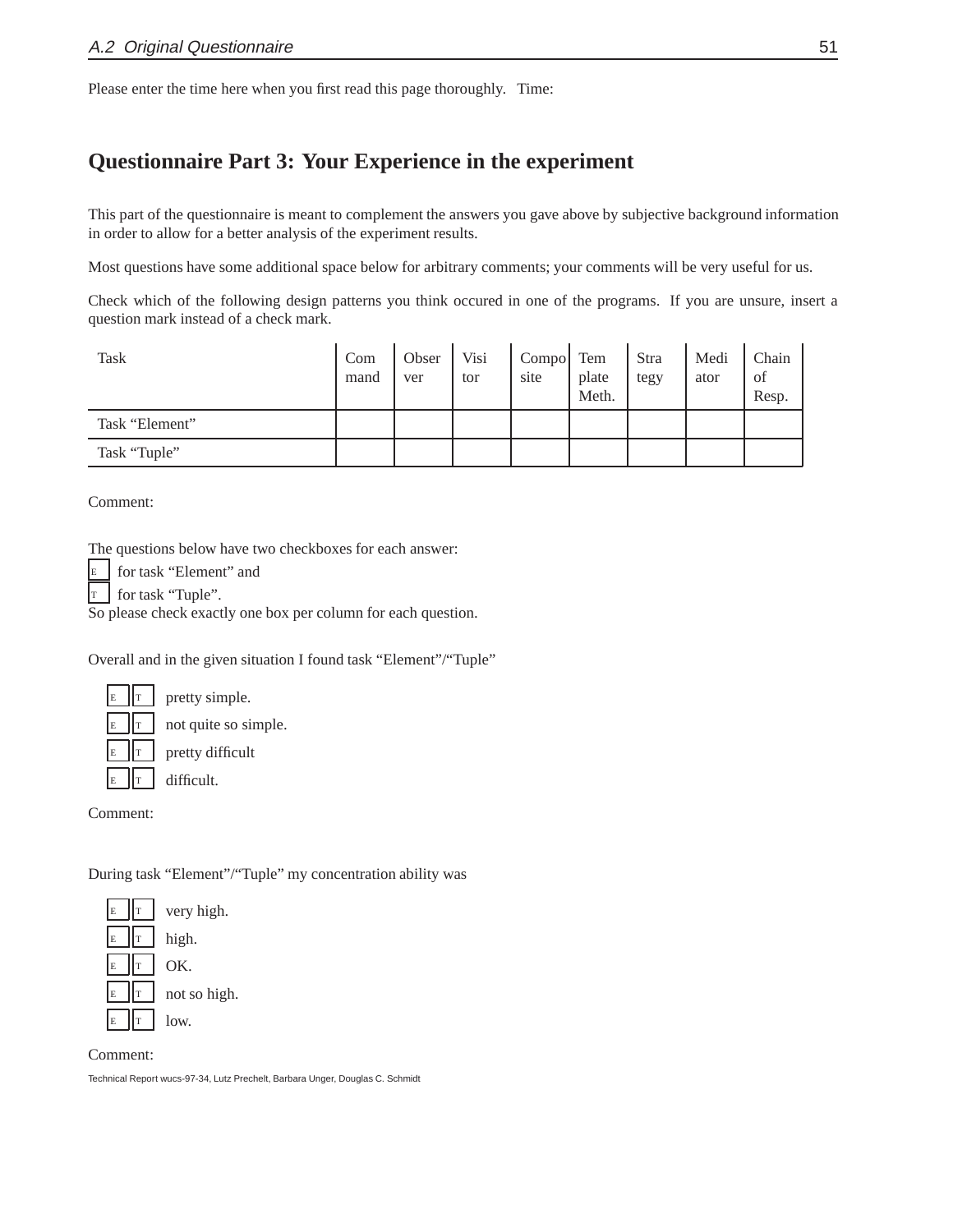I believe that my solutions for task "Element"/"Tuple" have

|  | $\mathbb{E}$ $\ \mathbf{r}\ $ no more errors or omissions.                                             |
|--|--------------------------------------------------------------------------------------------------------|
|  | $\mathbb{E}$ $\ \mathbf{r}\ $ at most one error or omission.                                           |
|  | $\left  \begin{array}{ccc} \mathbf{E} & \mathbf{F} \end{array} \right $ probably several errors or omi |
|  | $\mathbb{E}$   $\mathbb{T}$   (don't know).                                                            |

probably several errors or omissions.

(don't know).

Comment:

I think that for solving "Element"/"Tuple" my previous knowledge of design patterns was helpful.

No, not at all. Only a little. Can't decide. Yes, somewhat. Yes, very much so.

> No, not at all. Only a little. Can't decide. Yes, somewhat. Yes, very much so.

Comment:

I think that for solving "Element"/"Tuple" the labeling, if any, of design patterns in the programs was helpful.

| E  | T |
|----|---|
| E  | T |
| E  | T |
| E  | T |
| Ē. | T |

Comment:

For solving "Element"/"Tuple" I have actively searched for design patterns in the programs.

| Ē  |   |
|----|---|
| F. |   |
| F  | ٦ |
|    |   |

No, because I did not find it necessary to find or recognize the design patterns used.

No, because obviously the design patterns were documented.

No, because I found the design patterns immediately.

No, because

reason for "Element"

reason for "Tuple"

Yes, right from the start.

Yes, but only after nothing else seemed to help.

Yes, but only after a while, because

reason for "Element

reason for "Tuple"

Comment: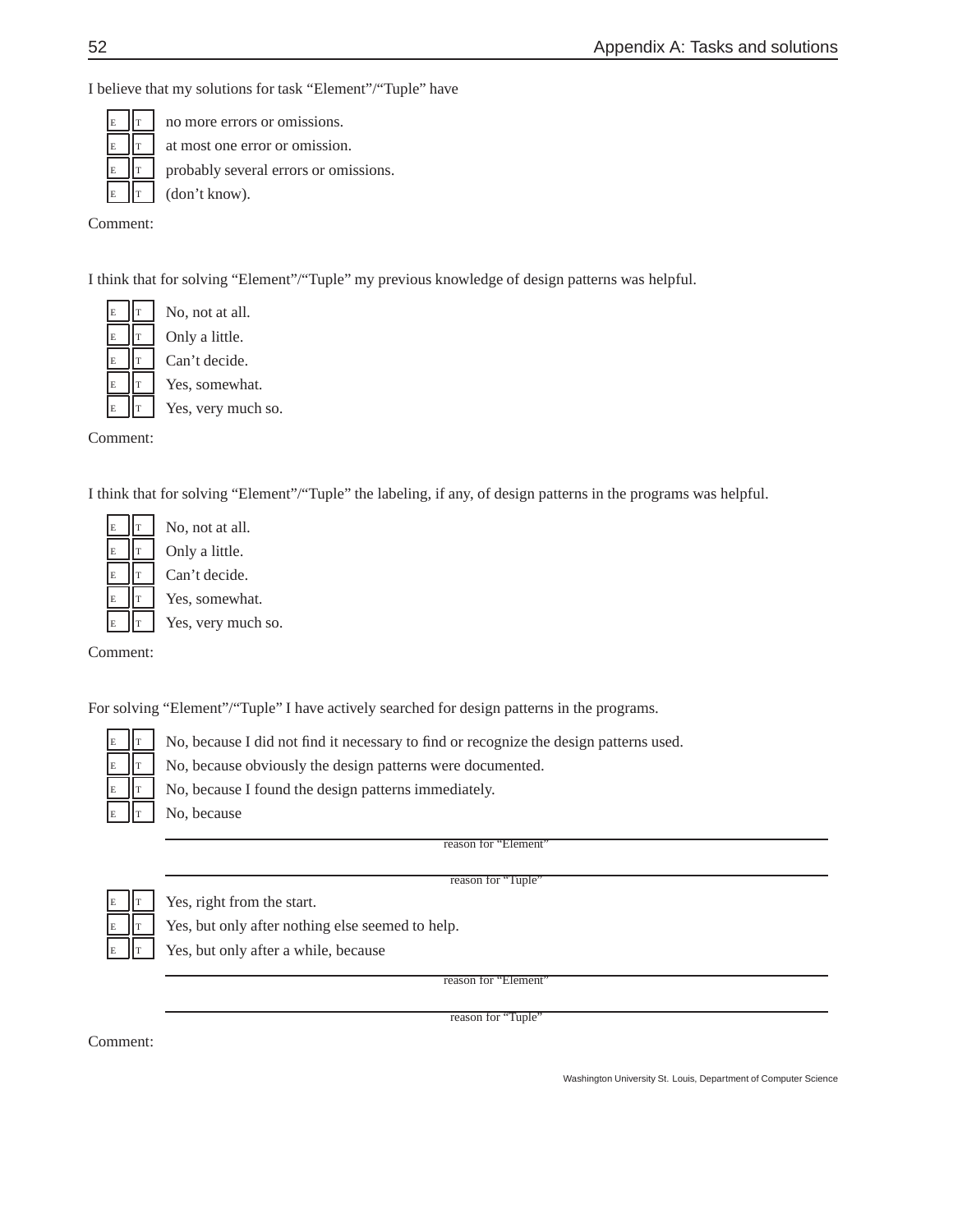Something else I would like to say (e.g. what I found particularly difficult, unclever in the experimental setup, interesting etc.):

## **Please invoke now the script** undoit

### **Thank you!**

Many thanks for participating in our experiment. We hope you learned as much as we did.

Again please enter Student Id and time and return all materials to the experimentors.

Student Id: Time: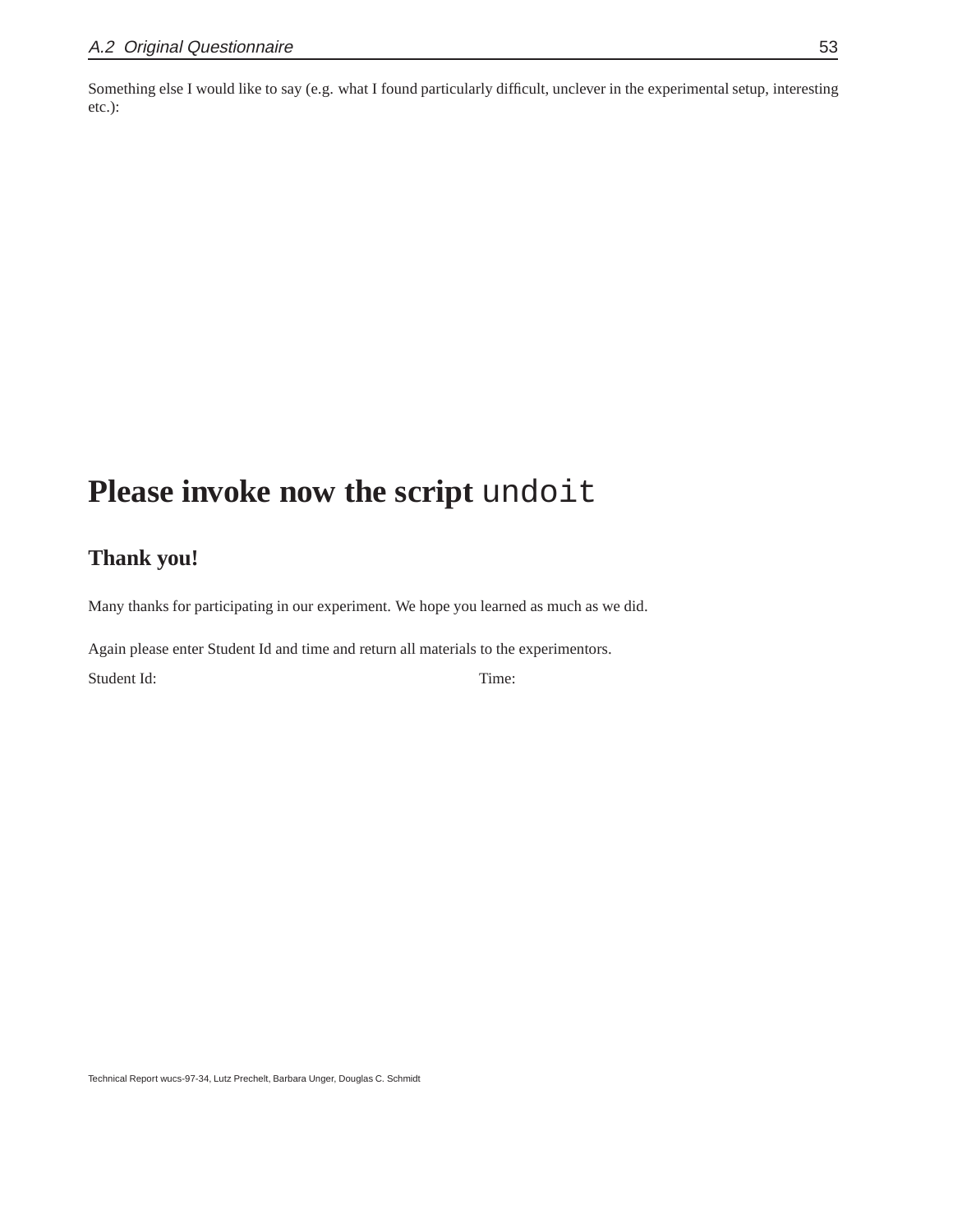## **Appendix B**

# **Experiment program listings**

This appendix contains listings of the the programs given to the subjects during the experiment. The programs use comment conventions introduced in the course. Each program was provided as an ASCII file when the subjects executed the copying script as indicated in the task description.

The listings are given here in the version with PD. The corresponding versions without PD are exactly the same except that in any comment that has a PD marker the part of the comment from the PD marker to the end of the comment would be missing. The PD marker is *\*\*\* DESIGN PATTERN: \*\*\**

#### **B.1 Program "Tuple"**

| ∕∗             |                                                                        |
|----------------|------------------------------------------------------------------------|
| $\overline{c}$ |                                                                        |
| 3              |                                                                        |
| 4              | This program is enhanced by:                                           |
| 5              | PUT IN YOUR NAME!!!                                                    |
| 6              | ,,,,,,,,,,,,,,,,,,,,,,,,,,,,,,,,,,,,,                                  |
| 7              |                                                                        |
| 8              | This program manages sets of tuples.                                   |
| 9              |                                                                        |
| 10             | A tuple consists of several fields, e.g., last name, first name,       |
| 11             | telephone number. There are several such tuple types and for each of   |
| 12             | them there is a tuple set type.                                        |
| 13             |                                                                        |
| 14             | Furthermore, the program contains classes for displaying tuple sets of |
| 15             | a particular tuple type. Currently only the tuple type                 |
| 16             | Name_Number_Tuple is fully supported.                                  |
| 17             |                                                                        |
| 18             | This is the class hierarchy:                                           |
| 19             |                                                                        |
| 20             | abstract class Tuple                                                   |
| 21             | class Name_Number_Tuple                                                |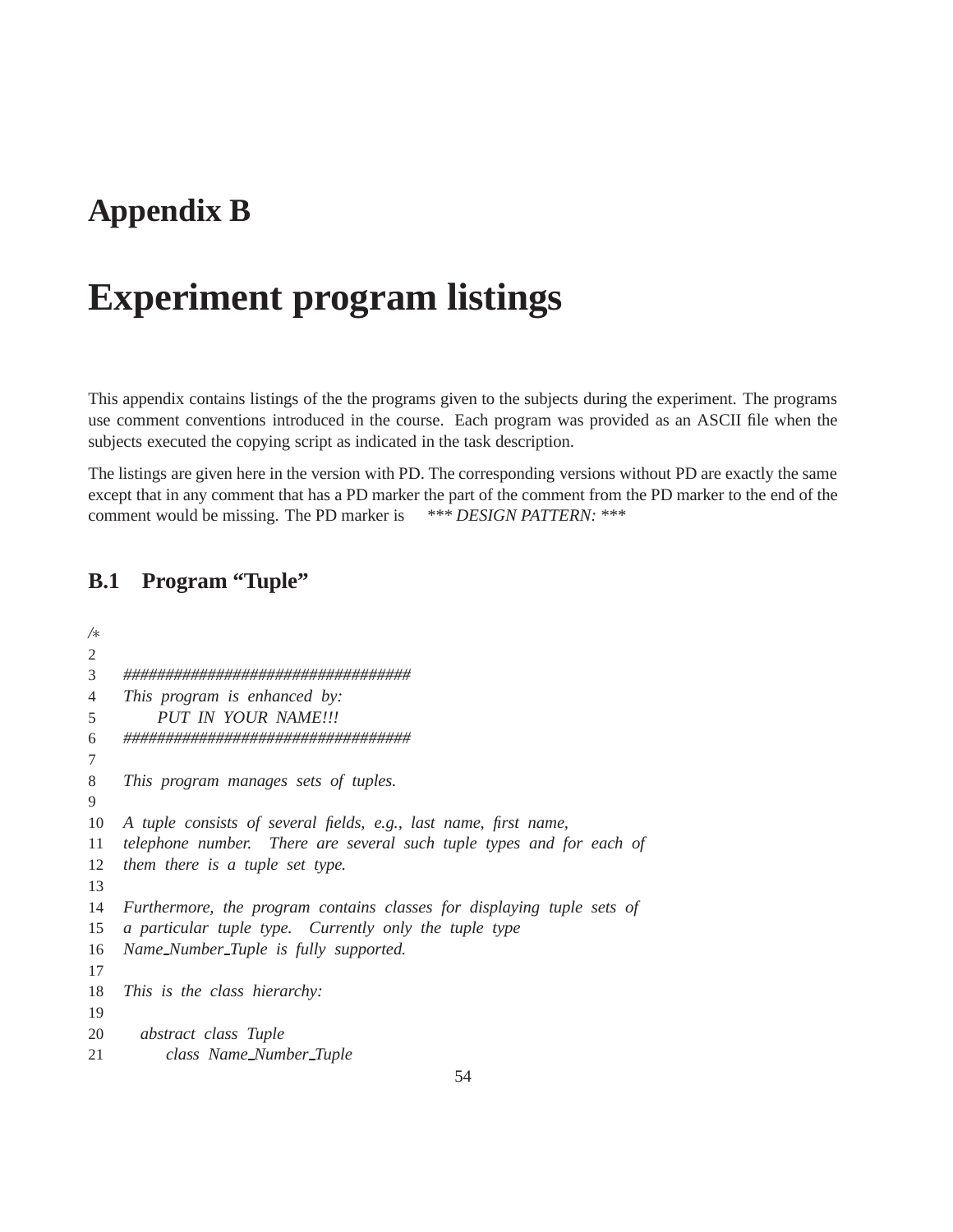| 22 |                                                                                                                                         |
|----|-----------------------------------------------------------------------------------------------------------------------------------------|
| 23 | class Tupleset                                                                                                                          |
| 24 |                                                                                                                                         |
| 25 | abstract class Tuple_Display                                                                                                            |
| 26 | class Name_Number_Tuple_Display_1                                                                                                       |
| 27 | abstract class Tuple_Display_A                                                                                                          |
| 28 | class Name_Number_Tuple_Display_2                                                                                                       |
| 29 |                                                                                                                                         |
| 30 | Note, do not worry about memory leaks in this code.                                                                                     |
| 31 |                                                                                                                                         |
| 32 | *** DESIGN PATTERN: ***                                                                                                                 |
| 33 |                                                                                                                                         |
| 34 | $\langle \mathit{Tuple\_Display} \rangle$ is the abstract Superclass of **Observer**                                                    |
| 35 | for the data structure $\langle \textit{Tupleset} \rangle$ .                                                                            |
| 36 |                                                                                                                                         |
| 37 | <tuple_display_a> is the abstract Superclass of a number of such</tuple_display_a>                                                      |
| 38 | observers that differ with respect to selection, ordering, and                                                                          |
| 39 | formatting of the tuples to be shown.<br>$A$ **Template Method**                                                                        |
| 40 | is used to vary these aspects.<br>$\ast/$                                                                                               |
| 41 |                                                                                                                                         |
| 42 | // Forward declarations.                                                                                                                |
| 43 | class Tuple;                                                                                                                            |
| 44 | class Tuple_Display;                                                                                                                    |
| 45 | class Tupleset;                                                                                                                         |
| 46 |                                                                                                                                         |
| 47 | // These are necessary to provide String and Queue abstractions.                                                                        |
| 48 |                                                                                                                                         |
| 49 | #include"ace/SString.h"                                                                                                                 |
| 50 | #include"ace/Containers.h"                                                                                                              |
| 51 |                                                                                                                                         |
| 52 | // Some typedefs.                                                                                                                       |
| 53 | typedef ACE_CString String;                                                                                                             |
| 54 | typedef ACE_Unbounded_Queue <tuple *=""> Tuple_Queue;</tuple>                                                                           |
| 55 | typedef ACE_Unbounded_Queue_Iterator <tuple *=""> Tuple_Queue_Iterator;</tuple>                                                         |
| 56 | typedef ACE_Unbounded_Queue <tuple_display *=""> Tuple_Display_Table;</tuple_display>                                                   |
| 57 | typedef ACE_Unbounded_Queue_Iterator <tuple_display *=""> Tuple_Display_Table_Iterator;</tuple_display>                                 |
| 58 | typedef ACE_Unbounded_Queue <string>Tuple_String_Vector;</string>                                                                       |
| 59 | typedef ACE_Unbounded_Queue_Iterator <string> Tuple_String_Vector_Iterator;</string>                                                    |
| 60 |                                                                                                                                         |
| 61 | class Tuple_Display                                                                                                                     |
| 62 | $\mathcal{N} = TITLE$                                                                                                                   |
| 63 | $^{\prime\prime}$                                                                                                                       |
| 64 | // Tuple_Display shows multiple Tuples on the output stream.<br>Each                                                                    |
| 65 | // subclass defines its own presentation style.<br>Tuple_Displays<br>// guarantee that they do not modify the Tuple objects (so that it |
| 66 |                                                                                                                                         |
| 67 | // is possible to commit originals to the Tuple_Display's custody                                                                       |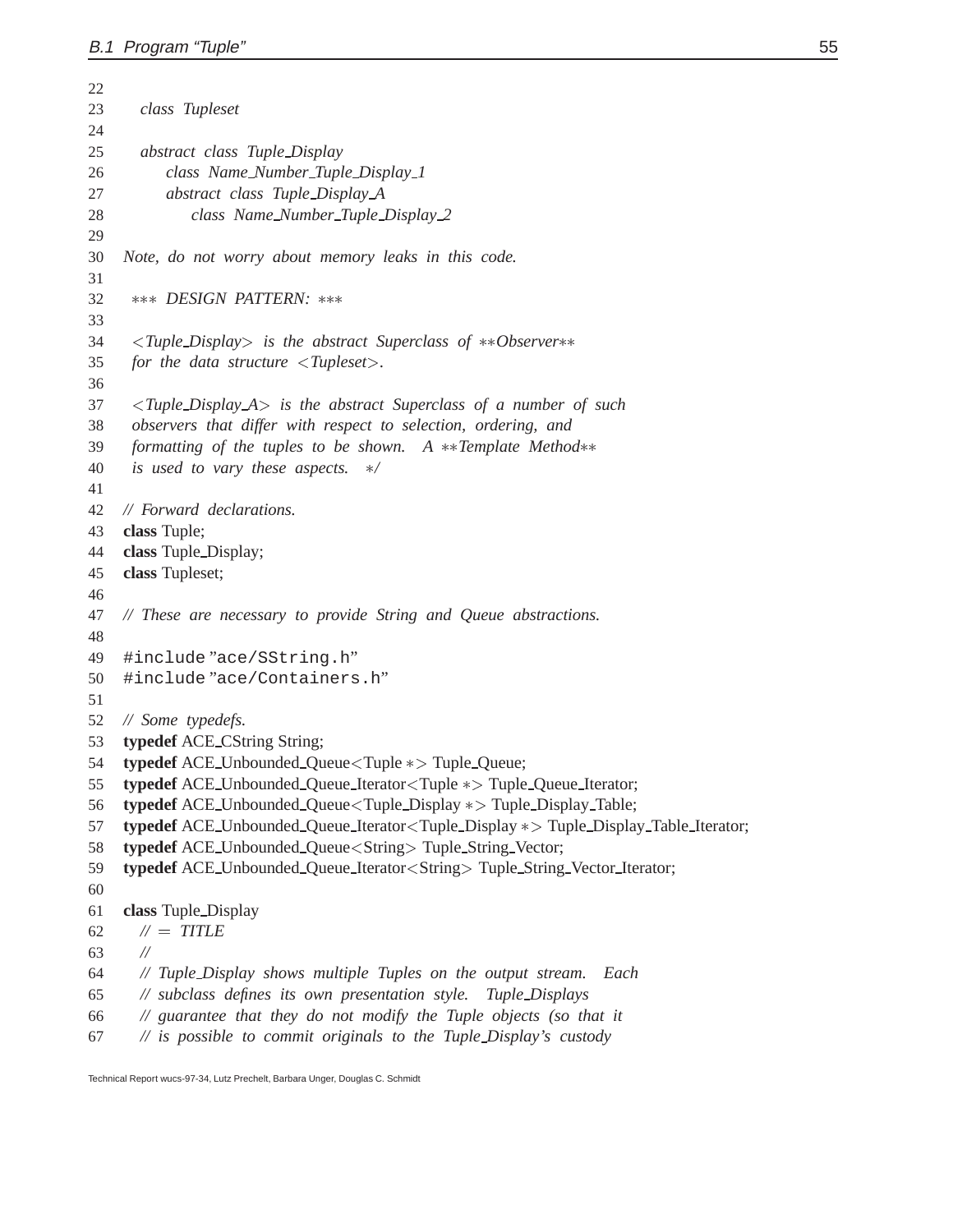```
68 // instead of creating copies). A program may create a number of
69 // Tuple Display objects and give the same Tuple objects to each of
70 // them.
71 \{72 public:
73 Tuple Display (const String &name)
74 : display name (name)
75 f
76 g
77
78 // Is called by the user of the <Tuple Display> to announce that a
79 // new <Tuple> should be added to the ones already displayed.
80 virtual void new_tuple (Tuple *t) = 0;
81
82 // Is called by the user of the <Tuple Display> to announce that
83 // multiple new <Tuples> shall be added to the ones already
84 // displayed. The caller guarantees that all objects in the
85 // <Tuple Queue> are <Tuple> objects. <new tuples> does not change
86 // \langle tq \rangle.
87 virtual void new tuples (Tuple Queue \&tq) = 0;
88
89 protected:
90 // Queue of tuples.
91 Tuple_Queue tuple_queue_;
92
93 // Name of the display;
94 String display_name_;
95 g;
96
97 class Tupleset
98 // = TITLE
99 //
100 // Manages a set of <Tuples> and allows individual Tuples to be
101 // added to this <Set>. Also manages a set of <Tuple Displays>,
102 // which are notified when a <Tuple> is added.
103 \begin{array}{c} 1 \end{array}for the state of the state of the state of the state of the state of the state of the state of the state of the state of the state of the state of the state of the state of the state of the state of the state of the state 
104 public:
105 // Called by a <Tuple> generator to bring a new <Tuple> into the
106 // <Tupleset>.
107 void new_tuple (Tuple *t)
108 for the contract of the contract of the contract of the contract of the contract of the contract of the contract of the contract of the contract of the contract of the contract of the contract of the contract of the contr
109 // Store <t> at the end of the queue.
110 tuple_queue_enqueue_tail (t);
111
112 Tuple_Display **td = 0;
113
```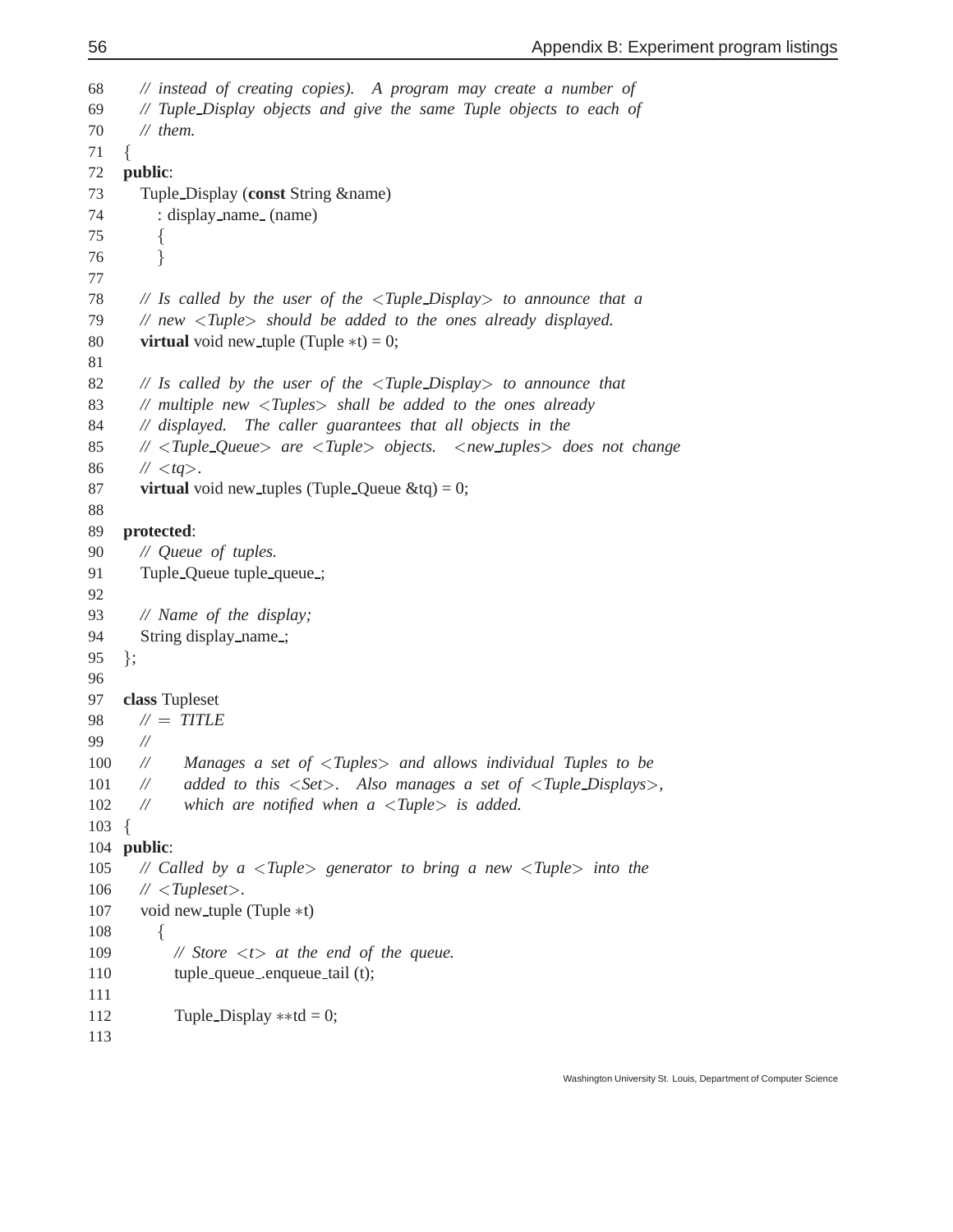| 114        | // Inform each $\langle$ Tuple_Display $>$ that a new tuple has arrived.                                    |
|------------|-------------------------------------------------------------------------------------------------------------|
| 115        | for (Tuple_Display_Table_Iterator iter (this->tuple_display_table_);                                        |
| 116        | iter.next (td) $\neq$ 0;                                                                                    |
| 117        | iter.advance ())                                                                                            |
| 118        | $(*td) \rightarrow new\_tuple(t);$                                                                          |
| 119        | }                                                                                                           |
| 120        |                                                                                                             |
| 121        | // Add a new display.                                                                                       |
| 122        | void new_display (Tuple_Display *td)                                                                        |
| 123        | ∤                                                                                                           |
| 124        | // Store $\langle$ td $\rangle$ at the end of the queue.                                                    |
| 125        | <b>this</b> $\rightarrow$ tuple_display_table_enqueue_tail (td);                                            |
| 126        |                                                                                                             |
| 127        | // Inform the new display about all the existing $\langle \rangle$ Tuples $>$ .                             |
| 128        | $\text{td}\rightarrow$ new_tuples (this $\rightarrow$ tuple_queue_);                                        |
| 129        | }                                                                                                           |
| 130        |                                                                                                             |
| 131        | private:                                                                                                    |
| 132        | // Registered Displays.                                                                                     |
| 133        | Tuple_Display_Table tuple_display_table_;                                                                   |
| 134        |                                                                                                             |
| 135        | // Stores the Tuples.                                                                                       |
| 136        | Tuple_Queue tuple_queue_;                                                                                   |
| 137<br>138 | $\}$ ;                                                                                                      |
| 139        | class Tuple                                                                                                 |
| 140        | $\mathcal{N}=$ TITLE                                                                                        |
| 141        | $^{\prime\prime}$                                                                                           |
| 142        | //<br>Common interface of all tuple types.                                                                  |
| 143        | $\{$                                                                                                        |
| 144        | public:                                                                                                     |
| 145        | // Reads a tuple from $\langle \text{cin} \rangle$ and stores it in the $\langle \text{Tupleset} \rangle$ . |
| 146        | <b>virtual</b> void get_tuple (Tupleset &ts, istream $\&$ is) = 0;                                          |
| 147        | $\cdot$                                                                                                     |
| 148        |                                                                                                             |
| 149        | class Name_Number_Tuple : public Tuple                                                                      |
| 150        | $\mathcal{N} = TITLE$                                                                                       |
| 151        | $^{\prime\prime}$                                                                                           |
| 152        | An implementation of Tuple for names and telephone numbers.<br>$^{\prime\prime}$                            |
| 153        | $\left\{ \right.$                                                                                           |
| 154        | public:                                                                                                     |
| 155        | $M =$ Initialization methods.                                                                               |
| 156        | Name_Number_Tuple (void)                                                                                    |
| 157        | $\{$                                                                                                        |
| 158        | }                                                                                                           |
| 159        |                                                                                                             |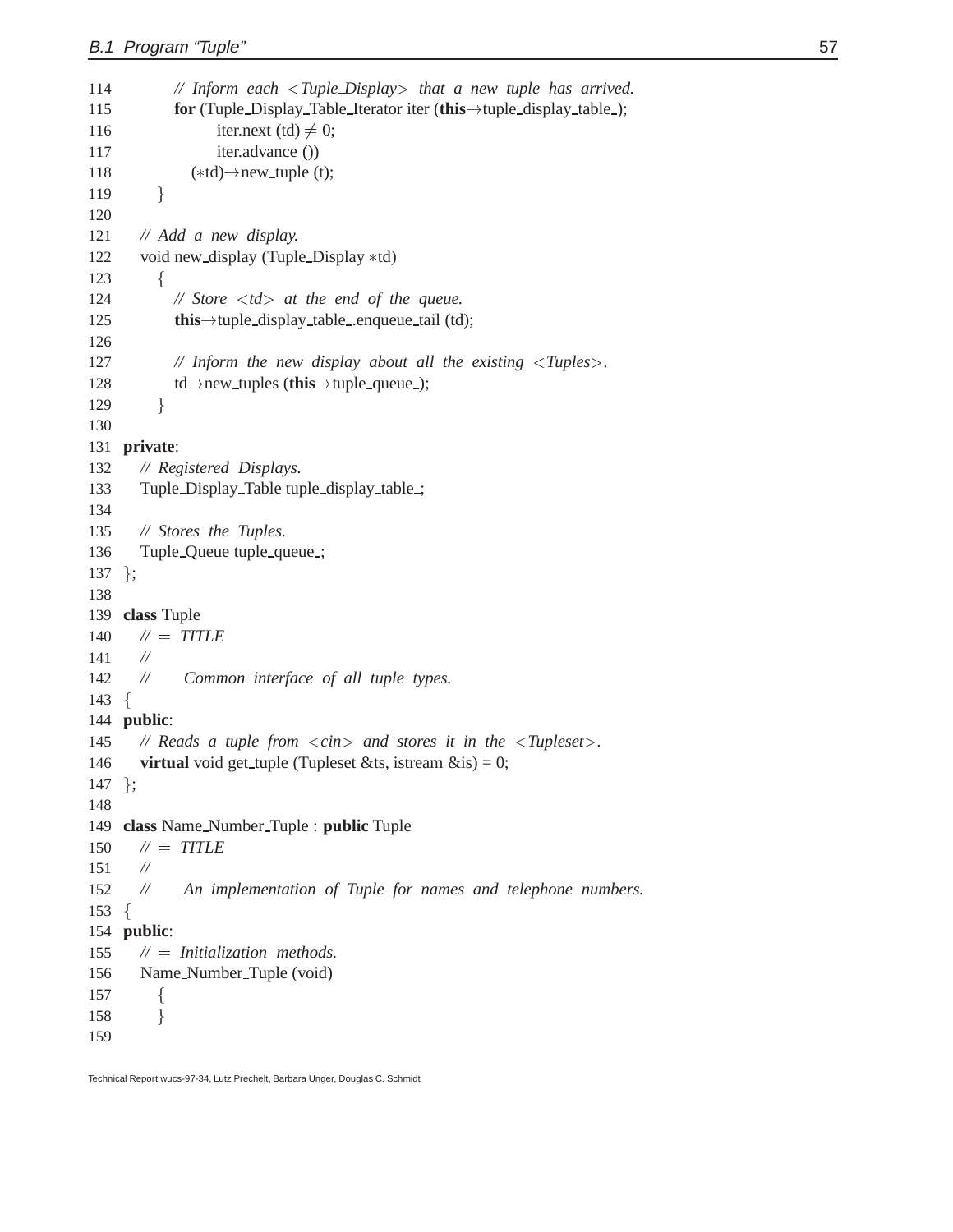```
160 Name Number Tuple (const String &lastname,
161 const String &firstname,
162 const String &telephone)
163 : lastname (lastname),
164 firstname (firstname),
165 telephone (telephone)
166 for the contract of the contract of the contract of the contract of the contract of the contract of the contract of the contract of the contract of the contract of the contract of the contract of the contract of the contr
167 \mathbf{y} gives the set of \mathbf{y}168
169 // = Accessor and mutator methods.
170
171 String lastname (void) \{ return this \rightarrow lastname \therefore \}172 String firstname (void) \{ return this \rightarrow firstname ; \}173 String telephone (void) { return this \rightarrow telephone : }
174
175 void lastname (const String &l) \{ \text{this} \rightarrow \text{lastname} = 1; \}176 void firstname (const String &f) \{ this \rightarrow firstname = f; \}177 void telephone (const String &t) \{ this\rightarrow telephone = t; \}178
179 // Reads a <Tuple>. The exact strategy used is encapsulated in
180 // <get tuple>. <get tuple> guarantees that the <Tuple> will be
181 // passed to <Tupleset> s after reading and that its fields contain
182 // the correct values.
183
184 void get tuple (Tupleset &ts, istream &is)
185 for the state of the state of the state of the state of the state of the state of the state of the state of the state of the state of the state of the state of the state of the state of the state of the state of the state 
186 char lastname[BUFSIZ];
187 char firstname[BUFSIZ];
188 char telephone[BUFSIZ];
189
190 // Runs the event loop that gets the input tuple from the input
191 // stream and updates the display.
192
193 for (;;)
194 for the state of the state of the state of the state of the state of the state of the state of the state of the state of the state of the state of the state of the state of the state of the state of the state of the state 
195 cout \ll "enter lastname, firstname, phonenumber" \ll endl
196 \ll "(separated by spaces)" \ll endl;
197
198
                    is \gg lastname \gg firstname \gg telephone;
199
200 if (is)
201 f f f f f f f f
202 Name_Number_Tuple *nntp =
203 new Name Number Tuple (lastname,
204 firstname,
205 telephone);
```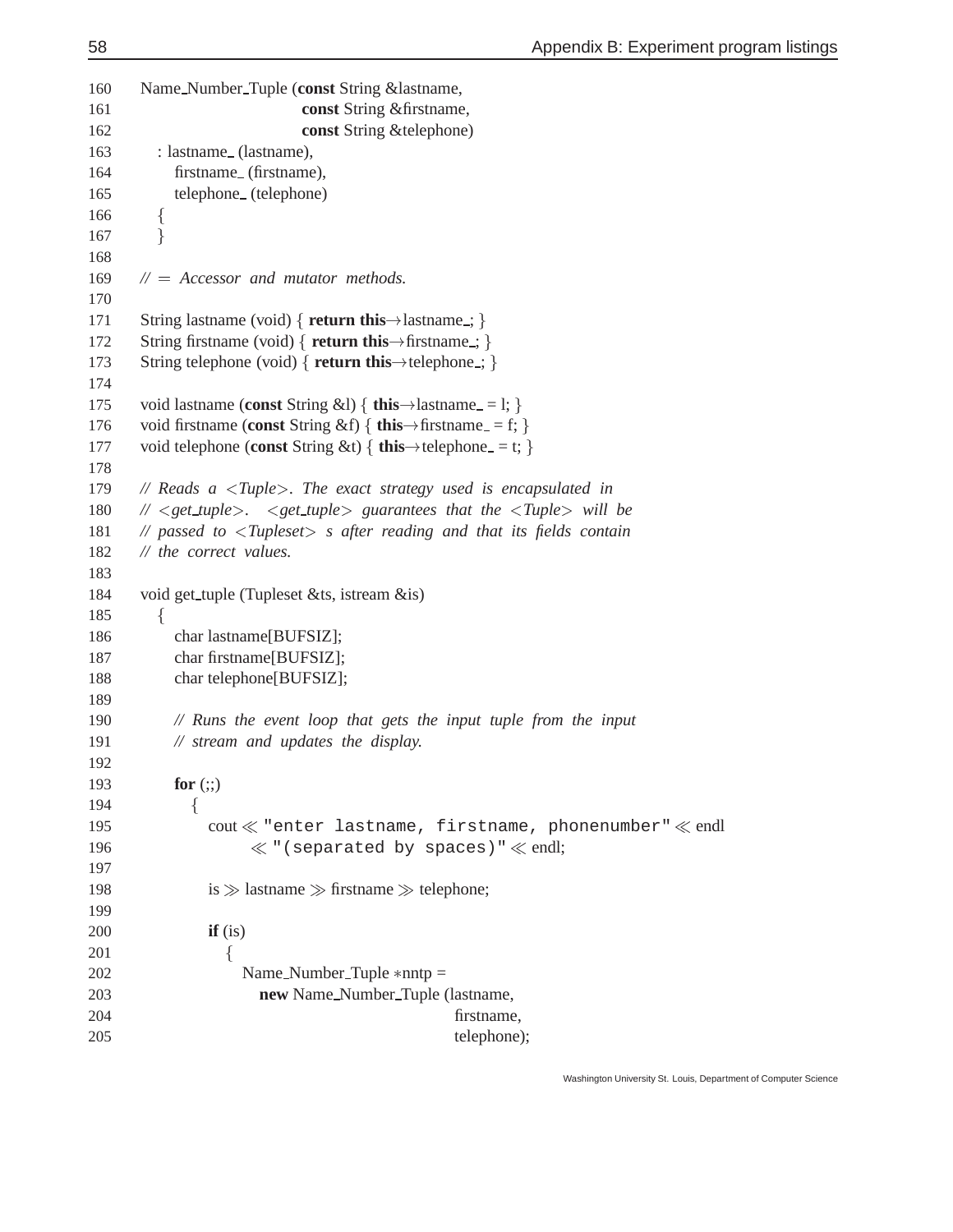| 206        |                                                                                        |
|------------|----------------------------------------------------------------------------------------|
| 207        | // Insert the value of this tuple into the $\langle \rangle$ Tupleset $\rangle$ .      |
| 208        | ts.new_tuple (nntp);                                                                   |
| 209        | }                                                                                      |
| 210        | else                                                                                   |
| 211        | break;                                                                                 |
| 212        | $\}$                                                                                   |
| 213        | }                                                                                      |
| 214        |                                                                                        |
| 215        | String lastname_;<br>// Name of Person                                                 |
| 216        | String firstname:<br>// Firstname of Person                                            |
| 217        | String telephone_;<br>// Telephonenumber of Person                                     |
| 218        | $\}$ ;                                                                                 |
| 219        |                                                                                        |
| 220        | class Name_Number_Tuple_Display_1: public Tuple_Display                                |
| 221        | $\mathcal{N} = TITLE$                                                                  |
| 222        | $\frac{1}{2}$                                                                          |
| 223        | // Displays <name_number_tuple> objects in the order in which they</name_number_tuple> |
| 224        | // are delivered, showing all their components in a simple format.                     |
| 225        | $\{$                                                                                   |
|            | 226 public:                                                                            |
|            |                                                                                        |
| 227        | Name_Number_Tuple_Display_1 (const String &name)                                       |
| 228        | : Tuple_Display (name)                                                                 |
| 229        | $\{$                                                                                   |
| 230        | }                                                                                      |
| 231        |                                                                                        |
| 232        | <b>virtual</b> void new_tuple (Tuple *t)                                               |
| 233        | {                                                                                      |
| 234        | Name_Number_Tuple $*$ nnt = (Name_Number_Tuple $*$ ) t;                                |
| 235        |                                                                                        |
| 236        | // Display this Tuple on output stream.                                                |
| 237        | String s;                                                                              |
| 238        | $s \leftarrow$ nnt $\rightarrow$ firstname ();                                         |
| 239<br>240 | $s \leftarrow$ String ("");<br>$s \leftarrow$ nnt $\rightarrow$ lastname ();           |
|            | s += String $(" , " )$ ;                                                               |
| 241        |                                                                                        |
| 242        | $s \leftarrow$ nnt $\rightarrow$ telephone ();                                         |
| 243        | s += String $("n");$                                                                   |
| 244        |                                                                                        |
| 245        | this->tuple_string_vector_enqueue_tail (s);                                            |
| 246        | this $\rightarrow$ display ();                                                         |
| 247        | }                                                                                      |
| 248        |                                                                                        |
| 249        | virtual void new_tuples (Tuple_Queue &tq)                                              |
| 250        | {                                                                                      |
| 251        | Tuple $**t = 0;$                                                                       |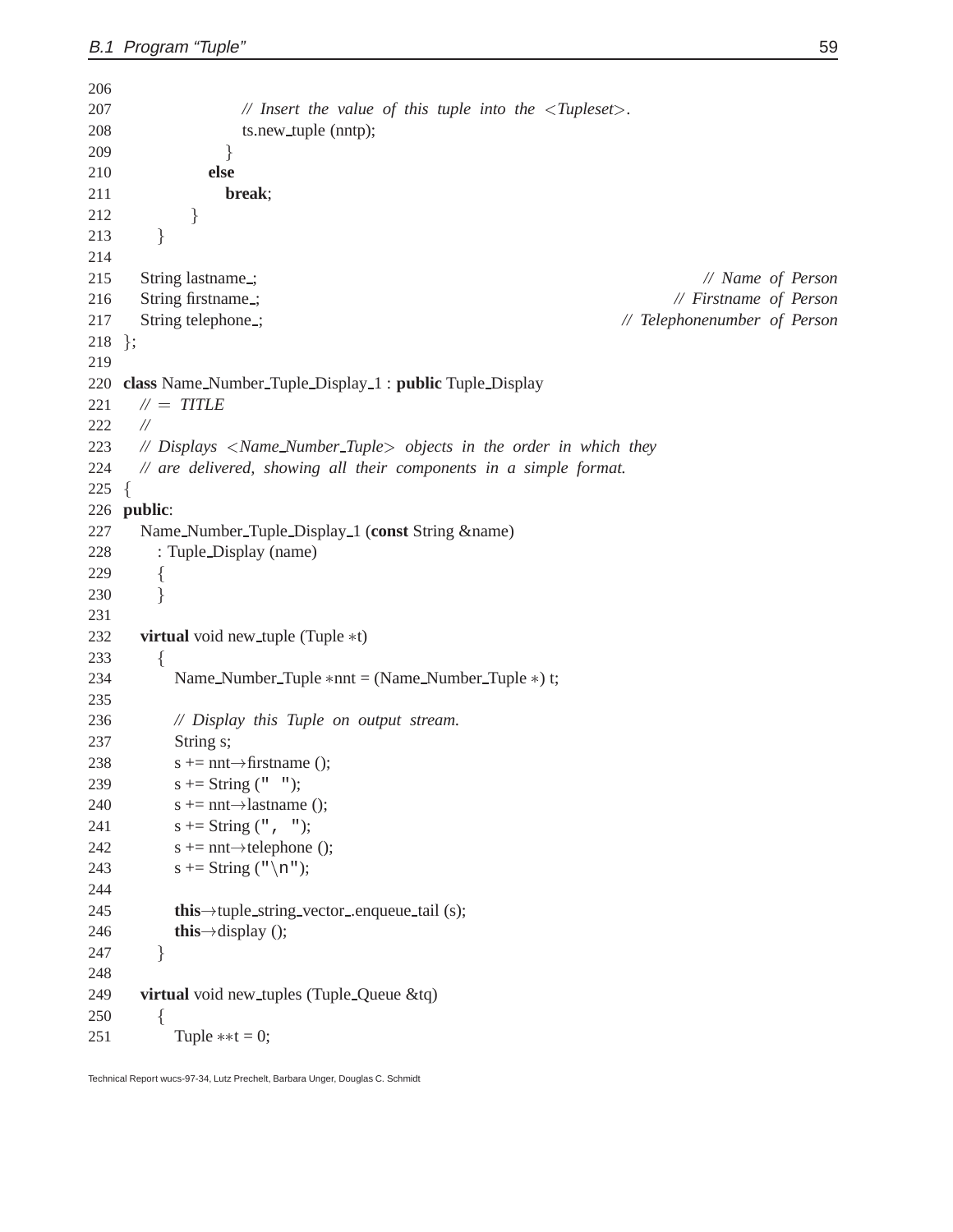```
252
253 // Display all the tuples in the <Tuple Queue>.
254 for (Tuple Queue Iterator iter (tq);
255 iter.next (t) \neq 0;
256 iter.advance ())
257 this\rightarrownew_tuple (*t);
258 g
259
260 // Displays the contents of <tuple string vector > on the output
261 // stream.
262
263 void display (void)
264 for the state of the state of the state of the state of the state of the state of the state of the state of the state of the state of the state of the state of the state of the state of the state of the state of the state 
265 if (this \rightarrow tuple_string_vector_size () > 0)
266 for the state of the state of the state of the state of the state of the state of the state of the state of the state of the state of the state of the state of the state of the state of the state of the state of the state 
267 cout \ll "============" \ll endl
268 \ll "Displaying " \ll this \rightarrow display name \ll endl;
269
270 String \asts = 0;
271 \text{size}\_\text{t} \text{count} = 0;272
273 for (Tuple_String_Vector_Iterator iter (this \rightarrow tuple_string_vector_);
274 iter.next (s) \neq 0;
275 iter.advance ())
276 cout \ll count++ \ll ": " \ll *s;<br>277 sect \ll " = " \ll sectional section of "
277
278 cout \ll "============" \ll endl \ll endl;
279 g
280 \mathbf{y} gives the set of \mathbf{y}281
282 private:
283 // <tuple string vector > contains the display presentation of the
284 // <Tuples>. The contents of <tuple string vector > are written
285 // into the output stream as is.
286 Tuple String Vector tuple string vector ;
287 };
288
289 class Tuple Display A : public Tuple Display
290 // = TITLE
291 //
292 // Tuple Display A displays Tuplesets in a style that can be
293 // adapted to many different purposes by inserting an appropriate
294 // selection method (reject Tuples completely), comparison method
295 // (define a Tuple order) and formatting method (select Tuple
296 // components and format them).
297 for the state of the state of the state of the state of the state of the state of the state of the state of the state of the state of the state of the state of the state of the state of the state of the state of the state
```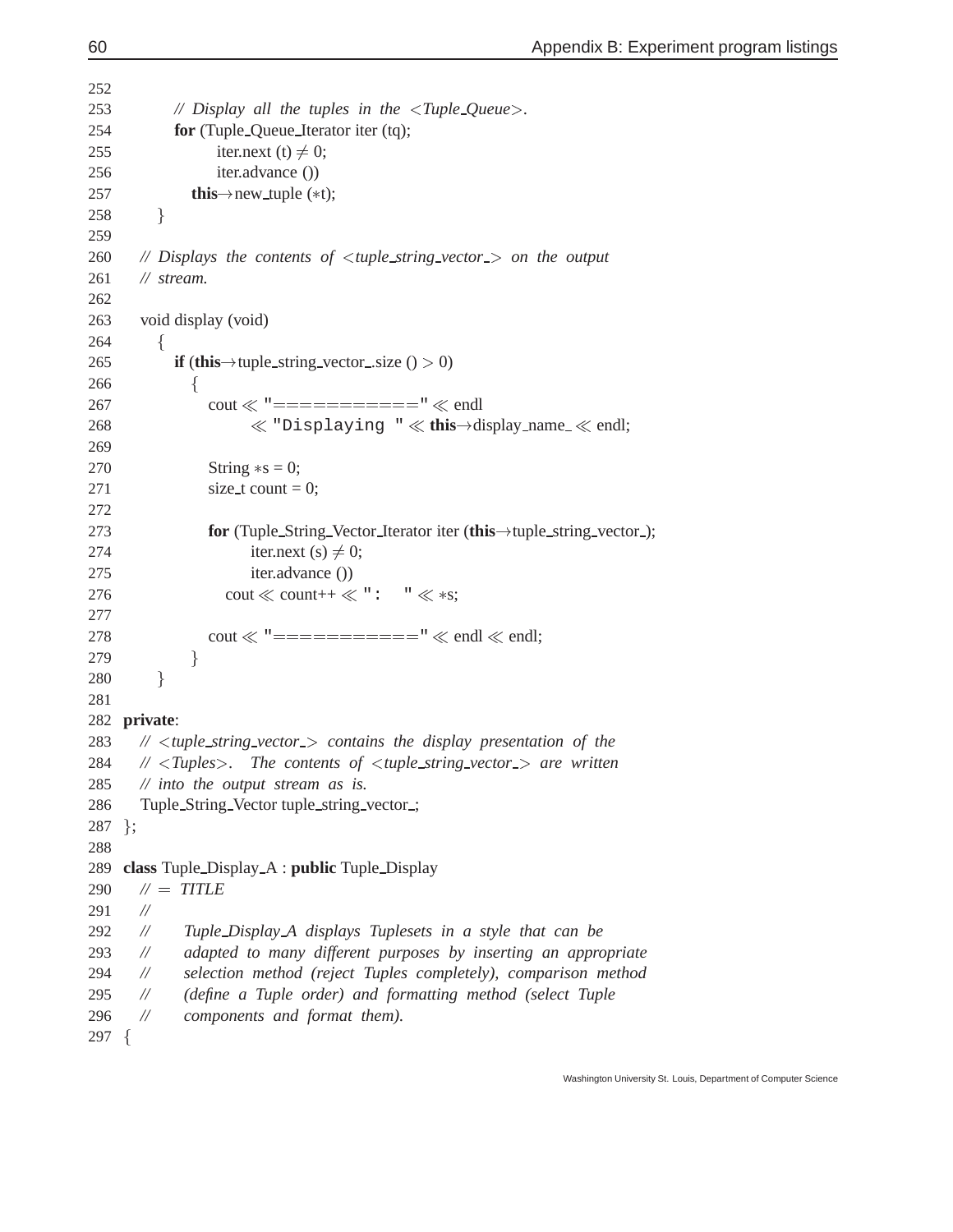|     | 298 public:                                                                                                               |
|-----|---------------------------------------------------------------------------------------------------------------------------|
| 299 | Tuple_Display_A (const String &name)                                                                                      |
| 300 | : Tuple_Display (name)                                                                                                    |
| 301 | $\{$                                                                                                                      |
| 302 | ł                                                                                                                         |
| 303 |                                                                                                                           |
| 304 | // Returns desired representation of Tuple a as a String.<br><i>The</i>                                                   |
| 305 | // String may contain zero, one, or more newline characters.                                                              |
| 306 |                                                                                                                           |
| 307 | <b>virtual</b> String format (Tuple $*$ a) = 0;                                                                           |
| 308 |                                                                                                                           |
| 309 | // Returns true, if the Tuple should be displayed and false otherwise.                                                    |
| 310 | <b>virtual</b> int select (Tuple $*$ a) = 0;                                                                              |
| 311 |                                                                                                                           |
| 312 | // Returns true, if Tuple a should be displayed before Tuple b and                                                        |
| 313 | // false, if Tuple b should be displayed before Tuple a.                                                                  |
| 314 | <b>virtual</b> int less_than (Tuple $*$ a, Tuple $*$ b) = 0;                                                              |
| 315 |                                                                                                                           |
| 316 | // Implements adding a new $\langle \text{Tuple} \rangle$ . First $\langle \text{select} \rangle$ is used to test,        |
| 317 | // whether the $\langle \text{Tuple} \rangle$ should be added at all, then $\langle \text{merge\_in} \rangle$ moves       |
| 318 | // it to the right place in the presentation using $\langle$ less_than > and                                              |
| 319 | $\mathbb{N}$ <format> converts it into a String of the desired display format.</format>                                   |
| 320 | $^{\prime\prime}$                                                                                                         |
| 321 | <b>*** DESIGN PATTERN: ***</b>                                                                                            |
| 322 | new_tuple () together with its auxiliary method merge_in () forms a                                                       |
| 323 | **Template Method**. The empty spots that are filled in subclasses                                                        |
| 324 | are the methods select (), format (), and less_than ().                                                                   |
| 325 |                                                                                                                           |
| 326 | virtual void new_tuple (Tuple *name_number)                                                                               |
| 327 |                                                                                                                           |
| 328 | $\{$<br>if (this $\rightarrow$ select (name_number) = 0)                                                                  |
|     |                                                                                                                           |
| 329 | // This Tuple won't be displayed<br>return;                                                                               |
| 330 |                                                                                                                           |
| 331 | // Puts name_number into tuple_queue_ and tuple_string_vector_                                                            |
| 332 | this $\rightarrow$ merge in (name_number);                                                                                |
| 333 | this $\rightarrow$ display ();                                                                                            |
| 334 | }                                                                                                                         |
| 335 |                                                                                                                           |
| 336 | // Analog to $\langle$ new_tuple $\rangle$ , but uses a loop for adding several                                           |
| 337 | $\mathcal{U}$ <tuples actual="" at="" display="" is="" once="" once.="" only="" td="" the="" the<="" updated=""></tuples> |
| 338 | $\mathcal{U}$ end.                                                                                                        |
| 339 |                                                                                                                           |
| 340 | virtual void new_tuples (Tuple_Queue &tq)                                                                                 |
| 341 | $\{$                                                                                                                      |
| 342 | Tuple **name_number = 0;                                                                                                  |
| 343 |                                                                                                                           |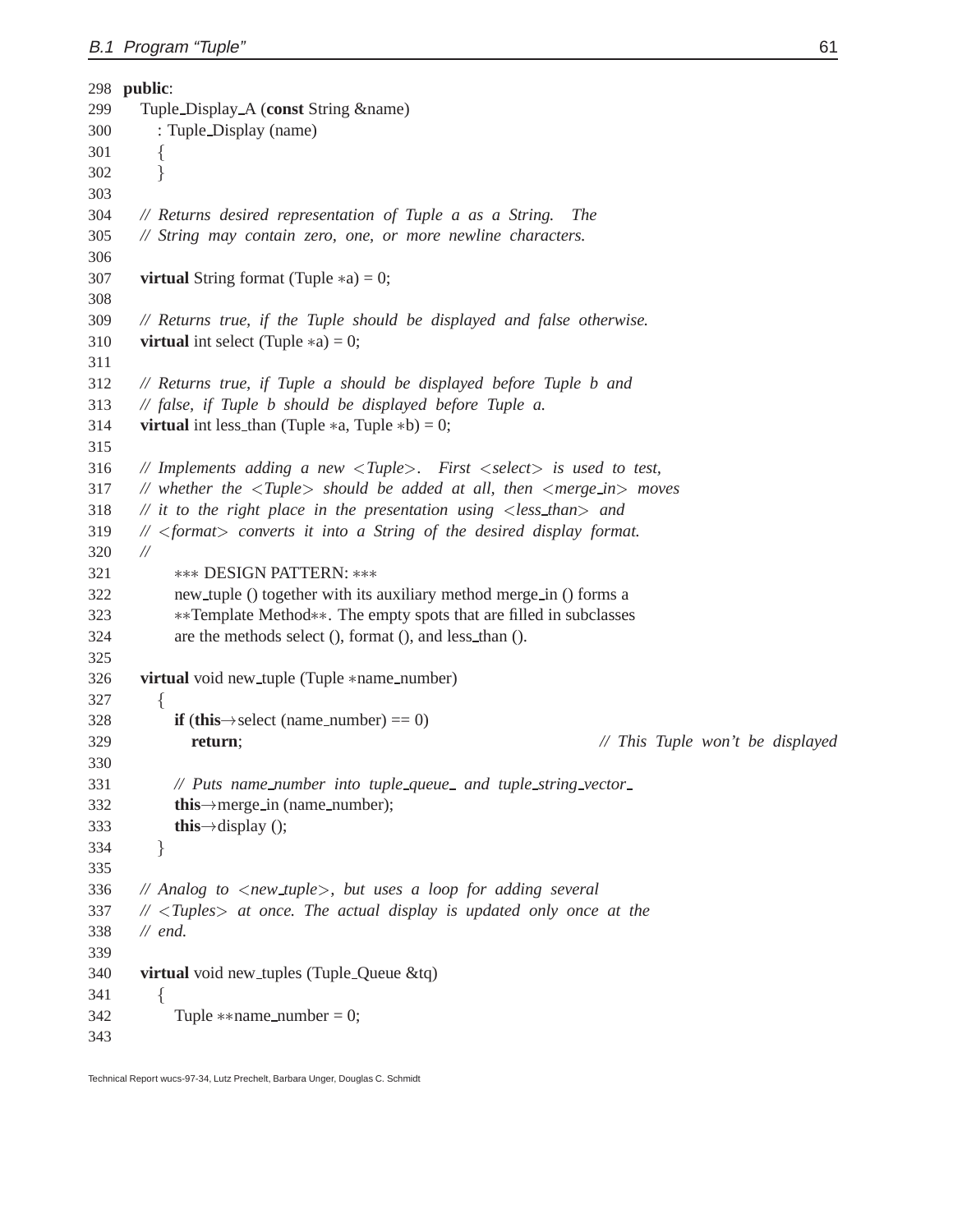**for** (Tuple Queue Iterator iter (tq); 345 iter.next (name\_number)  $\neq 0$ ; iter.advance ()) for the state of the state of the state of the state of the state of the state of the state of the state of the state of the state of the state of the state of the state of the state of the state of the state of the state 348 **if** (this  $\rightarrow$  select (\*name\_number)) 349 **this** $\rightarrow$ merge in (\*name number); **else** ; *// ignore Tuple* g 354 **this** $\rightarrow$ display (); g *// Finds the place in* <*tuple queue* > *where the new* <*Tuple*> *should be // and inserts it there. Generates the final display representation // of the* <*Tuple*> *and inserts that in* <*tuple string vector* >*.* 361 void merge\_in (Tuple \*name\_number) for the state of the state of the state of the state of the state of the state of the state of the state of the state of the state of the state of the state of the state of the state of the state of the state of the state *// Index where the new* <*Tuple*> *must be inserted.* int where; 366 **for** (where  $= 0$ ; where  $\lt$  tuple\_queue\_size (); where  $++)$  for the state of the state of the state of the state of the state of the state of the state of the state of the state of the state of the state of the state of the state of the state of the state of the state of the state 370 Tuple  $\ast\ast$ tuple = 0; *// Locate the* <sup>&</sup>lt;*tuple* > *at location* <sup>&</sup>lt;*where*>*.* 373 **this** $\rightarrow$ tuple\_queue\_.get (tuple, where); *// If* <*tuple*> *is less than* <*name number*> *then we've found // where* <*name number*> *belongs so we can exit the loop.* 377 **if** (this  $\rightarrow$  less\_than (\*tuple, name\_number) == 0) **break**;  $\}$  *// Now* <*where*> *indicates the target index where* <*name number*> *// belongs (in sorted order). Move all other elements one // position towards the end in both* <*tuple queue* > *and //* <*tuple string vector* >*.* 386 int size = tuple\_queue\_size (); **for** (int k = size - 1; *// Start at end.* k  $k >$  where;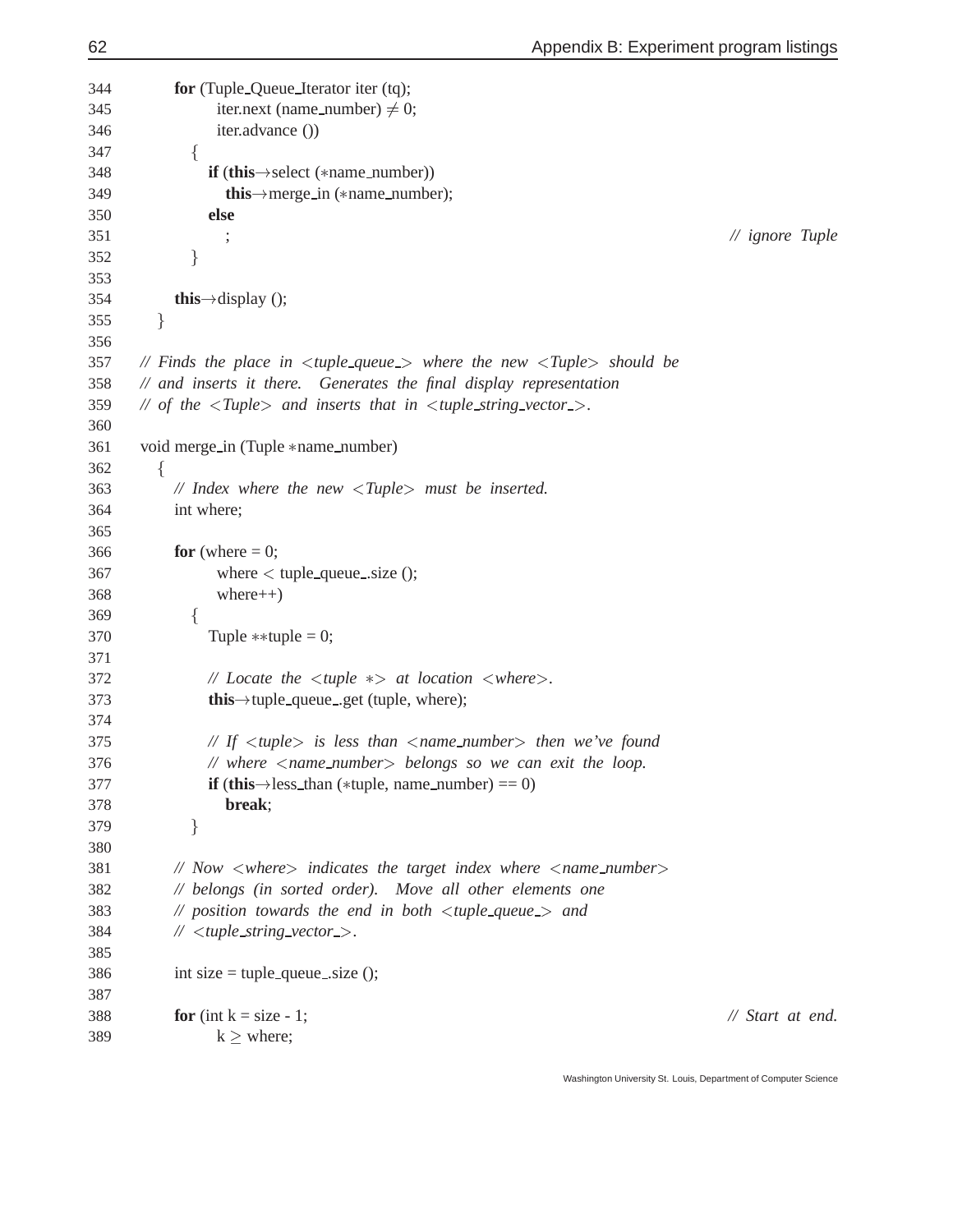```
390 k--)
391 for the contract of the contract of the contract of the contract of the contract of the contract of the contract of the contract of the contract of the contract of the contract of the contract of the contract of the contr
392 Tuple **t = 0;393 tuple_queue_get (t, k);
394 tuple_queue_set (*t, k + 1);395
396 String \asts = 0;
397 tuple_string_vector_get (s, k);
398 tuple_string_vector_set (**s, k + 1);399 g
400
401 // Now insert new <Tuple> into <tuple queue > and its formatted
402 // counterpart into <tuple string vector > at position <where>.
403
404 tuple queue .set (name number, where);
405 tuple_string_vector_set (this ->format (name_number), where);
406 \}407
408 // Displays the contents of <tuple string vector > on the output
409 // stream.
410
411 void display (void)
412 for the state of the state of the state of the state of the state of the state of the state of the state of the state of the state of the state of the state of the state of the state of the state of the state of the state 
413 if (this \rightarrow tuple_string_vector_size () > 0)
414 \{415 cout \ll "============" \ll endl
416 \ll "Displaying " \ll this \rightarrow display name \ll endl;
417
418 String \asts = 0;
419 size_t count = 0;420
421 for (Tuple_String_Vector_Iterator iter (this \rightarrow tuple_string_vector_);
422 iter.next (s) \neq 0;
423 iter.advance ())
424 count++ \ll ": " \ll *s;<br>425 count \ll " \ll *s;
425
426 cout \ll "============" \ll endl \ll endl;
427 g
428 g
429
430 private:
431 // <tuple queue > contains all <Tuples> that are to be displayed
432 // (after filtering!), their order represents the presentation
433 // order.
434 Tuple Queue tuple queue ;
435
```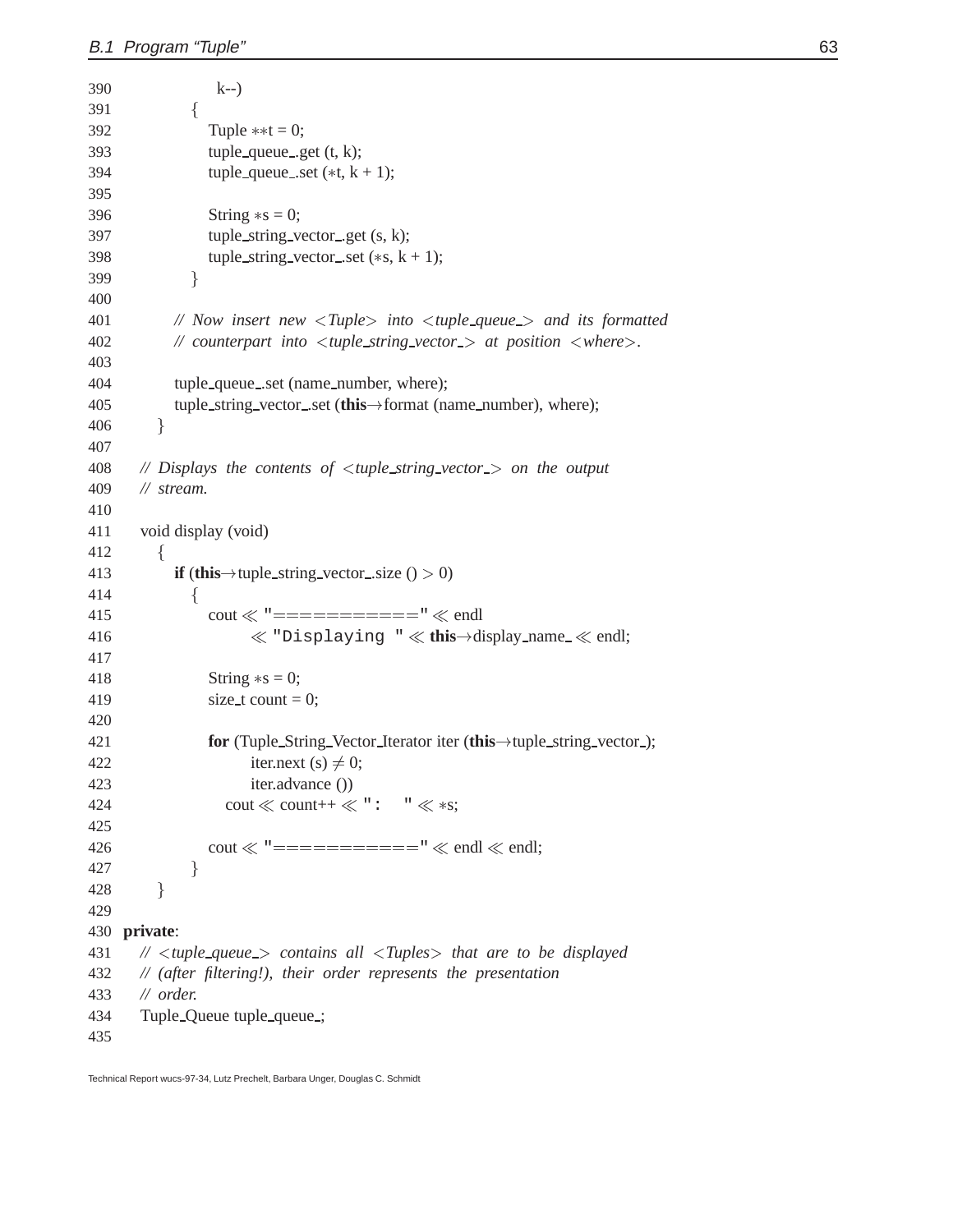```
436 // <tuple string vector > parallels <tuple queue > and contains the
437 // final display presentation of the <Tuples>. The contents of
438 // <tuple string vector > are written into the output stream as is.
439 Tuple String Vector tuple string vector ;
440 };
441
442 // Main program.
443  DESIGN PATTERN: 
444 The two Tuple Displays are registered as observers at the Tupleset.
445
446 int
447 main (void)
448 for the state of the state of the state of the state of the state of the state of the state of the state of the state of the state of the state of the state of the state of the state of the state of the state of the state 
449 Tupleset tuple set;
450
451 Tuple_Display *disp1 =452 new Name Number Tuple Display 1 (String ("chronologically"));
453
454 tuple set.new display (disp1);
455
456 Name Number Tuple nnt;
457
458 // Runs the event loop that gets the input tuple from the input
459 // stream and updates the display.
460 nnt.get_tuple (tuple_set, cin);
461
462 return 0;
463 g
464
```
### **B.2 Program "Element"**

```
/2
3 ##################################
4 This program is enhanced by:
5 PUT IN YOUR NAME!!!
6 ##################################
7
8
9 This program manages And/Or-Sequences of <Strings>. Such sequences
10 consist of <Element> objects. There are three kinds of <Elements>:
11
12 1. <String Element> – which contains a single <String>.
13
```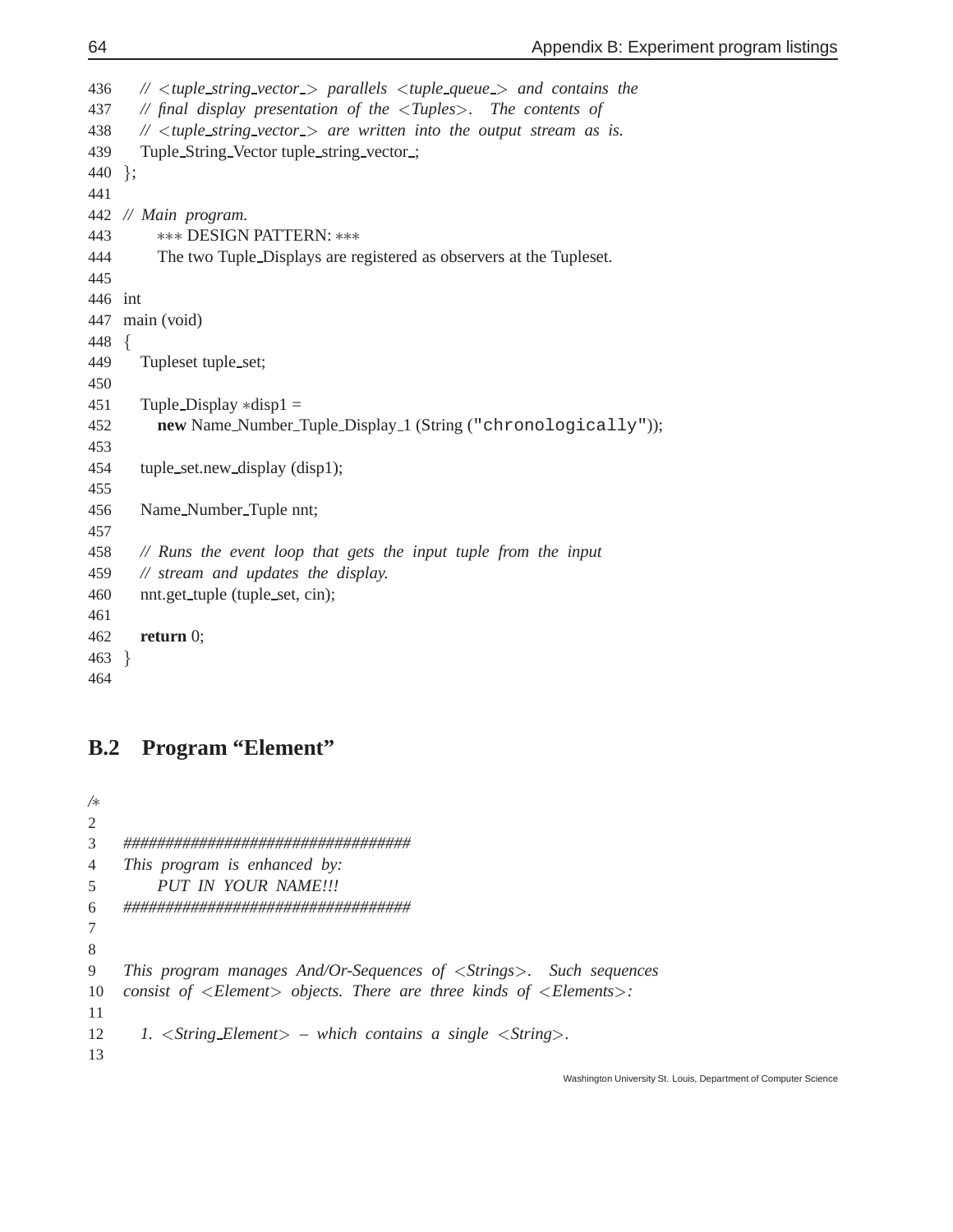| 14<br>15 | 2. $\langle$ And_Element $\rangle$ – which contains a list of elements that are<br>concatenated in the given order.         |
|----------|-----------------------------------------------------------------------------------------------------------------------------|
| 16       |                                                                                                                             |
| 17<br>18 | 3. $\langle$ Or_Element $\rangle$ – which contains a set of elements that are used<br>alternatively, exactly one at a time. |
| 19       |                                                                                                                             |
| 20       | The $\langle$ And_Element $\rangle$ and the $\langle$ Or_Element $\rangle$ objects can be nested                            |
| 21       | arbitrarily. The lowest level (leafs) of any object tree formed this                                                        |
| 22       | way always contains <string_element> objects. <or_elements> result in</or_elements></string_element>                        |
| 23       | variants. Where $\langle Or\_Elements \rangle$ meet, the cross product of their                                             |
| 24       | variants is formed.                                                                                                         |
| 25       |                                                                                                                             |
| 26<br>27 | Here is the class hierarchy:                                                                                                |
| 28       | abstract class Element                                                                                                      |
| 29       | class String_Element                                                                                                        |
| 30       | class And_Element                                                                                                           |
| 31       | class Or_Element                                                                                                            |
| 32       |                                                                                                                             |
| 33       | abstract class Element Action                                                                                               |
| 34       | class Depth                                                                                                                 |
| 35       |                                                                                                                             |
| 36<br>37 | The main function generates an And/Or sequence and prints it.                                                               |
| 38       | Note, do not worry about memory leaks in this code.                                                                         |
| 39       |                                                                                                                             |
| 40       | *** DESIGN PATTERN: ***                                                                                                     |
| 41       |                                                                                                                             |
| 42       | Element is the abstract superclass of $a *x$ -Composite $**$ .                                                              |
| 43       | String_Element is its leaf type.                                                                                            |
| 44       | And Element and Or Element are its container (composite) types                                                              |
| 45<br>46 | Element_Action is the abstract superclass of $a$ **Visitor**.                                                               |
| 47       | The data structure that is visited is an Element container nesting.                                                         |
| 48       |                                                                                                                             |
| 49       | $\ast/$                                                                                                                     |
| 50       |                                                                                                                             |
| 51       | $//$ Forward declarations.                                                                                                  |
| 52       | class Element;                                                                                                              |
| 53       | class String_Element;                                                                                                       |
| 54       | class And Element;                                                                                                          |
| 55       | class Or_Element;                                                                                                           |
| 56       |                                                                                                                             |
| 57       | // These are necessary to provide String and Queue abstractions.                                                            |
| 58       |                                                                                                                             |
| 59       | #include"ace/SString.h"                                                                                                     |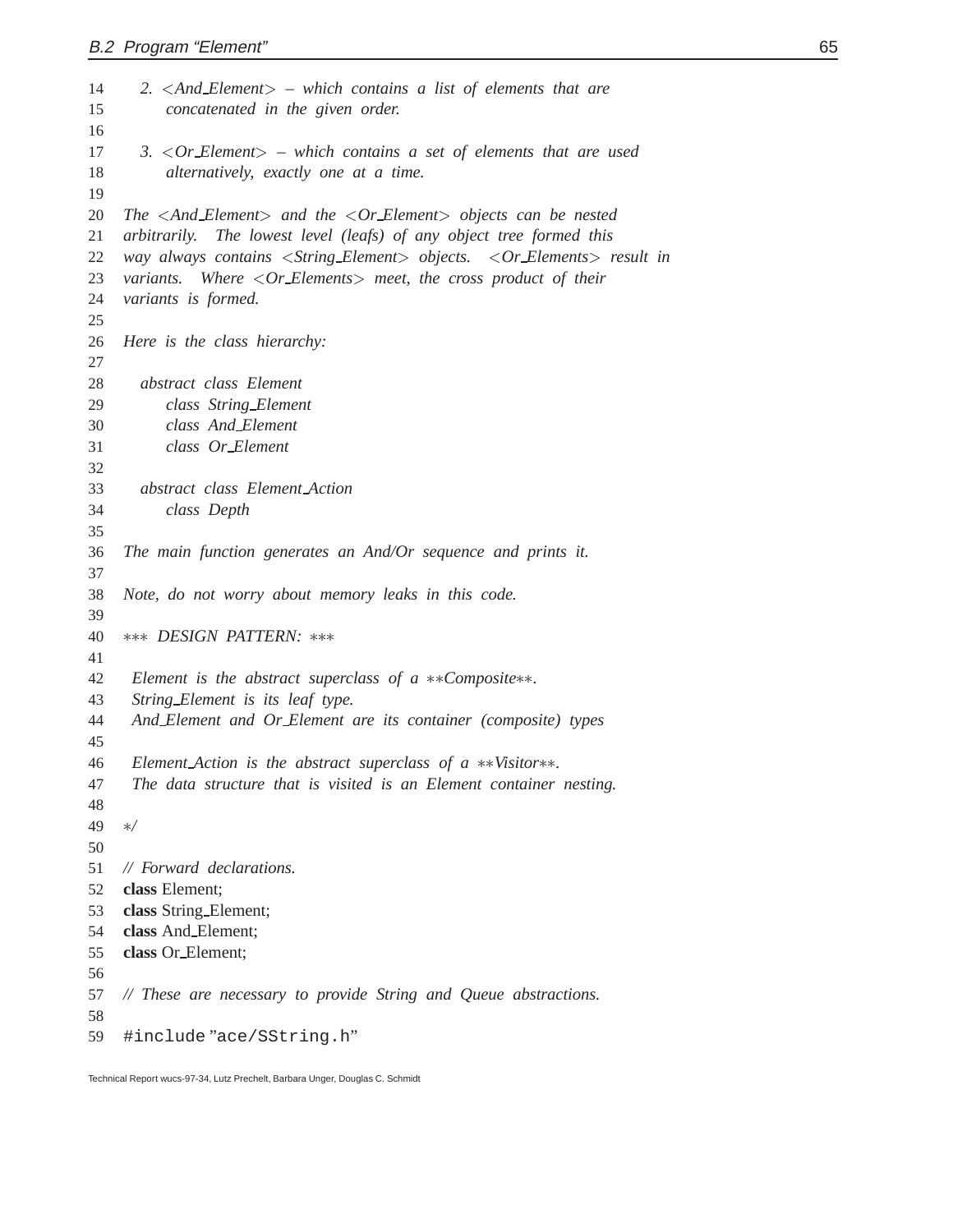```
60 #include "ace/Containers.h"
61
62 // Some simple typedefs.
63 typedef ACE CString String;
64 typedef ACE_Unbounded_Queue<Element \ast>Element_Queue;
65 typedef ACE_Unbounded_Queue_Iterator<Element \ast> Element_Queue_Iterator;
66
67 class Element Action
68 // = TITLE
69 //
70 // Interface for operations on Element structures that must handle
71 // the parts differently, depending on their type.
72 *** DESIGN PATTERN: ***
73 Design pattern Visitor: Element Action is the superclass of all
74 visitors of 'Element' Composite data structures.
75 for the contract of the contract of the contract of the contract of the contract of the contract of the contract of the contract of the contract of the contract of the contract of the contract of the contract of the contr
76 public:
77 // Perform the action for <String Elements>.
78 virtual void string action (String Element \&e) = 0;
79
80 // Perform the action for <And Elements>.
81 virtual void and action (And Element \&e) = 0;
82
83 // Perform the action for <Or Elements>.
84 virtual void or action (Or Element \&e) = 0;
85 \};
86
87 class Element
88 \mathcal{U} = TITLE89 //
90 // Interface of the 'Element' classes, i.e., String Element,
91 // And Element, Or Element.
92 //
93 DESIGN PATTERN
94 Element is the superclass of a Composite pattern.
95 \{96 public:
97 // Input operation. Adds another element to this element.
98 virtual void add (Element *e) = 0;
99
100 // Output operation. Prints the whole <Element> on <cout>. Each
101 // variant is printed on a separate line.
102 virtual String to_string (void) = 0;
103
104 // Output operation. Prints the whole <Element> on <cout>. Each
105 // variant is printed on a separate line.
```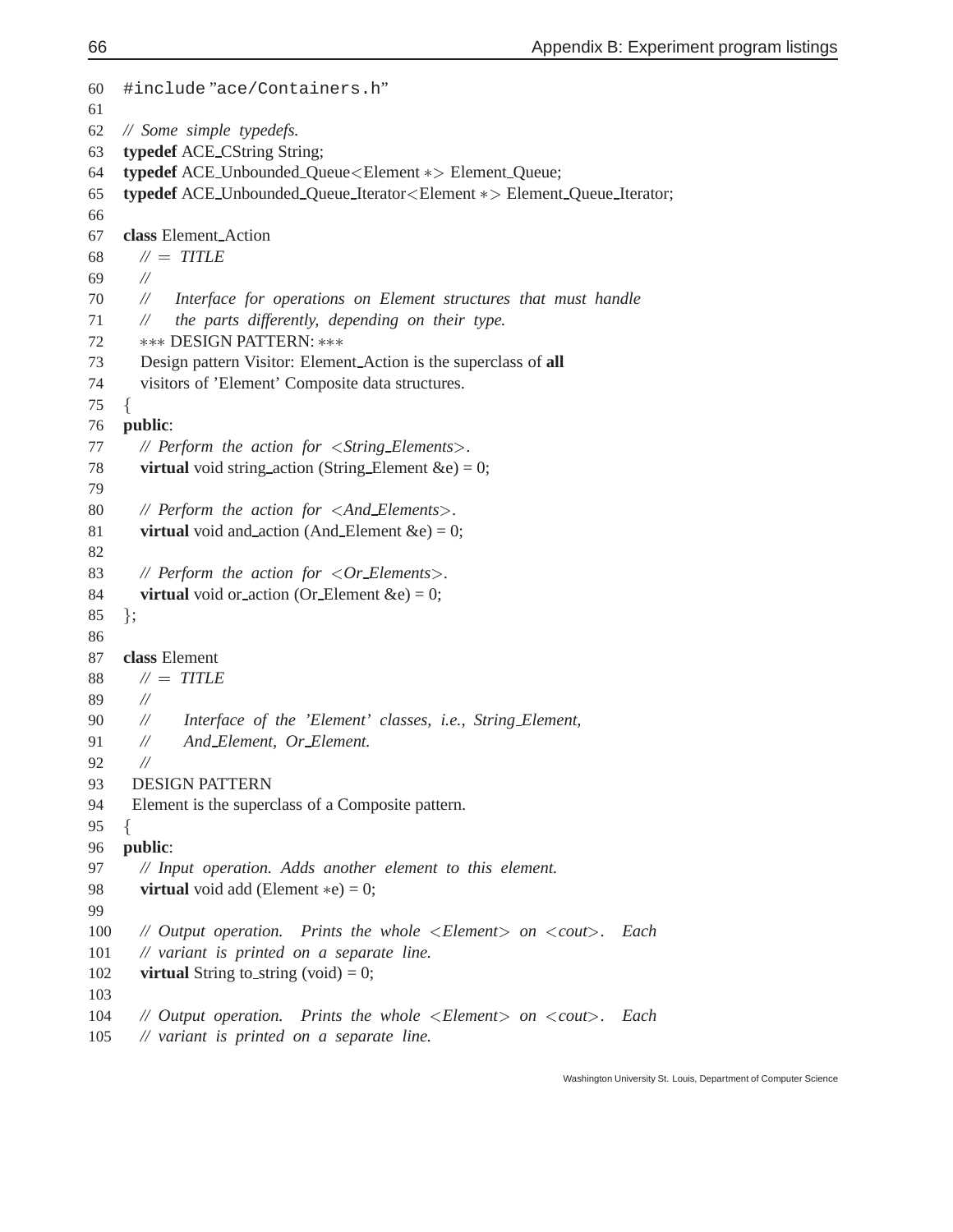```
106 virtual void print (void)
107 for the contract of the contract of the contract of the contract of the contract of the contract of the contract of the contract of the contract of the contract of the contract of the contract of the contract of the contr
108 Element_Queue eq = this\rightarrowvariants ();
109 Element \ast \ast e = 0;110
111 // Iterate through all the <Elements> and print each on a
112 // separate line.
113 for (Element Queue Iterator iter (eq);
114 iter.next (e) \neq 0;
115 iter.advance ()
116 // Print out the char  representation of the string.
117 cout \ll (*e)\rightarrow to_string () \ll endl;
118 g
119
120 // Representation operation. Returns a <Element Queue> in which each
121 // element contains the <String> representation of one variant of
122 // the And/Or sequence. Each variant appears exactly once in the
123 // <Element Queue>.
124 virtual Element Queue variants (void) = 0;
125
126 // Branching operation. Calls that one operation from
127 // <Element Action> that is responsible for (i.e., corresponds to)
128 // the present subclass.
129  DESIGN PATTERN: 
130 This is the 'double dispatch' procedure in the visited data
131 structure for the Visitor pattern.
132 virtual void perform (Element Action \&a) = 0;
133 };
134
135 class String Element : public Element
136 \mathcal{U} = TITLE137 //
138 // Element class that contains exactly one String.
139 //
140 DESIGN PATTERN:
141 String Element is the (only) leaf class in a Composite pattern.
142 \{for the state of the state of the state of the state of the state of the state of the state of the state of the state of the state of the state of the state of the state of the state of the state of the state of the state 
143 public:
144 // Generates a String Element with empty contents.
145 String Element (void)
146 for the contract of the contract of the contract of the contract of the contract of the contract of the contract of the contract of the contract of the contract of the contract of the contract of the contract of the contr
147 g
148
149 // Generates a String Element with the contents given as argument.
150 String Element (const String &s)
151 : contents (s)
```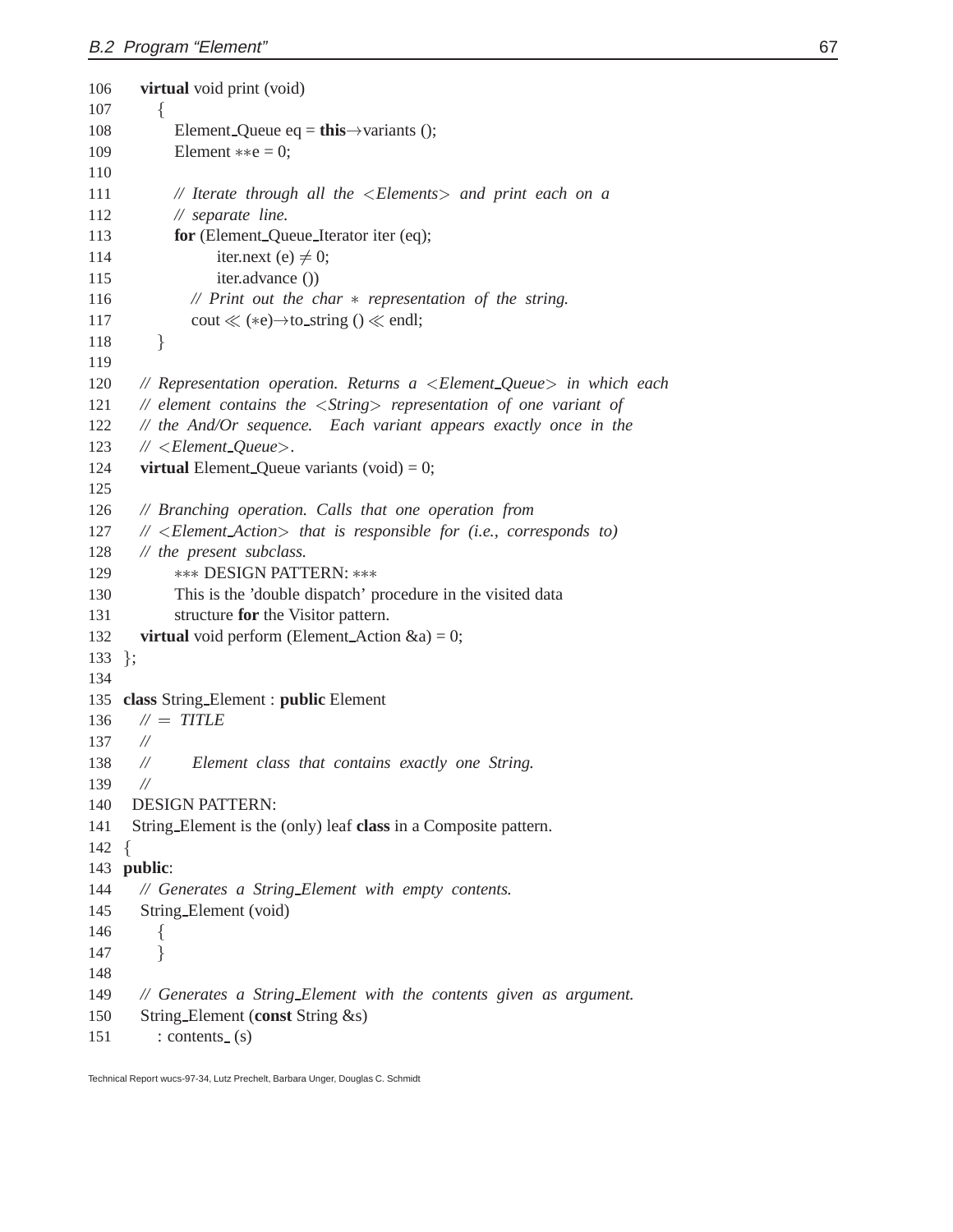```
152 f
153 g
154
155 // Input operation. Appends <e> to current String contents if <e> is
156 // a \leqString_Element>. We assume that \leq e is a \leqString_Element>.
157 virtual void add (Element *e)
158 for the contract of the contract of the contract of the contract of the contract of the contract of the contract of the contract of the contract of the contract of the contract of the contract of the contract of the contr
159 // Perform a cast (oh what I wouldn't give for RTTI... ;-));
160 String Element \&s = (String Element \&) e;
161
162 // += is the append operator.
163 this\rightarrowcontents += s.contents ;
164 g
165
166 // Representation operation. Returns a coded representation of the
167 // element as a string of the form <contents >.
168 virtual String to string (void)
169 for the state of the state of the state of the state of the state of the state of the state of the state of the state of the state of the state of the state of the state of the state of the state of the state of the state 
170 return this\rightarrowcontents ;
171 g
172
173 // Returns a <Element Queue> with exactly one element: the String
174 // that the <String Element> contains.
175 virtual Element Queue variants (void)
176 for the state of the state of the state of the state of the state of the state of the state of the state of the state of the state of the state of the state of the state of the state of the state of the state of the state 
177 Element_Queue sa;
178 sa.enqueue tail (this);
179 return sa;
180 \mathbf{y} gives the set of \mathbf{y}181
182 // Calls the string action of the Element Action given as argument.
183 *** DESIGN PATTERN: ***
184 perform() is the dispatch operation for Visitor
185 (Element Action).
186
187 virtual void perform (Element Action &a)
188 for the state of the state of the state of the state of the state of the state of the state of the state of the state of the state of the state of the state of the state of the state of the state of the state of the state 
189 a.string action (this);
190 g
191
192 private:
193 // Contents of the String_Element.
194 String contents.;
195 };
196
197 class And Element : public Element
```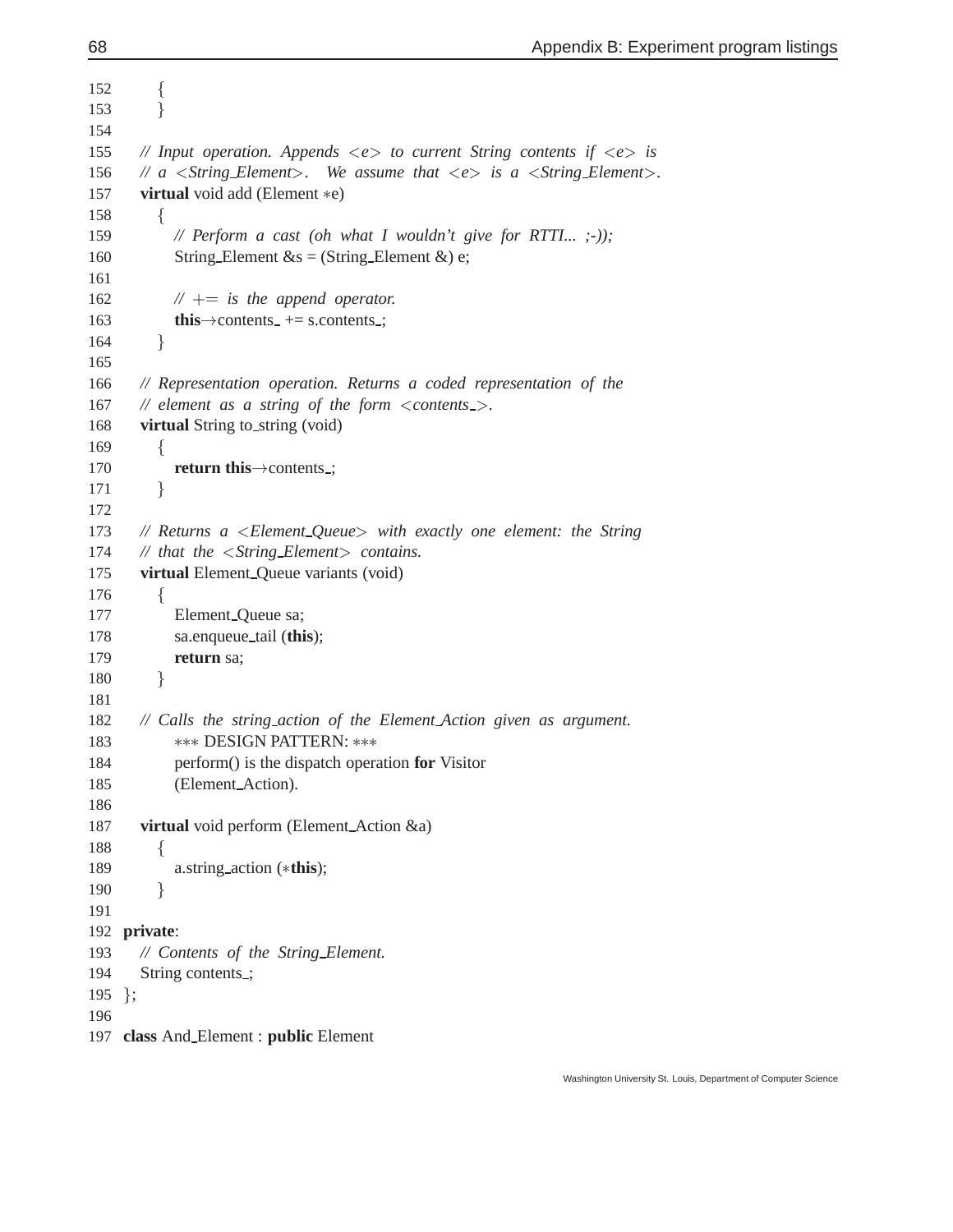```
198 \mathcal{U} = TITLE199 //
200 // And sequence of elements. That means the elements must be
201 // concatenated.
202 //
203 *** DESIGN PATTERN: ***
204 And Element is one of the container classes of a Composite
205 pattern.
206 \begin{array}{c} 2 \end{array}for the contract of the contract of the contract of the contract of the contract of the contract of the contract of the contract of the contract of the contract of the contract of the contract of the contract of the contr
207 public:
208 // Generates an <And Element> without any contents.
209 And Element (void)
210 for the state of the state of the state of the state of the state of the state of the state of the state of the state of the state of the state of the state of the state of the state of the state of the state of the state 
211 \mathbf{y} gives the set of \mathbf{y}212
213 // Input operation. Adds <e> as new element to current sequence of
214 // elements.
215 virtual void add (Element *e)
216 \{217 this \rightarrow elements _ enqueue tail (e);
218 g
219
220 // Representation operation. Returns a coded representation of the
221 // Element as a String of the form "AND ( el1 & el2 & el3 )".
222 virtual String to string (void)
223 \{224 String b ("AND ( ");
225
226 Element **e = 0;227
228 // Iterate through the set of \leq elements \geq and convert them into
229 // a String.
230
231 Element_Queue_Iterator iter (this \rightarrow elements );
232
233 while (iter.next (e) \neq 0)
234 for the state of the state of the state of the state of the state of the state of the state of the state of the state of the state of the state of the state of the state of the state of the state of the state of the state 
235 b += (*e)\rightarrow to string ();
236
237 // Check to see if we're at the end of the iteration.
238 if (iter.advance () \neq 0)
239 b += String ("\& ");
240 \}241
242 b += String (") ";
243
```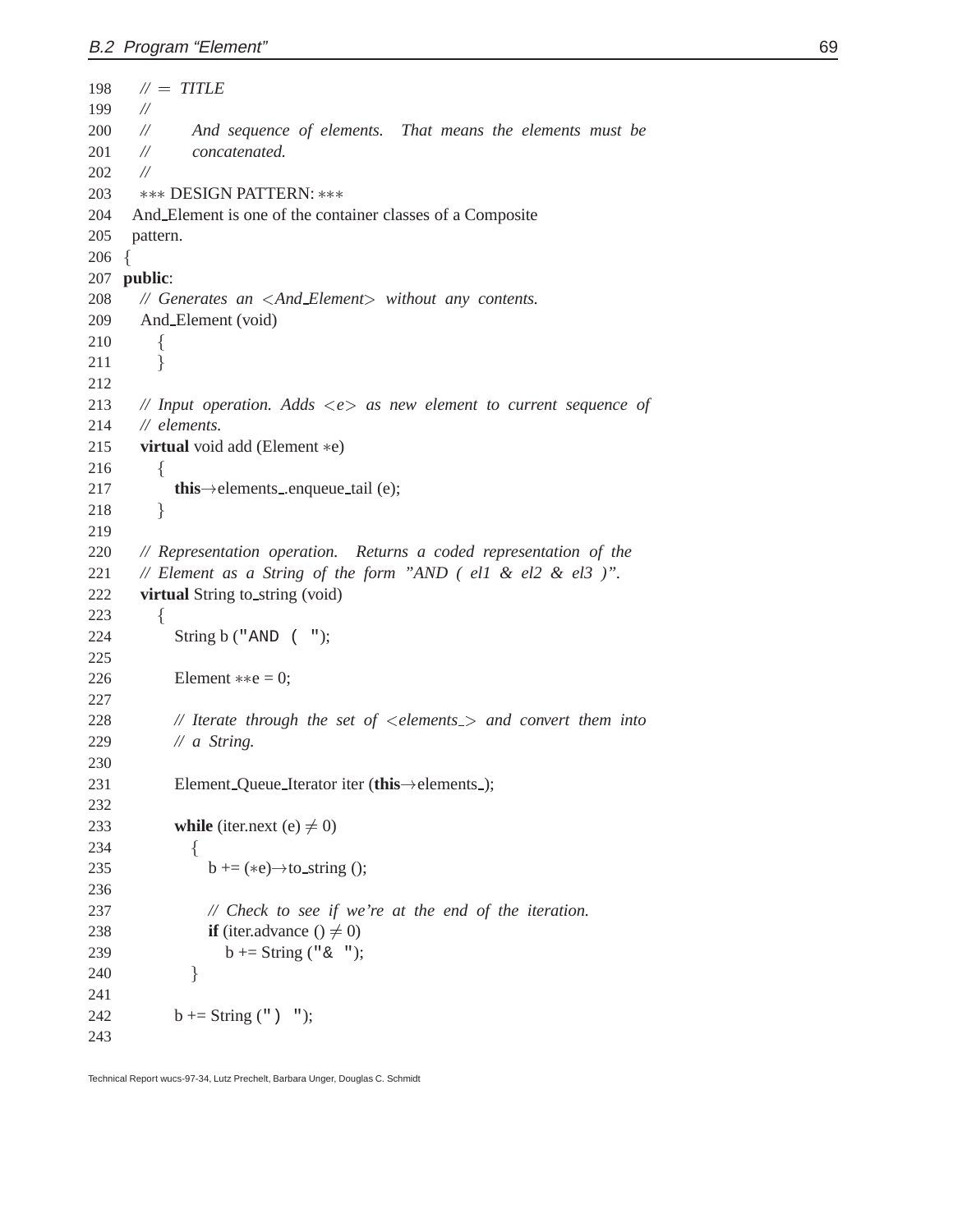| 244 | return b;                                                                                                      |
|-----|----------------------------------------------------------------------------------------------------------------|
| 245 | }                                                                                                              |
| 246 |                                                                                                                |
| 247 | // Returns cross product of all variants of all elements in the                                                |
| 248 | // <and_element>. The product is formed by concatenating the</and_element>                                     |
| 249 | // Strings of the variants.                                                                                    |
| 250 |                                                                                                                |
| 251 | virtual Element_Queue variants (void)                                                                          |
| 252 | ₹                                                                                                              |
| 253 | Element_Queue result;                                                                                          |
| 254 | Element $**e = 0$ ;                                                                                            |
| 255 |                                                                                                                |
| 256 | // Iterate over all the elements.                                                                              |
| 257 |                                                                                                                |
| 258 | for (Element Queue Iterator iter (this $\rightarrow$ elements );                                               |
| 259 | iter.next (e) $\neq$ 0;                                                                                        |
| 260 | iter.advance ())                                                                                               |
| 261 | ┦                                                                                                              |
| 262 | Element_Queue nextpart $((*e) \rightarrow \varphi$ variants ());                                               |
| 263 |                                                                                                                |
| 264 | <b>if</b> (nextpart.size $() == 0)$ )                                                                          |
| 265 | continue;<br>// Nothing to add to result for this element.                                                     |
| 266 | <b>if</b> (result.size $() == 0)$ )                                                                            |
| 267 |                                                                                                                |
| 268 | $result = nextpart;$                                                                                           |
| 269 | continue;<br>// Nothing to combine with yet.                                                                   |
| 270 | }                                                                                                              |
| 271 |                                                                                                                |
| 272 | // Store $\langle$ result $\rangle$ in $\langle$ oldreset $\rangle$ and reset $\langle$ result $\rangle$ to be |
| 273 | // empty in preparation for the cross product calculation.                                                     |
| 274 | Element_Queue oldresult = $result$ ;                                                                           |
| 275 | result.reset ();                                                                                               |
| 276 |                                                                                                                |
| 277 | size_t old_n = oldresult.size ();                                                                              |
| 278 | size_t next_n = nextpart.size ();                                                                              |
| 279 |                                                                                                                |
| 280 | // Generate cross product (by String concatenation):                                                           |
| 281 | $^{\prime\prime}$                                                                                              |
| 282 | // $result := oldresult x nextpart$                                                                            |
| 283 |                                                                                                                |
| 284 | for (size_t old_i = 0;                                                                                         |
| 285 | $old_i < old>old_n;$                                                                                           |
| 286 | $old_i++)$                                                                                                     |
| 287 |                                                                                                                |
| 288 | Element ** ith_element;                                                                                        |
| 289 | // $Get$ the "ith" element in $<$ oldresult $>$ .                                                              |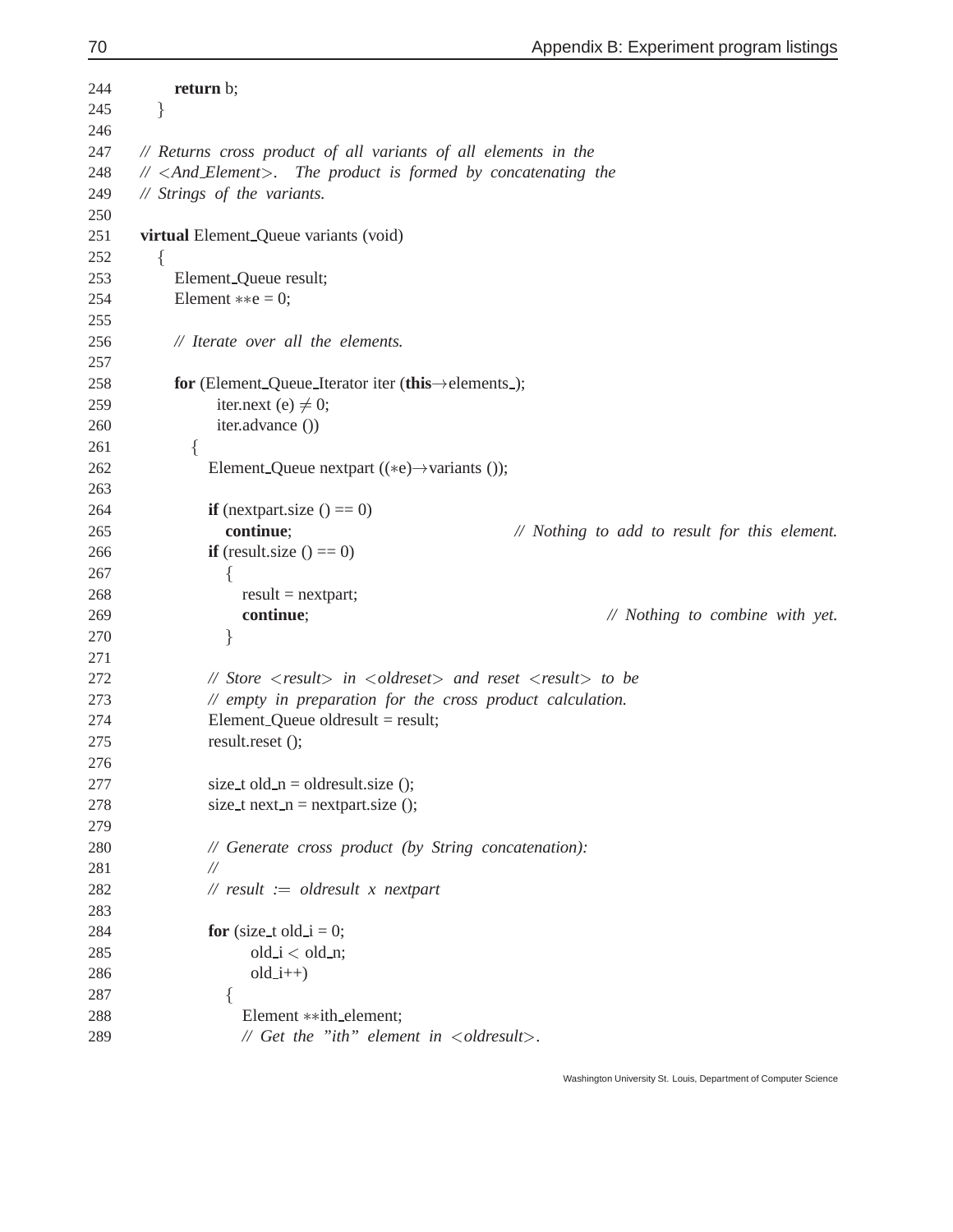```
290 oldresult.get (ith_element, old_i);
291
292 String current old = (*ith_element) \rightarrow to_s string ();
293
294 for (size_t next_i = 0;
295 next i < next n;
296 next<sub>-i++</sub>)297 for the state of the state of the state of the state of the state of the state of the state of the state of the state of the state of the state of the state of the state of the state of the state of the state of the state 
298 // Find the "ith" element in <nextpart>.
299 nextpart.get (ith_element, next_i);
300
301 String current next = (*ith-element)\rightarrowto string ();
302
303 // Concatenate the strings.
304 String_Element *concat =
305 new String Element (current old + current next);
306
307 // Insert the concatenated strings at the end of the
308 // result.
309 result.enqueue tail (concat);
310 \}311 \}312 \}313
314 return result;
315 g
316
317 // Calls the string action of the Element Action given as argument.
318 *** DESIGN PATTERN: ***
319 perform() is the dispatch operation for Visitor
320 (Element Action).
321
322 virtual void perform (Element Action &a)
323 for the state of the state of the state of the state of the state of the state of the state of the state of the state of the state of the state of the state of the state of the state of the state of the state of the state 
324 a.and action (this);
325 g
326
327 // @@ private:
328 // Array of the elements forming the <And Element>.
329 Element_Queue elements_;
330 };
331
332 class Or Element : public Element
333 // = TITLE
334 //
335 // Or set of elements.
```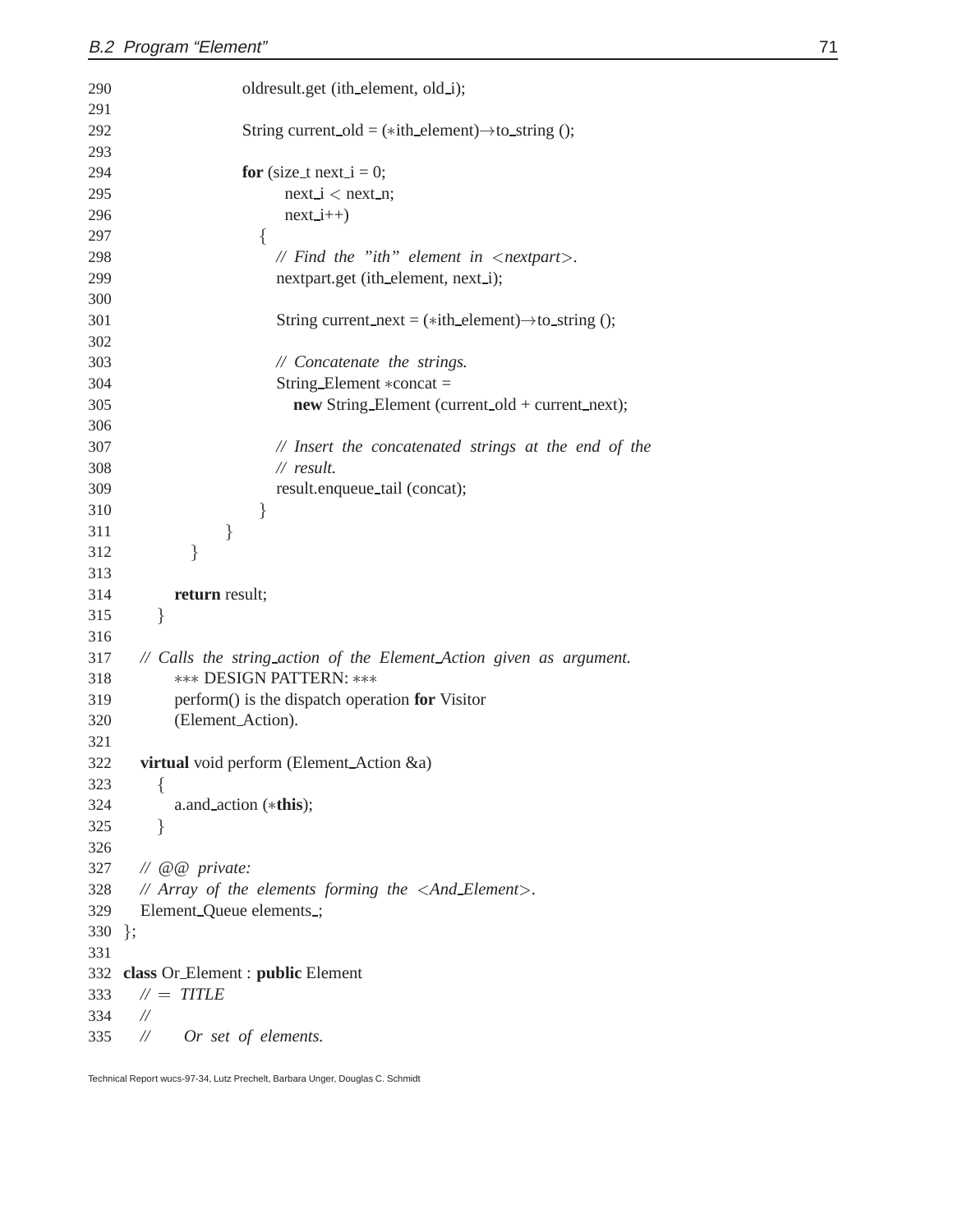```
336 // (That means the elements are alternatives.)
337 //
338 *** DESIGN PATTERN: ***
339 Or Element is one of the container classes of a Composite pattern.
340 f
341 public:
342
343 // Generates an Or Element without Contents.
344 Or Element (void)
345 for the contract of the contract of the contract of the contract of the contract of the contract of the contract of the contract of the contract of the contract of the contract of the contract of the contract of the contr
346 g
347
348 // Input operation. Adds e as new element to current set of
349 // alternative elements.
350
351 virtual void add (Element *e)
352 for the state of the state of the state of the state of the state of the state of the state of the state of the state of the state of the state of the state of the state of the state of the state of the state of the state 
353 this\rightarrow elements ... enqueue tail (e);
354 g
355
356 // Representation operation. Returns a coded representation of the
357 // Element as a String of the form "OR (ell | el2 | el3 )".
358
359 virtual String to string (void)
360 for the state of the state of the state of the state of the state of the state of the state of the state of the state of the state of the state of the state of the state of the state of the state of the state of the state 
361 String b ("OR ( ");
362
363 Element \ast \ast e = 0;364
365 // Iterate through the set of <elements > and convert them into
366 // a String.
367
368 Element_Queue_Iterator iter (this \rightarrow elements );
369
370 while (iter.next (e) \neq 0)
371 for the state of the state of the state of the state of the state of the state of the state of the state of the state of the state of the state of the state of the state of the state of the state of the state of the state 
372 b += (*e)\rightarrow to string ();
373
374 // Advance the iterator
375 if (iter.advance () \neq 0)
376 b += String (" | ");377 \}378
379 b \leftarrow String (") ");
380
381 return b;
```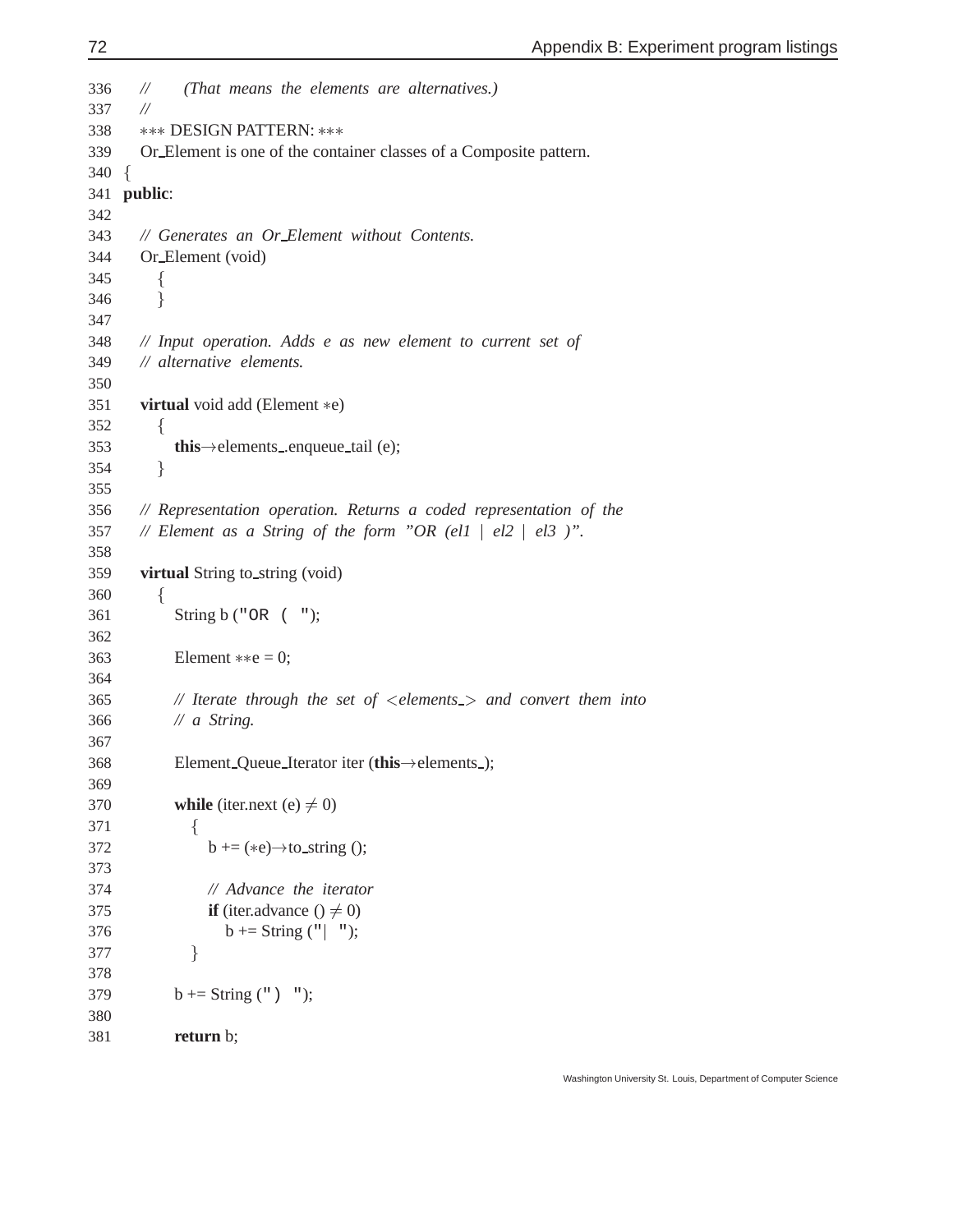```
382 g
383
384 // Returns the union of all variants of all <elements > in the
385 // <Or Element>.
386
387 virtual Element Queue variants (void)
388 for the contract of the contract of the contract of the contract of the contract of the contract of the contract of the contract of the contract of the contract of the contract of the contract of the contract of the contr
389 Element Queue result;
390
391 Element \ast \ast oe = 0;
392
393 for (Element_Queue_Iterator outer_iter (this \rightarrow elements );
394 outer_iter.next (oe) \neq 0;
395 outer iter.advance ())
396 for the state of the state of the state of the state of the state of the state of the state of the state of the state of the state of the state of the state of the state of the state of the state of the state of the state 
397 Element_Queue nextpart = (*oe) \rightarrow \text{variants} ();
398
399 Element **ie = 0;400
401 for (Element Queue Iterator inner iter (nextpart);
402 inner_iter.next (ie) \neq 0;
403 inner iter.advance ())
404 result.enqueue_tail (*ie);
405 \}406
407 return result;
408 g
409
410 // Calls the string action of the Element Action given as argument.
411  DESIGN PATTERN: 
412 perform() is the dispatch operation for Visitor
413 (Element Action).
414
415 virtual void perform (Element Action &a)
416 for the state of the state of the state of the state of the state of the state of the state of the state of the state of the state of the state of the state of the state of the state of the state of the state of the state 
417 a.or action (this);
418 \mathbf{y} gives the set of \mathbf{y}419
420 // @@ private:
421 Element Queue elements ; // vector of the elements forming the Or Element
422 };
423
424 class Depth : public Element Action
425 // = TITLE
426 //
427 // Class for computing maximum depths of the different kinds of nodes
```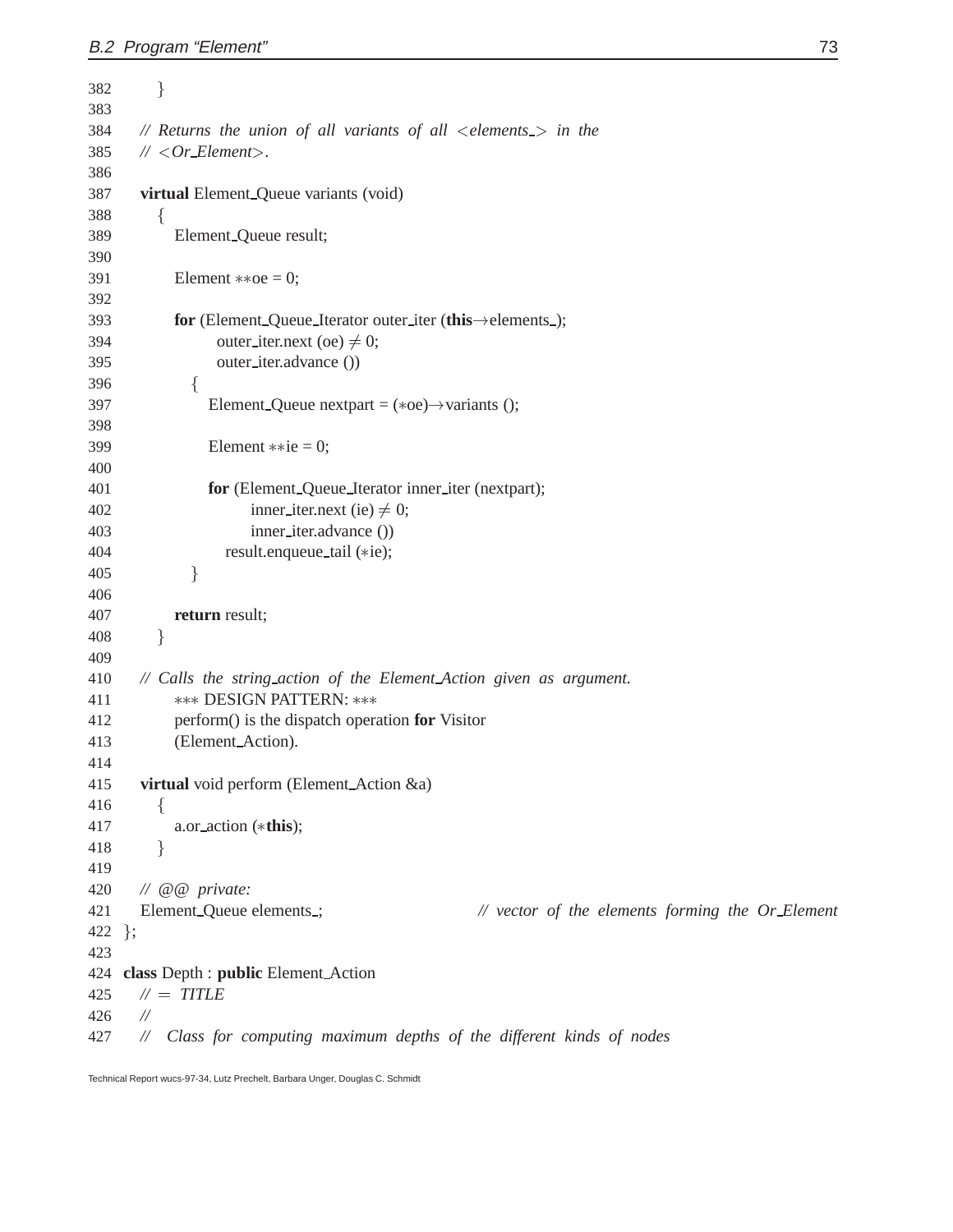```
428 // in an And/Or Element tree.
429 *** DESIGN PATTERN: ***
430 Depth is a Visitor of the Composite data structure Element.
431 Element.perform() is the double dispatch operation of the Visitor.
432 for the state of the state of the state of the state of the state of the state of the state of the state of the state of the state of the state of the state of the state of the state of the state of the state of the state 
433 public:
434 // Walks through Element e to initialize itself. Components
435 // max depth, max and depth, and max or depth can be queried afterwards.
436
 437 Depth (Element *e)
438 : max\_depth_-(-1),
439 max and depth (-1),
440 max_or_depth_(-1),
441 depth (0)
442 for the state of the state of the state of the state of the state of the state of the state of the state of the state of the state of the state of the state of the state of the state of the state of the state of the state 
443
                        e→perform (*this);
444 g
445
446 virtual void string action (String Element &)
447 for the state of the state of the state of the state of the state of the state of the state of the state of the state of the state of the state of the state of the state of the state of the state of the state of the state 
 448 if (this \rightarrow max depth \lt this \rightarrow depth )
 449 this\rightarrowmax_depth_ = this\rightarrowdepth_;
450 \mathbf{y} gives the set of \mathbf{y}451
452 virtual void and action (And Element &u)
453 for the state of the state of the state of the state of the state of the state of the state of the state of the state of the state of the state of the state of the state of the state of the state of the state of the state 
 454 if (this\rightarrowmax and depth \lt this\rightarrowdepth )
455 f
 456 this\rightarrowmax_and_depth_ = this\rightarrowdepth ;
457
 458 if (this \rightarrow max depth \lt this \rightarrow depth )
 459 this\rightarrowmax_depth_ = this\rightarrowdepth_;
460 g
461
 462 this\rightarrowiterate (u.elements );
463 g
464
465 virtual void or action (Or Element &o)
466 for the contract of the contract of the contract of the contract of the contract of the contract of the contract of the contract of the contract of the contract of the contract of the contract of the contract of the contr
 467 if (this \rightarrow max or depth \lt this \rightarrow depth )
468 for the contract of the contract of the contract of the contract of the contract of the contract of the contract of the contract of the contract of the contract of the contract of the contract of the contract of the contr
 469 this\rightarrowmax or depth = this\rightarrowdepth ;
470
 471 if (this\rightarrowmax_depth_\lt this\rightarrowdepth_)
 472 this\rightarrowmax_depth_ = this\rightarrowdepth_;
473 \mathbf{y} gives the set of \mathbf{y}
```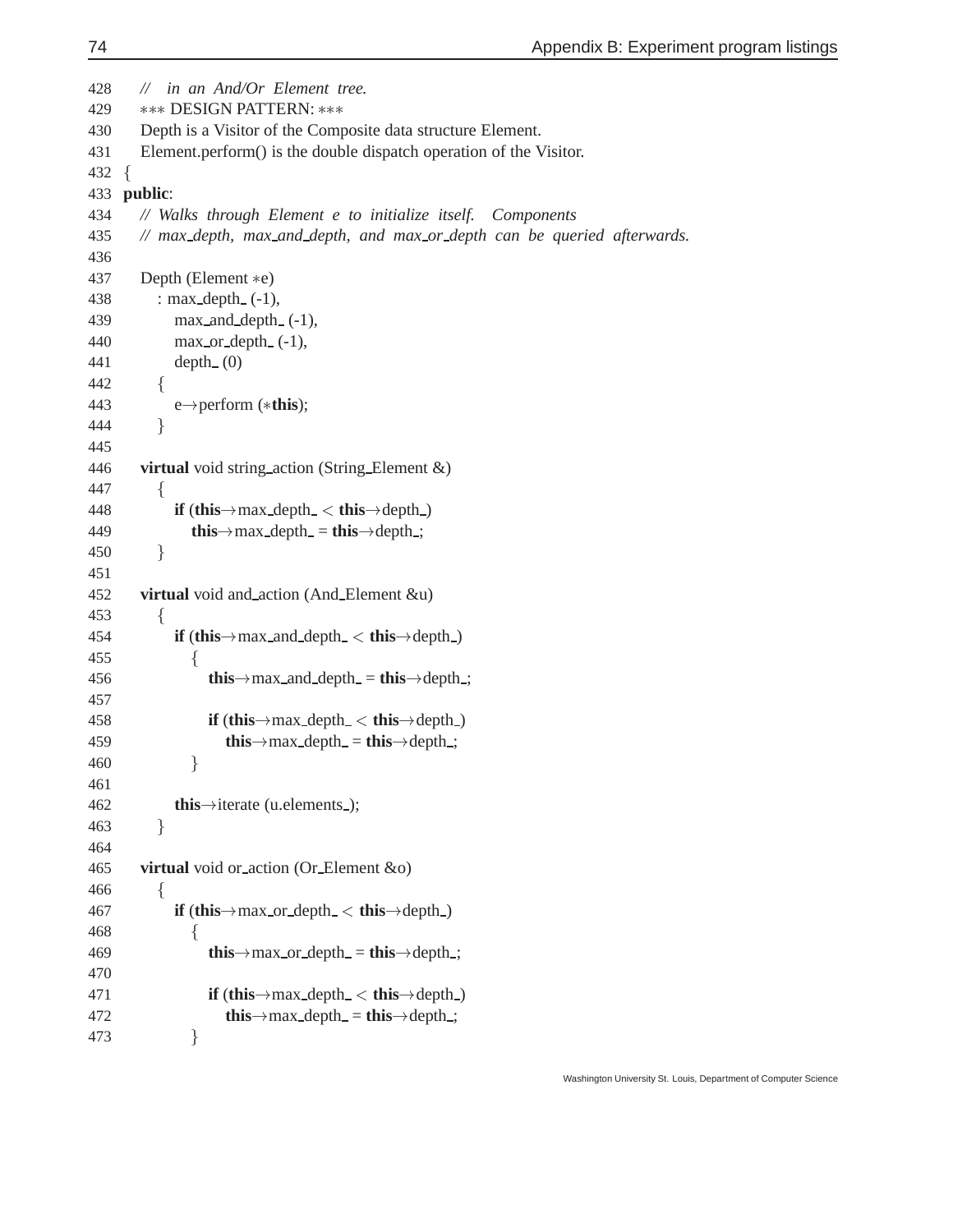475 **this** $\rightarrow$ iterate (o.elements ); g *//* <sup>=</sup> *These should be private ;-)* int max depth ; *// Depth of deepest Element* int max and depth ; *// Depth of deepest And Element* int max or depth ; *// Depth of deepest Or Element* **private**: *// Handle all elements contained in an* <*And Element*> *or an //* <*Or Element*>*.* void iterate (Element Queue &elems) for the state of the state of the state of the state of the state of the state of the state of the state of the state of the state of the state of the state of the state of the state of the state of the state of the state 489 **this** $\rightarrow$ depth<sub>-++;</sub> // these elements are one level deeper Element  $***e;$  **for** (Element Queue Iterator iter (elems); 494 iter.next (e)  $\neq$  0; iter.advance ()) ( $(*e) \rightarrow$  perform  $(*this);$  498 **this** $\rightarrow$ depth<sub>---</sub>; g int depth ; *// current depth (root* == *0)* }; *// main program. generates an And/Or sequence and prints it.* int 507 main (int, char  $*$ []) for the state of the state of the state of the state of the state of the state of the state of the state of the state of the state of the state of the state of the state of the state of the state of the state of the state 509 And Element  $*u = new$  And Element; 510 Or\_Element \*modal = **new** Or\_Element; Or Element verb = **new** Or Element;  $u \rightarrow$ add (**new** String Element ("Who ")); 514 modal  $\rightarrow$  add (**new** String Element ("can ")); 515 modal->add (**new** String Element ("will "));  $u \rightarrow$ add (modal); 517 verb $\rightarrow$ add (**new** String Element ("think ")); 518 verb->add (**new** String Element ("act "));  $u \rightarrow$ add (verb);

Technical Report wucs-97-34, Lutz Prechelt, Barbara Unger, Douglas C. Schmidt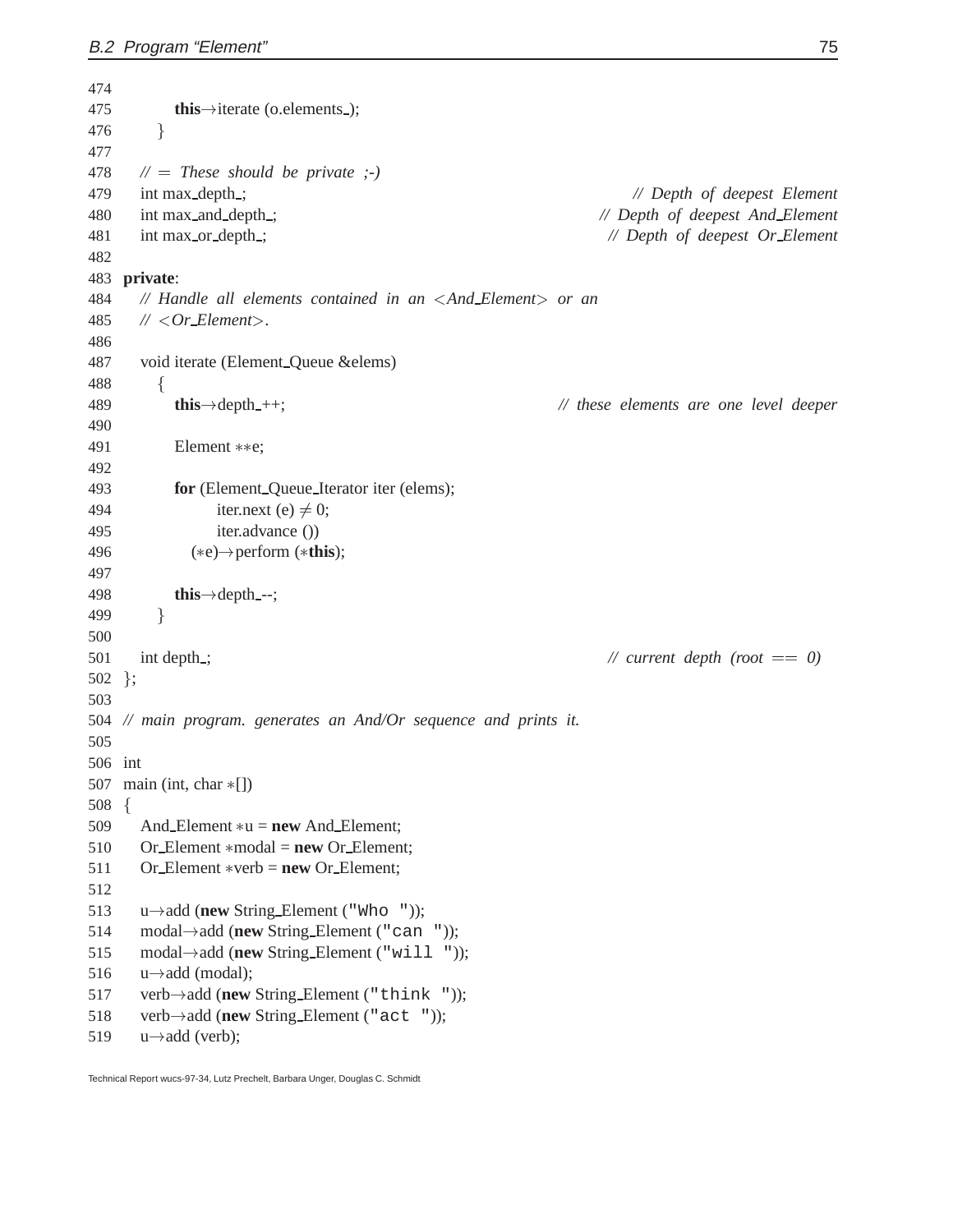```
520
       u-add (new String Element ("after all"));
521
       u\rightarrowadd (new String Element ("?"));
522
523
      u \rightarrow print);
524
525 cout \ll u\rightarrow to string ();
526
527 Depth t(u);
528 cout \ll endl
529 \ll " Depth = " \ll t.max_depth_
530 \ll " AndDepth = " \ll t.max_and_depth_
531 \ll " OrDepth = " \ll t.max_or_depth_ \ll endl;
532 return 0;
533 g
534
```